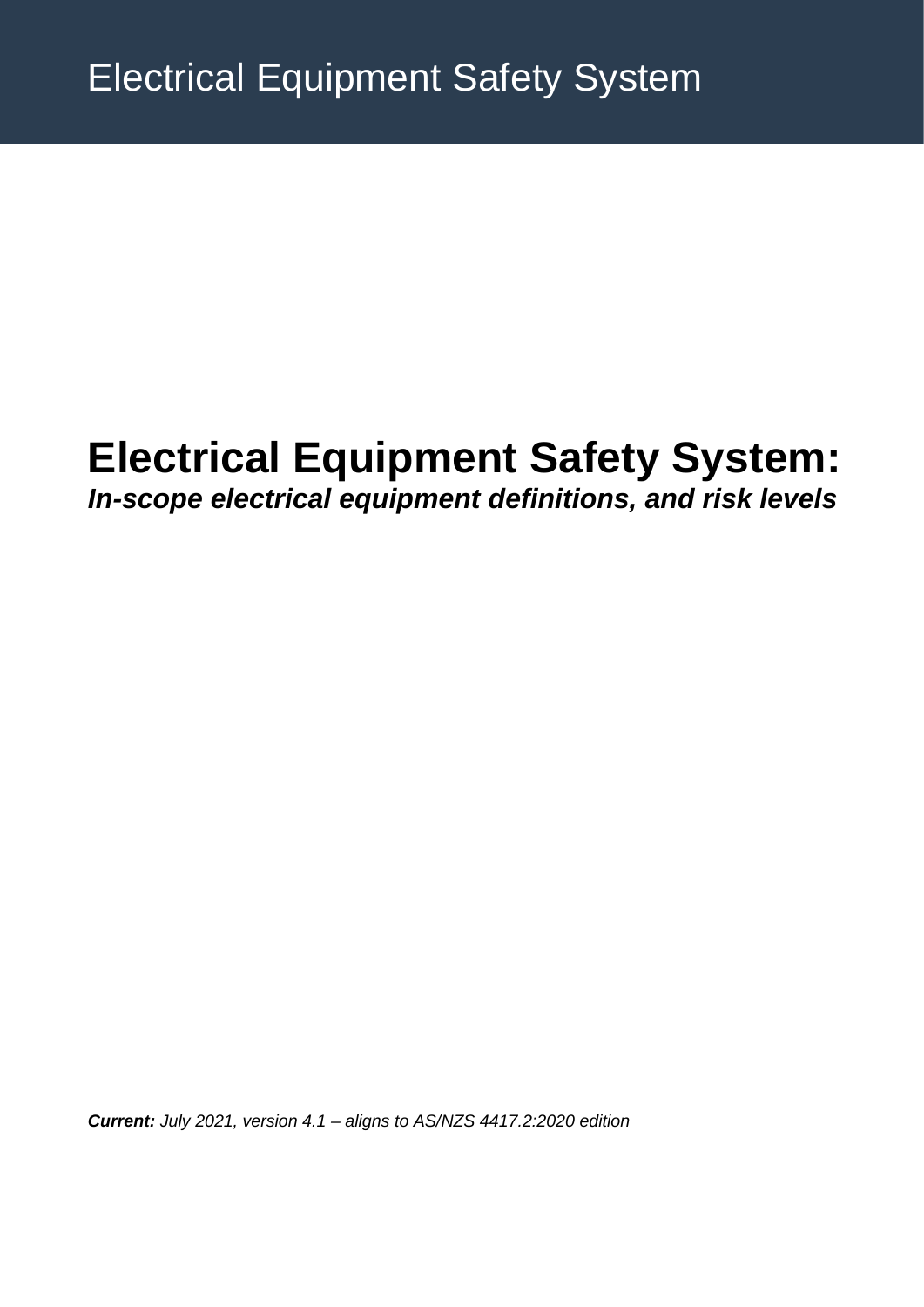#### **PREFACE**

In-scope electrical equipment is low voltage electrical equipment that is:

- rated at a voltage greater than 50 V AC RMS or 120 V ripple-free DC (low voltage)
- rated at a voltage less than 1000 V AC RMS or 1500 V ripple-free DC (high voltage), and
- designed or marketed as suitable for household, personal or similar use.

It is immaterial whether the equipment is also designed or marketed for commercial or industrial purposes.

In-scope equipment must meet certain requirements based on the identified risk level of the equipment. These levels are broken into three risk level classifications:

- Level 3 in-scope electrical equipment (high risk). This equipment must:
	- − be electrically safe and meet the relevant standard
	- − be marked with the Regulatory Compliance Mark (RCM)
	- − have a valid Australian or New Zealand issued certificate of conformity, and
	- − be registered in the national EESS database and linked to the registered responsible supplier.
- Level 2 in-scope electrical equipment (medium risk). This equipment must:
	- − be electrically safe and meet the relevant standard
	- − be marked with the Regulatory Compliance Mark (RCM)
	- − be registered in the national EESS database and linked to the registered responsible supplier, and
	- − have a compliance folder which is to be kept with the registered responsible suppler and be made available, upon request, within 10 days.
- Level 1 in-scope electrical equipment (low risk). This equipment must:
	- − be electrically safe and meet the relevant standard
	- − be marked with the Regulatory Compliance Mark (RCM)
	- − have documentary evidence in English, to show that the item meets the relevant standard at the time the item was either manufactured or imported **[1](#page-1-0)** and
	- − be linked to the registered responsible supplier.

Definitions of in-scope electrical equipment contained herein are a citing of, inclusion to, or where a definition is in force and is to be altered, redefined or similar in, the *AS/NZS 4417.2* (the defining standard). '

<span id="page-1-0"></span><sup>&</sup>lt;sup>1</sup> Evidence must be kept by the responsible supplier for a period of five years from the last day the item is either manufactured or imported by the responsible supplier.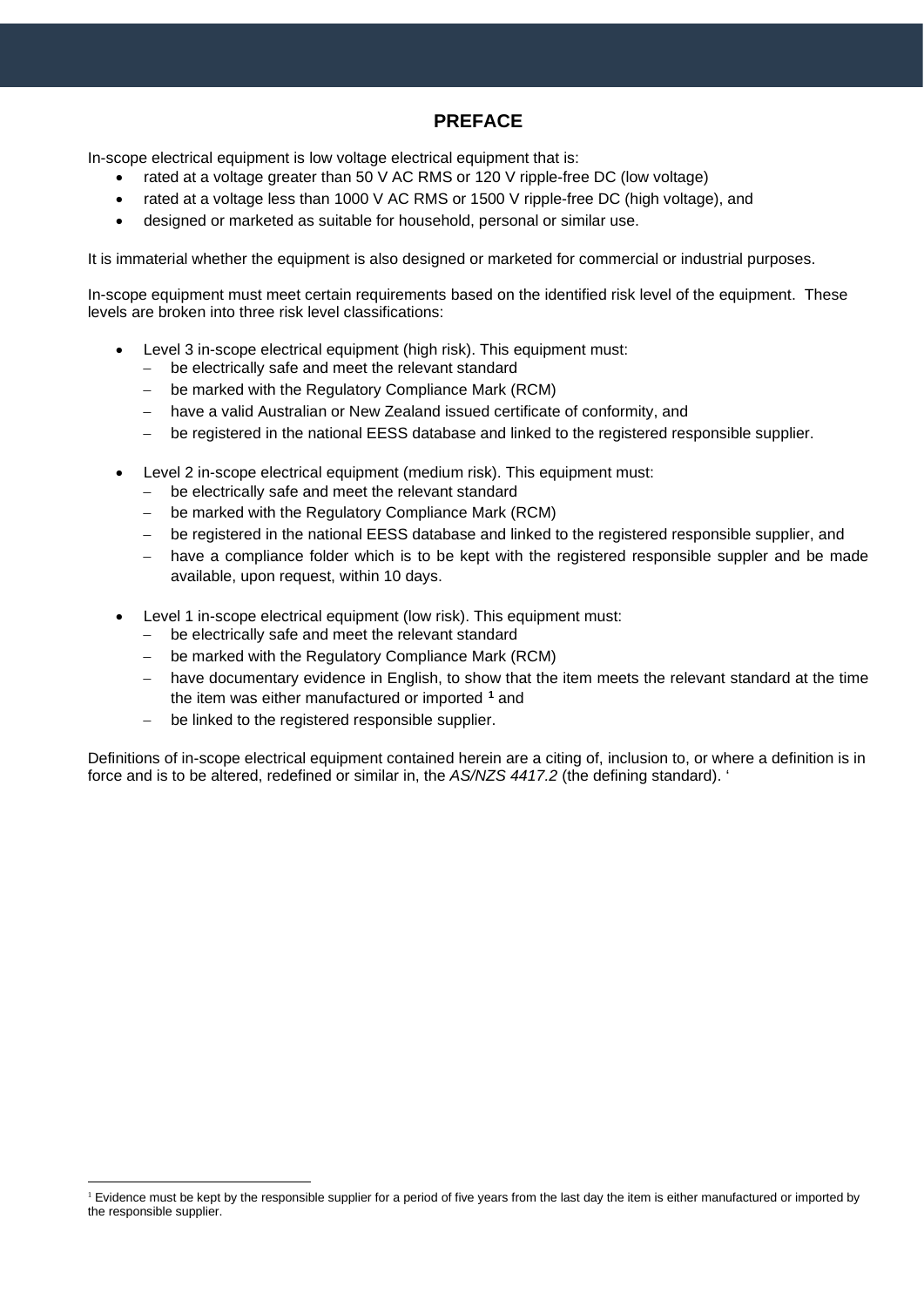### Contents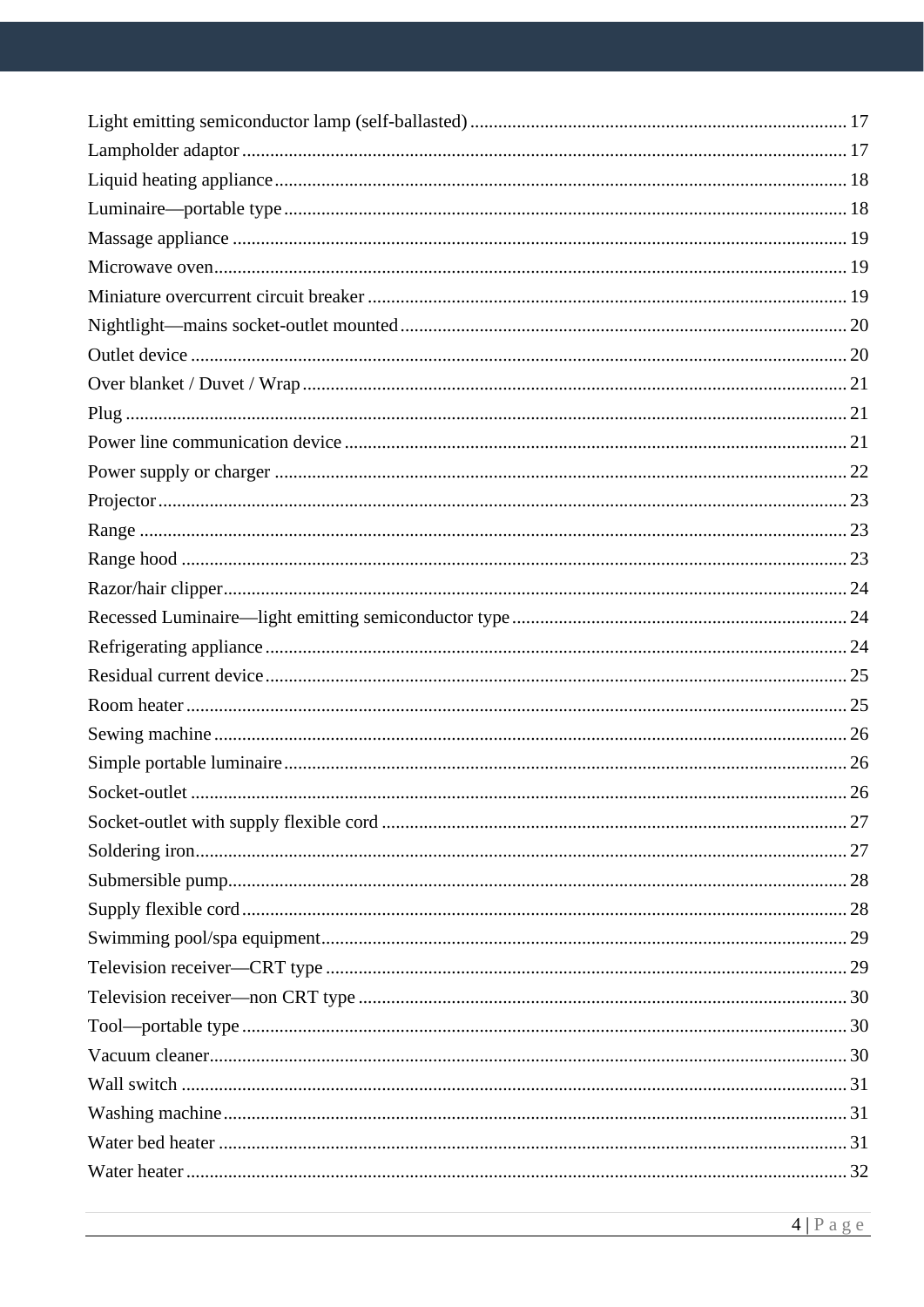<span id="page-4-1"></span><span id="page-4-0"></span>

| <b>Contents</b>                                                         | <b>Risk</b><br><b>Level</b> |                |   |                 |
|-------------------------------------------------------------------------|-----------------------------|----------------|---|-----------------|
| <b>Equipment type and definition</b>                                    | 3                           | $\overline{2}$ | 1 | <b>Comments</b> |
| Air conditioner incorporating flammable refrigerant                     | X                           |                |   |                 |
| An electrical appliance that-                                           |                             |                |   |                 |
| (a) is for household use; and                                           |                             |                |   |                 |
| (b) incorporates motor compressors; and                                 |                             |                |   |                 |
| (c) is an electrical appliance designed to provide delivery of          |                             |                |   |                 |
| conditioned air to an enclosed space, room or zone; and                 |                             |                |   |                 |
| (d) includes a refrigeration system for cooling, heating or             |                             |                |   |                 |
| dehumidifying the air, including hydronic room fan coil type            |                             |                |   |                 |
| systems; and                                                            |                             |                |   |                 |
| (e) is portable, transportable or fixed; and                            |                             |                |   |                 |
| uses refrigerant having a flammability classification of Class 2<br>(f) |                             |                |   |                 |
| or Class 3 in accordance with ISO 817. For refrigerant blends           |                             |                |   |                 |
| that have more than one flammability classification, the most           |                             |                |   |                 |
| unfavourable classification is taken.                                   |                             |                |   |                 |
| <b>Class specification:</b>                                             |                             |                |   |                 |
| AS/NZS 60335.2.40                                                       |                             |                |   |                 |
| Air conditioner incorporating non-flammable or low                      |                             | $\mathsf{X}$   |   |                 |
| flammable refrigerant                                                   |                             |                |   |                 |
| An electrical appliance that-                                           |                             |                |   |                 |
| (a) is for household use; and                                           |                             |                |   |                 |
| (b) incorporates motor compressors; and                                 |                             |                |   |                 |
| (c) is an electrical appliance designed to provide delivery of          |                             |                |   |                 |
| conditioned air to an enclosed space, room or zone; and                 |                             |                |   |                 |
| (d) includes a refrigeration system for cooling, heating or             |                             |                |   |                 |
| dehumidifying the air, including hydronic room fan coil type            |                             |                |   |                 |
| systems; and                                                            |                             |                |   |                 |
| is portable, transportable or fixed; and<br>(e)                         |                             |                |   |                 |
| uses a refrigerant having a flammability classification of Class<br>(f) |                             |                |   |                 |
| 1 or Class 2L in accordance with ISO 817. For refrigerant               |                             |                |   |                 |
| blends that have more than one flammability classification, the         |                             |                |   |                 |
| most unfavourable classification is taken.                              |                             |                |   |                 |
| Note For example if a refrigerant blend has a flammability              |                             |                |   |                 |
| classification of A2/A2L then the blend is considered to be a           |                             |                |   |                 |
| flammable refrigerant and the appliance is as described in 'Air         |                             |                |   |                 |
| conditioner incorporating flammable refrigerant'                        |                             |                |   |                 |
|                                                                         |                             |                |   |                 |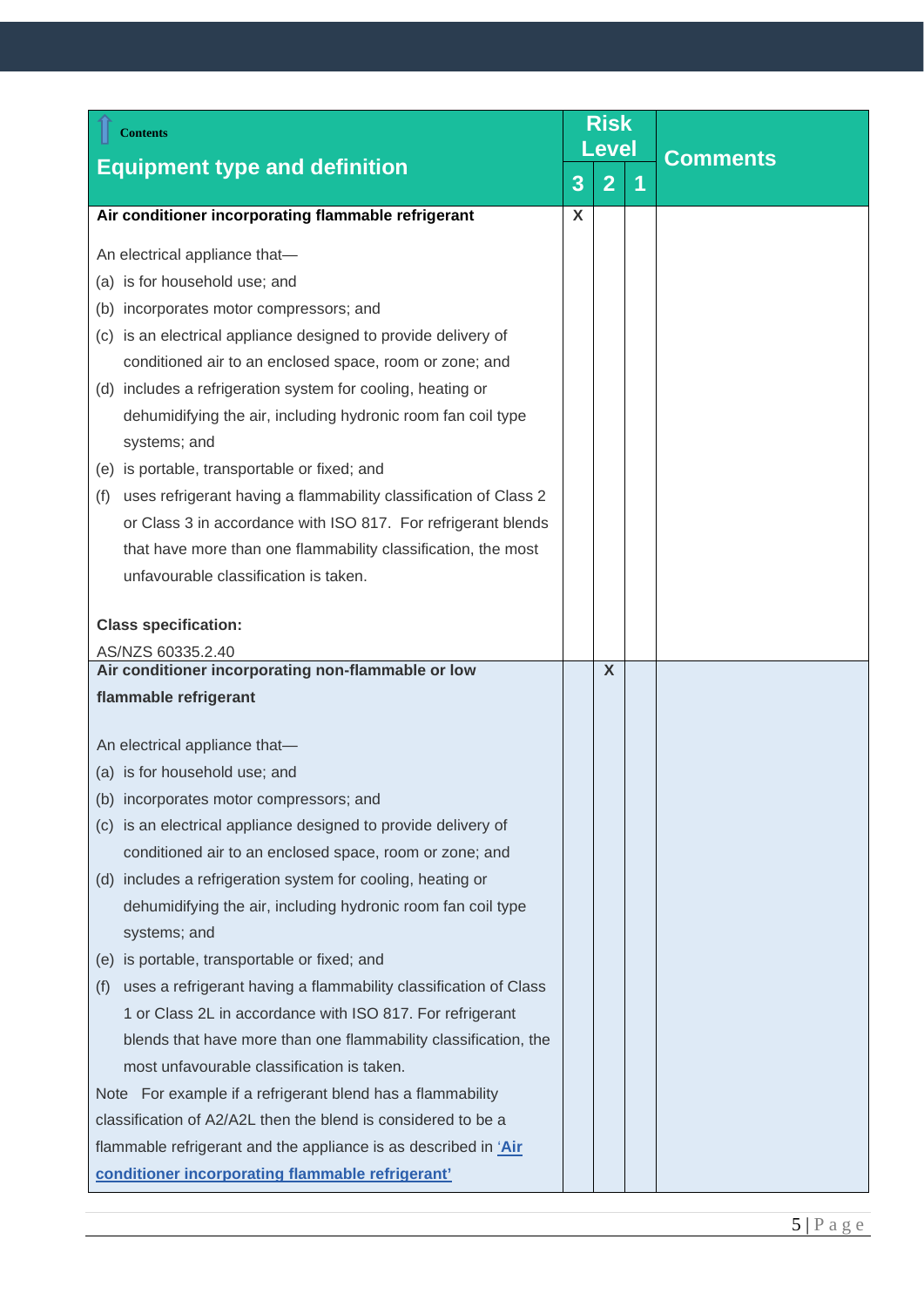<span id="page-5-1"></span><span id="page-5-0"></span>

| <b>Contents</b>                                                                                                                                                                                                                                                                                                                                                                                                                                                                                                                                                                                                                                                                                                                    | <b>Risk</b><br>Level |                |   | <b>Comments</b>                                                                                                                                 |
|------------------------------------------------------------------------------------------------------------------------------------------------------------------------------------------------------------------------------------------------------------------------------------------------------------------------------------------------------------------------------------------------------------------------------------------------------------------------------------------------------------------------------------------------------------------------------------------------------------------------------------------------------------------------------------------------------------------------------------|----------------------|----------------|---|-------------------------------------------------------------------------------------------------------------------------------------------------|
| <b>Equipment type and definition</b>                                                                                                                                                                                                                                                                                                                                                                                                                                                                                                                                                                                                                                                                                               | 3                    | $\overline{2}$ | 1 |                                                                                                                                                 |
| <b>Class specification:</b><br>AS/NZS 60335.2.40                                                                                                                                                                                                                                                                                                                                                                                                                                                                                                                                                                                                                                                                                   |                      |                |   |                                                                                                                                                 |
| <b>Appliance connector</b>                                                                                                                                                                                                                                                                                                                                                                                                                                                                                                                                                                                                                                                                                                         | X                    |                |   |                                                                                                                                                 |
| An electrical device that-<br>(a) is for attachment to a flexible cord; and<br>(b) makes a detachable connection between the conductors of the<br>cord and the pins or contacts of any low voltage appliance or<br>equipment of a type intended or generally used for household<br>applications;<br>but does not include-<br>(c) a connector within the scope of AS/NZS 3123; or<br>(d) a plug or socket-outlet within the scope of AS/NZS 3131.<br><b>Class specification:</b><br>Appliance coupler-AS/NZS 60320.1<br>Sewing machine appliance coupler-AS/NZS 60320.2.1                                                                                                                                                           |                      |                |   |                                                                                                                                                 |
| Interconnection appliance coupler-AS/NZS 60320.2.2<br>Arc welding machine                                                                                                                                                                                                                                                                                                                                                                                                                                                                                                                                                                                                                                                          | X                    |                |   | * For Class Specification                                                                                                                       |
| An electrical appliance that-<br>(a) is for use in the electric arc welding process;<br>(b) is for connection to single phase low voltage supply;<br>(c) is fitted with a flexible cord and plug rated at not more than 16<br>A;<br>(d) can easily be moved from one place to another while it is<br>connected to supply; and<br>(e) has, for GMAW (gas metal arc welding), GTAW (gas tungsten<br>arc welding), and FCAW (flux cored arc welding) machines, a<br>100% output rating not exceeding 65 A. The 100% rating is<br>calculated from the square root of the marked duty cycle<br>expressed in decimal form multiplied by the marked output<br>current associated with the duty cycle in amperes;<br>but does not include- |                      |                |   | for certification<br>requirements, please refer<br>to the Information bulletins<br>(Information and Advisory<br>notices on the EESS<br>website) |
| an arc welding machine promoted exclusively to industry.<br>(t)                                                                                                                                                                                                                                                                                                                                                                                                                                                                                                                                                                                                                                                                    |                      |                |   |                                                                                                                                                 |
| <b>Class specification:</b>                                                                                                                                                                                                                                                                                                                                                                                                                                                                                                                                                                                                                                                                                                        |                      |                |   |                                                                                                                                                 |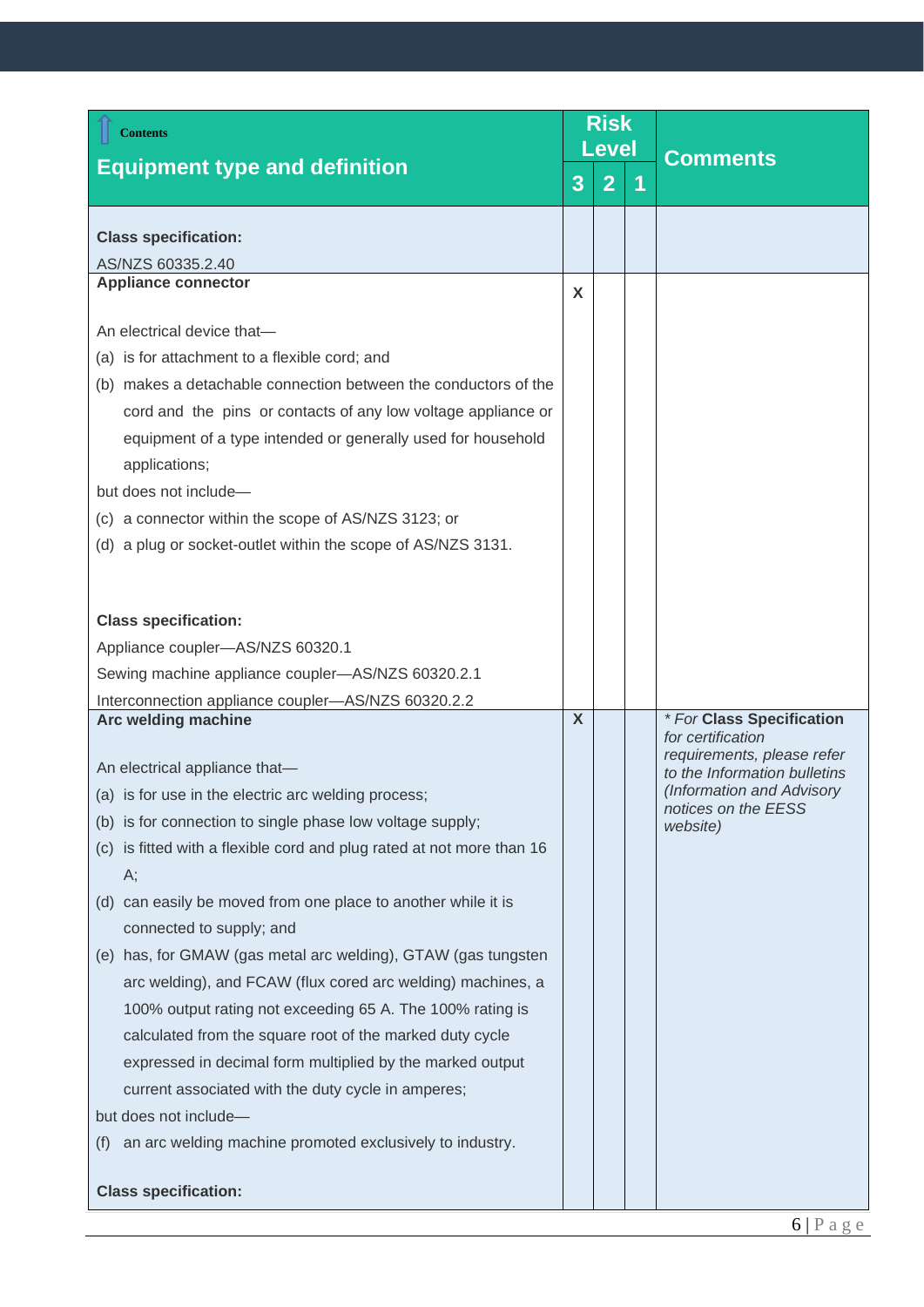<span id="page-6-2"></span><span id="page-6-1"></span><span id="page-6-0"></span>

| <b>Contents</b>                                                                                                                                                                                                                                                                                                                                                                                                                                                                        | <b>Risk</b><br><b>Level</b> |                |   |                                           |
|----------------------------------------------------------------------------------------------------------------------------------------------------------------------------------------------------------------------------------------------------------------------------------------------------------------------------------------------------------------------------------------------------------------------------------------------------------------------------------------|-----------------------------|----------------|---|-------------------------------------------|
| <b>Equipment type and definition</b>                                                                                                                                                                                                                                                                                                                                                                                                                                                   | 3                           | $\overline{2}$ | 1 | <b>Comments</b>                           |
| AS 60974.6 for Australia                                                                                                                                                                                                                                                                                                                                                                                                                                                               |                             |                |   |                                           |
| <b>Bayonet lampholder</b>                                                                                                                                                                                                                                                                                                                                                                                                                                                              | $\mathsf{X}$                |                |   |                                           |
| An electrical device that -<br>(a) accommodates a lamp with a bayonet cap of 15 mm or 22 mm<br>nominal diameter;<br>but does not include-<br>(b) a lampholder that by design is restricted to specific appliances<br>by forming part of a structural moulding of the appliance. This<br>exclusion does not apply to lampholders that can be used in<br>luminaires; or<br>a lampholder that is for incorporation in industrial equipment<br>(c)<br>only.<br><b>Class specification:</b> |                             |                |   |                                           |
| AS/NZS 3117 or AS/NZS 61184                                                                                                                                                                                                                                                                                                                                                                                                                                                            |                             |                |   |                                           |
| <b>Beauty care lamp</b><br>An electrical appliance that-<br>(a) is a household type;<br>(b) produces optical radiation for personal, cosmetic or nail<br>hardening purposes; and<br>(c) is portable                                                                                                                                                                                                                                                                                    | $\boldsymbol{X}$            |                |   | . Previously named<br>"Therapeutic lamp". |
| <b>Class specification:</b><br>AS/NZS 60335.2.27 (or appliances for skin exposure to optical<br>radiation)<br>AS/NZS 60335.2.113 (or cosmetic and beauty care appliances<br>incorporating lasers and<br>intense light sources)<br>AS/NZS 60335.2.23 plus exempt group limits from AS/NZS 62471<br>(for nail hardeners)                                                                                                                                                                 |                             |                |   |                                           |
| <b>Blanket</b><br>An electrical appliance that-<br>(a) is for application of heat to a bed;<br>(b) is flexible;<br>(c) has a fabric enclosure; and                                                                                                                                                                                                                                                                                                                                     | X                           |                |   |                                           |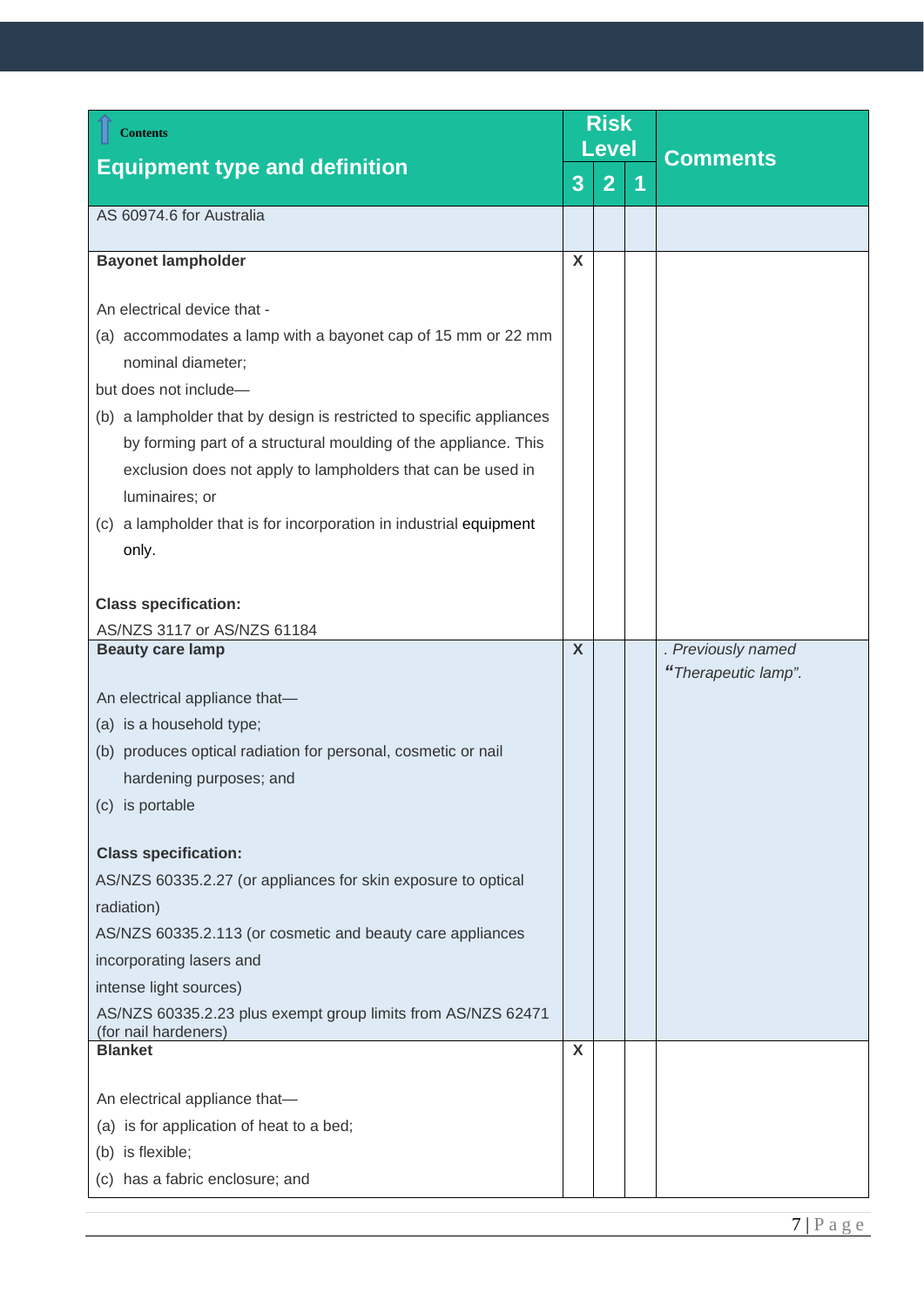<span id="page-7-1"></span><span id="page-7-0"></span>

| <b>Equipment type and definition</b><br>$\overline{2}$<br>3<br>1<br>(d) has a projected surface area exceeding $0.6 \text{ m}^2$ ;<br>and includes-<br>(e) any associated power supply or controller.<br><b>Class specification:</b><br>AS/NZS 60335.2.17<br>$\mathsf{x}$<br><b>Bread toaster</b><br>An electrical appliance that-<br>(a) is a household type; and<br>(b) is for toasting bread or similar foods.<br><b>Class specification:</b><br>AS/NZS 60335.2.9<br>X<br><b>Building wiring cable</b><br>A single or multicore electric cable insulated with polymeric<br>materials that $-$<br>has one to five conductors of stranded or solid cores of copper<br>a)<br>conductors;<br>has an insulated and laid up flat or circular configuration<br>b)<br>is sheathed or unsheathed<br>c)<br>has active phase conductors with nominal cross-sectional area<br>d)<br>$0.5$ mm <sup>2</sup> to $16$ mm <sup>2</sup><br>has an insulation designation of V-75, V-90, V-90HT or X-90;<br>e)<br>and<br>is intended for use in electrical installation at working voltages<br>f)<br>up to: $-$<br>450V/750V; or<br>ı.<br>$0.6/1$ (1.2) kV<br>ii.<br>But does not include<br>armoured, metallic screened and metal sheathed cables;<br>g)<br>halogen free cables;<br>h)<br>cables with a Fire Rating;<br>i)<br>j)<br>supply flexible cords (see B2.64)<br>control cables where the insulation of the conductors are not<br>k)<br>individually coloured;<br>cables with a conductor flexibility of Class 5 or greater<br>$\vert$<br>according to AS/NZS 1125;<br>(note 1: cables that have a conductor flexibility of Class 5<br>according to AS/NZS 1125 are commonly known as Flexible<br>Cables)<br>m) cables not captured by the scope of AS/NZS5000.1 or<br>AS/NZS5000.2<br>(note 2: the scope of AS/NZS5000.1 and AS/NZS5000.2 do<br>not apply to polymeric insulated cables for special installations<br>and service conditions or for which there are separate | <b>Contents</b> | <b>Risk</b><br><b>Level</b> |  |  |                 |
|-----------------------------------------------------------------------------------------------------------------------------------------------------------------------------------------------------------------------------------------------------------------------------------------------------------------------------------------------------------------------------------------------------------------------------------------------------------------------------------------------------------------------------------------------------------------------------------------------------------------------------------------------------------------------------------------------------------------------------------------------------------------------------------------------------------------------------------------------------------------------------------------------------------------------------------------------------------------------------------------------------------------------------------------------------------------------------------------------------------------------------------------------------------------------------------------------------------------------------------------------------------------------------------------------------------------------------------------------------------------------------------------------------------------------------------------------------------------------------------------------------------------------------------------------------------------------------------------------------------------------------------------------------------------------------------------------------------------------------------------------------------------------------------------------------------------------------------------------------------------------------------------------------------------------------------------------------------------------|-----------------|-----------------------------|--|--|-----------------|
|                                                                                                                                                                                                                                                                                                                                                                                                                                                                                                                                                                                                                                                                                                                                                                                                                                                                                                                                                                                                                                                                                                                                                                                                                                                                                                                                                                                                                                                                                                                                                                                                                                                                                                                                                                                                                                                                                                                                                                       |                 |                             |  |  | <b>Comments</b> |
|                                                                                                                                                                                                                                                                                                                                                                                                                                                                                                                                                                                                                                                                                                                                                                                                                                                                                                                                                                                                                                                                                                                                                                                                                                                                                                                                                                                                                                                                                                                                                                                                                                                                                                                                                                                                                                                                                                                                                                       |                 |                             |  |  |                 |
|                                                                                                                                                                                                                                                                                                                                                                                                                                                                                                                                                                                                                                                                                                                                                                                                                                                                                                                                                                                                                                                                                                                                                                                                                                                                                                                                                                                                                                                                                                                                                                                                                                                                                                                                                                                                                                                                                                                                                                       |                 |                             |  |  |                 |
|                                                                                                                                                                                                                                                                                                                                                                                                                                                                                                                                                                                                                                                                                                                                                                                                                                                                                                                                                                                                                                                                                                                                                                                                                                                                                                                                                                                                                                                                                                                                                                                                                                                                                                                                                                                                                                                                                                                                                                       |                 |                             |  |  |                 |
|                                                                                                                                                                                                                                                                                                                                                                                                                                                                                                                                                                                                                                                                                                                                                                                                                                                                                                                                                                                                                                                                                                                                                                                                                                                                                                                                                                                                                                                                                                                                                                                                                                                                                                                                                                                                                                                                                                                                                                       |                 |                             |  |  |                 |
|                                                                                                                                                                                                                                                                                                                                                                                                                                                                                                                                                                                                                                                                                                                                                                                                                                                                                                                                                                                                                                                                                                                                                                                                                                                                                                                                                                                                                                                                                                                                                                                                                                                                                                                                                                                                                                                                                                                                                                       |                 |                             |  |  |                 |
|                                                                                                                                                                                                                                                                                                                                                                                                                                                                                                                                                                                                                                                                                                                                                                                                                                                                                                                                                                                                                                                                                                                                                                                                                                                                                                                                                                                                                                                                                                                                                                                                                                                                                                                                                                                                                                                                                                                                                                       |                 |                             |  |  |                 |
|                                                                                                                                                                                                                                                                                                                                                                                                                                                                                                                                                                                                                                                                                                                                                                                                                                                                                                                                                                                                                                                                                                                                                                                                                                                                                                                                                                                                                                                                                                                                                                                                                                                                                                                                                                                                                                                                                                                                                                       |                 |                             |  |  |                 |
|                                                                                                                                                                                                                                                                                                                                                                                                                                                                                                                                                                                                                                                                                                                                                                                                                                                                                                                                                                                                                                                                                                                                                                                                                                                                                                                                                                                                                                                                                                                                                                                                                                                                                                                                                                                                                                                                                                                                                                       |                 |                             |  |  |                 |
|                                                                                                                                                                                                                                                                                                                                                                                                                                                                                                                                                                                                                                                                                                                                                                                                                                                                                                                                                                                                                                                                                                                                                                                                                                                                                                                                                                                                                                                                                                                                                                                                                                                                                                                                                                                                                                                                                                                                                                       |                 |                             |  |  |                 |
|                                                                                                                                                                                                                                                                                                                                                                                                                                                                                                                                                                                                                                                                                                                                                                                                                                                                                                                                                                                                                                                                                                                                                                                                                                                                                                                                                                                                                                                                                                                                                                                                                                                                                                                                                                                                                                                                                                                                                                       |                 |                             |  |  |                 |
|                                                                                                                                                                                                                                                                                                                                                                                                                                                                                                                                                                                                                                                                                                                                                                                                                                                                                                                                                                                                                                                                                                                                                                                                                                                                                                                                                                                                                                                                                                                                                                                                                                                                                                                                                                                                                                                                                                                                                                       |                 |                             |  |  |                 |
|                                                                                                                                                                                                                                                                                                                                                                                                                                                                                                                                                                                                                                                                                                                                                                                                                                                                                                                                                                                                                                                                                                                                                                                                                                                                                                                                                                                                                                                                                                                                                                                                                                                                                                                                                                                                                                                                                                                                                                       |                 |                             |  |  |                 |
|                                                                                                                                                                                                                                                                                                                                                                                                                                                                                                                                                                                                                                                                                                                                                                                                                                                                                                                                                                                                                                                                                                                                                                                                                                                                                                                                                                                                                                                                                                                                                                                                                                                                                                                                                                                                                                                                                                                                                                       |                 |                             |  |  |                 |
|                                                                                                                                                                                                                                                                                                                                                                                                                                                                                                                                                                                                                                                                                                                                                                                                                                                                                                                                                                                                                                                                                                                                                                                                                                                                                                                                                                                                                                                                                                                                                                                                                                                                                                                                                                                                                                                                                                                                                                       |                 |                             |  |  |                 |
|                                                                                                                                                                                                                                                                                                                                                                                                                                                                                                                                                                                                                                                                                                                                                                                                                                                                                                                                                                                                                                                                                                                                                                                                                                                                                                                                                                                                                                                                                                                                                                                                                                                                                                                                                                                                                                                                                                                                                                       |                 |                             |  |  |                 |
|                                                                                                                                                                                                                                                                                                                                                                                                                                                                                                                                                                                                                                                                                                                                                                                                                                                                                                                                                                                                                                                                                                                                                                                                                                                                                                                                                                                                                                                                                                                                                                                                                                                                                                                                                                                                                                                                                                                                                                       |                 |                             |  |  |                 |
|                                                                                                                                                                                                                                                                                                                                                                                                                                                                                                                                                                                                                                                                                                                                                                                                                                                                                                                                                                                                                                                                                                                                                                                                                                                                                                                                                                                                                                                                                                                                                                                                                                                                                                                                                                                                                                                                                                                                                                       |                 |                             |  |  |                 |
|                                                                                                                                                                                                                                                                                                                                                                                                                                                                                                                                                                                                                                                                                                                                                                                                                                                                                                                                                                                                                                                                                                                                                                                                                                                                                                                                                                                                                                                                                                                                                                                                                                                                                                                                                                                                                                                                                                                                                                       |                 |                             |  |  |                 |
|                                                                                                                                                                                                                                                                                                                                                                                                                                                                                                                                                                                                                                                                                                                                                                                                                                                                                                                                                                                                                                                                                                                                                                                                                                                                                                                                                                                                                                                                                                                                                                                                                                                                                                                                                                                                                                                                                                                                                                       |                 |                             |  |  |                 |
|                                                                                                                                                                                                                                                                                                                                                                                                                                                                                                                                                                                                                                                                                                                                                                                                                                                                                                                                                                                                                                                                                                                                                                                                                                                                                                                                                                                                                                                                                                                                                                                                                                                                                                                                                                                                                                                                                                                                                                       |                 |                             |  |  |                 |
|                                                                                                                                                                                                                                                                                                                                                                                                                                                                                                                                                                                                                                                                                                                                                                                                                                                                                                                                                                                                                                                                                                                                                                                                                                                                                                                                                                                                                                                                                                                                                                                                                                                                                                                                                                                                                                                                                                                                                                       |                 |                             |  |  |                 |
|                                                                                                                                                                                                                                                                                                                                                                                                                                                                                                                                                                                                                                                                                                                                                                                                                                                                                                                                                                                                                                                                                                                                                                                                                                                                                                                                                                                                                                                                                                                                                                                                                                                                                                                                                                                                                                                                                                                                                                       |                 |                             |  |  |                 |
|                                                                                                                                                                                                                                                                                                                                                                                                                                                                                                                                                                                                                                                                                                                                                                                                                                                                                                                                                                                                                                                                                                                                                                                                                                                                                                                                                                                                                                                                                                                                                                                                                                                                                                                                                                                                                                                                                                                                                                       |                 |                             |  |  |                 |
|                                                                                                                                                                                                                                                                                                                                                                                                                                                                                                                                                                                                                                                                                                                                                                                                                                                                                                                                                                                                                                                                                                                                                                                                                                                                                                                                                                                                                                                                                                                                                                                                                                                                                                                                                                                                                                                                                                                                                                       |                 |                             |  |  |                 |
|                                                                                                                                                                                                                                                                                                                                                                                                                                                                                                                                                                                                                                                                                                                                                                                                                                                                                                                                                                                                                                                                                                                                                                                                                                                                                                                                                                                                                                                                                                                                                                                                                                                                                                                                                                                                                                                                                                                                                                       |                 |                             |  |  |                 |
|                                                                                                                                                                                                                                                                                                                                                                                                                                                                                                                                                                                                                                                                                                                                                                                                                                                                                                                                                                                                                                                                                                                                                                                                                                                                                                                                                                                                                                                                                                                                                                                                                                                                                                                                                                                                                                                                                                                                                                       |                 |                             |  |  |                 |
|                                                                                                                                                                                                                                                                                                                                                                                                                                                                                                                                                                                                                                                                                                                                                                                                                                                                                                                                                                                                                                                                                                                                                                                                                                                                                                                                                                                                                                                                                                                                                                                                                                                                                                                                                                                                                                                                                                                                                                       |                 |                             |  |  |                 |
|                                                                                                                                                                                                                                                                                                                                                                                                                                                                                                                                                                                                                                                                                                                                                                                                                                                                                                                                                                                                                                                                                                                                                                                                                                                                                                                                                                                                                                                                                                                                                                                                                                                                                                                                                                                                                                                                                                                                                                       |                 |                             |  |  |                 |
|                                                                                                                                                                                                                                                                                                                                                                                                                                                                                                                                                                                                                                                                                                                                                                                                                                                                                                                                                                                                                                                                                                                                                                                                                                                                                                                                                                                                                                                                                                                                                                                                                                                                                                                                                                                                                                                                                                                                                                       |                 |                             |  |  |                 |
|                                                                                                                                                                                                                                                                                                                                                                                                                                                                                                                                                                                                                                                                                                                                                                                                                                                                                                                                                                                                                                                                                                                                                                                                                                                                                                                                                                                                                                                                                                                                                                                                                                                                                                                                                                                                                                                                                                                                                                       |                 |                             |  |  |                 |
|                                                                                                                                                                                                                                                                                                                                                                                                                                                                                                                                                                                                                                                                                                                                                                                                                                                                                                                                                                                                                                                                                                                                                                                                                                                                                                                                                                                                                                                                                                                                                                                                                                                                                                                                                                                                                                                                                                                                                                       |                 |                             |  |  |                 |
|                                                                                                                                                                                                                                                                                                                                                                                                                                                                                                                                                                                                                                                                                                                                                                                                                                                                                                                                                                                                                                                                                                                                                                                                                                                                                                                                                                                                                                                                                                                                                                                                                                                                                                                                                                                                                                                                                                                                                                       |                 |                             |  |  |                 |
|                                                                                                                                                                                                                                                                                                                                                                                                                                                                                                                                                                                                                                                                                                                                                                                                                                                                                                                                                                                                                                                                                                                                                                                                                                                                                                                                                                                                                                                                                                                                                                                                                                                                                                                                                                                                                                                                                                                                                                       |                 |                             |  |  |                 |
|                                                                                                                                                                                                                                                                                                                                                                                                                                                                                                                                                                                                                                                                                                                                                                                                                                                                                                                                                                                                                                                                                                                                                                                                                                                                                                                                                                                                                                                                                                                                                                                                                                                                                                                                                                                                                                                                                                                                                                       |                 |                             |  |  |                 |
|                                                                                                                                                                                                                                                                                                                                                                                                                                                                                                                                                                                                                                                                                                                                                                                                                                                                                                                                                                                                                                                                                                                                                                                                                                                                                                                                                                                                                                                                                                                                                                                                                                                                                                                                                                                                                                                                                                                                                                       |                 |                             |  |  |                 |
|                                                                                                                                                                                                                                                                                                                                                                                                                                                                                                                                                                                                                                                                                                                                                                                                                                                                                                                                                                                                                                                                                                                                                                                                                                                                                                                                                                                                                                                                                                                                                                                                                                                                                                                                                                                                                                                                                                                                                                       |                 |                             |  |  |                 |
|                                                                                                                                                                                                                                                                                                                                                                                                                                                                                                                                                                                                                                                                                                                                                                                                                                                                                                                                                                                                                                                                                                                                                                                                                                                                                                                                                                                                                                                                                                                                                                                                                                                                                                                                                                                                                                                                                                                                                                       |                 |                             |  |  |                 |
|                                                                                                                                                                                                                                                                                                                                                                                                                                                                                                                                                                                                                                                                                                                                                                                                                                                                                                                                                                                                                                                                                                                                                                                                                                                                                                                                                                                                                                                                                                                                                                                                                                                                                                                                                                                                                                                                                                                                                                       |                 |                             |  |  |                 |
|                                                                                                                                                                                                                                                                                                                                                                                                                                                                                                                                                                                                                                                                                                                                                                                                                                                                                                                                                                                                                                                                                                                                                                                                                                                                                                                                                                                                                                                                                                                                                                                                                                                                                                                                                                                                                                                                                                                                                                       |                 |                             |  |  |                 |
|                                                                                                                                                                                                                                                                                                                                                                                                                                                                                                                                                                                                                                                                                                                                                                                                                                                                                                                                                                                                                                                                                                                                                                                                                                                                                                                                                                                                                                                                                                                                                                                                                                                                                                                                                                                                                                                                                                                                                                       |                 |                             |  |  |                 |
|                                                                                                                                                                                                                                                                                                                                                                                                                                                                                                                                                                                                                                                                                                                                                                                                                                                                                                                                                                                                                                                                                                                                                                                                                                                                                                                                                                                                                                                                                                                                                                                                                                                                                                                                                                                                                                                                                                                                                                       |                 |                             |  |  |                 |
|                                                                                                                                                                                                                                                                                                                                                                                                                                                                                                                                                                                                                                                                                                                                                                                                                                                                                                                                                                                                                                                                                                                                                                                                                                                                                                                                                                                                                                                                                                                                                                                                                                                                                                                                                                                                                                                                                                                                                                       | Standards)      |                             |  |  |                 |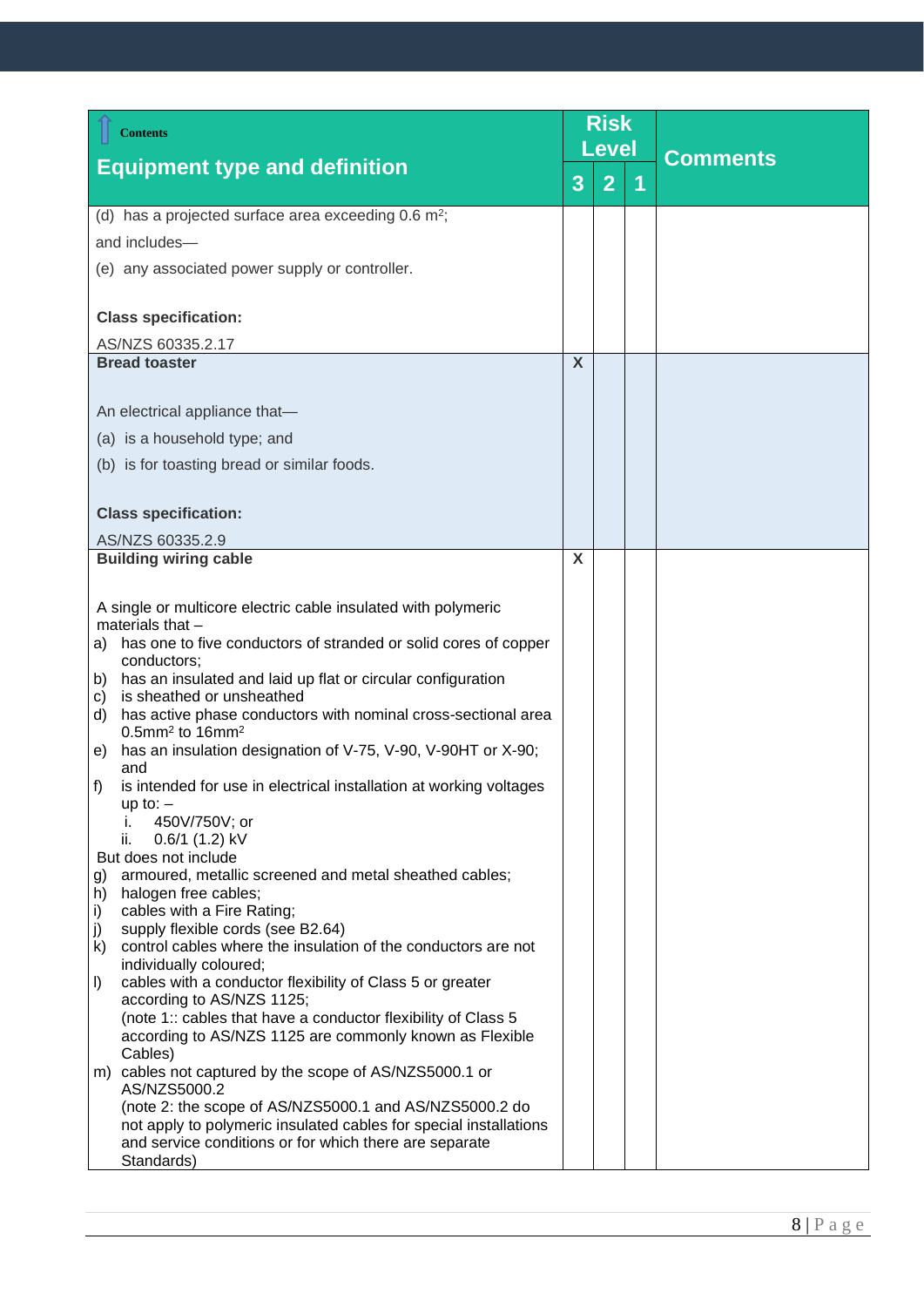<span id="page-8-2"></span><span id="page-8-1"></span><span id="page-8-0"></span>

| <b>Contents</b>                                                                                                                                                                                                                                                                                                                                                                                                                                                                                                               | <b>Risk</b>      |                |   | <b>Level</b>    |  |  |  |  |  |  |  |  |  |  |  |  |
|-------------------------------------------------------------------------------------------------------------------------------------------------------------------------------------------------------------------------------------------------------------------------------------------------------------------------------------------------------------------------------------------------------------------------------------------------------------------------------------------------------------------------------|------------------|----------------|---|-----------------|--|--|--|--|--|--|--|--|--|--|--|--|
| <b>Equipment type and definition</b>                                                                                                                                                                                                                                                                                                                                                                                                                                                                                          | 3                | $\overline{2}$ | 1 | <b>Comments</b> |  |  |  |  |  |  |  |  |  |  |  |  |
| <b>Class specification:</b>                                                                                                                                                                                                                                                                                                                                                                                                                                                                                                   |                  |                |   |                 |  |  |  |  |  |  |  |  |  |  |  |  |
| For working voltages up to 0.6/1 (1.2) kV-AS/NZS 5000.1                                                                                                                                                                                                                                                                                                                                                                                                                                                                       |                  |                |   |                 |  |  |  |  |  |  |  |  |  |  |  |  |
| For working voltages up to 450/750 V-AS/NZS 5000.2                                                                                                                                                                                                                                                                                                                                                                                                                                                                            |                  |                |   |                 |  |  |  |  |  |  |  |  |  |  |  |  |
| <b>Clothes dryer</b>                                                                                                                                                                                                                                                                                                                                                                                                                                                                                                          | X                |                |   |                 |  |  |  |  |  |  |  |  |  |  |  |  |
| An electrical appliance that -                                                                                                                                                                                                                                                                                                                                                                                                                                                                                                |                  |                |   |                 |  |  |  |  |  |  |  |  |  |  |  |  |
| (a) is a household type; and                                                                                                                                                                                                                                                                                                                                                                                                                                                                                                  |                  |                |   |                 |  |  |  |  |  |  |  |  |  |  |  |  |
| (b) is for drying textile material;                                                                                                                                                                                                                                                                                                                                                                                                                                                                                           |                  |                |   |                 |  |  |  |  |  |  |  |  |  |  |  |  |
| but does not include-                                                                                                                                                                                                                                                                                                                                                                                                                                                                                                         |                  |                |   |                 |  |  |  |  |  |  |  |  |  |  |  |  |
| (c) a heated towel rail; or                                                                                                                                                                                                                                                                                                                                                                                                                                                                                                   |                  |                |   |                 |  |  |  |  |  |  |  |  |  |  |  |  |
| (d) a gas appliance having electrical connections                                                                                                                                                                                                                                                                                                                                                                                                                                                                             |                  |                |   |                 |  |  |  |  |  |  |  |  |  |  |  |  |
| <b>Class specification</b>                                                                                                                                                                                                                                                                                                                                                                                                                                                                                                    |                  |                |   |                 |  |  |  |  |  |  |  |  |  |  |  |  |
| Rotary type-AS/NZS 60335.2.11                                                                                                                                                                                                                                                                                                                                                                                                                                                                                                 |                  |                |   |                 |  |  |  |  |  |  |  |  |  |  |  |  |
| Cabinet type-AS/NZS 60335.2.43                                                                                                                                                                                                                                                                                                                                                                                                                                                                                                |                  |                |   |                 |  |  |  |  |  |  |  |  |  |  |  |  |
| <b>Control or conditioning device</b>                                                                                                                                                                                                                                                                                                                                                                                                                                                                                         | X                |                |   |                 |  |  |  |  |  |  |  |  |  |  |  |  |
| An electrical device that-                                                                                                                                                                                                                                                                                                                                                                                                                                                                                                    |                  |                |   |                 |  |  |  |  |  |  |  |  |  |  |  |  |
| (a) is a household type;                                                                                                                                                                                                                                                                                                                                                                                                                                                                                                      |                  |                |   |                 |  |  |  |  |  |  |  |  |  |  |  |  |
| (b) is for controlling or conditioning the electrical input to electrical                                                                                                                                                                                                                                                                                                                                                                                                                                                     |                  |                |   |                 |  |  |  |  |  |  |  |  |  |  |  |  |
| apparatus via outlet facility(s) of the condition or control                                                                                                                                                                                                                                                                                                                                                                                                                                                                  |                  |                |   |                 |  |  |  |  |  |  |  |  |  |  |  |  |
| device;                                                                                                                                                                                                                                                                                                                                                                                                                                                                                                                       |                  |                |   |                 |  |  |  |  |  |  |  |  |  |  |  |  |
| (c) is portable;                                                                                                                                                                                                                                                                                                                                                                                                                                                                                                              |                  |                |   |                 |  |  |  |  |  |  |  |  |  |  |  |  |
| Note: for this definition portable includes devices with facilities for permanent<br>installation if manifestly complete and useable without being fixed in position (eg<br>has connection via appliance inlet or suppl cord and plug and doe not rely on being<br>build in or being installed to prevent access to live parts). This also includes<br>devices connected to supply by pins for engagement with a socket-outlet.<br>(d) is self-contained, including devices that receive inputs from<br>external sensors; and |                  |                |   |                 |  |  |  |  |  |  |  |  |  |  |  |  |
| (e) connects to supply by means of a flexible cord and plug,                                                                                                                                                                                                                                                                                                                                                                                                                                                                  |                  |                |   |                 |  |  |  |  |  |  |  |  |  |  |  |  |
| appliance inlet or pins for engagement with a socket-outlet.                                                                                                                                                                                                                                                                                                                                                                                                                                                                  |                  |                |   |                 |  |  |  |  |  |  |  |  |  |  |  |  |
| <b>Class specification:</b>                                                                                                                                                                                                                                                                                                                                                                                                                                                                                                   |                  |                |   |                 |  |  |  |  |  |  |  |  |  |  |  |  |
| <b>AS/NZS 3105</b>                                                                                                                                                                                                                                                                                                                                                                                                                                                                                                            |                  |                |   |                 |  |  |  |  |  |  |  |  |  |  |  |  |
| <b>Cooking appliance-portable type</b>                                                                                                                                                                                                                                                                                                                                                                                                                                                                                        | $\boldsymbol{X}$ |                |   |                 |  |  |  |  |  |  |  |  |  |  |  |  |
| An electrical appliance that-                                                                                                                                                                                                                                                                                                                                                                                                                                                                                                 |                  |                |   |                 |  |  |  |  |  |  |  |  |  |  |  |  |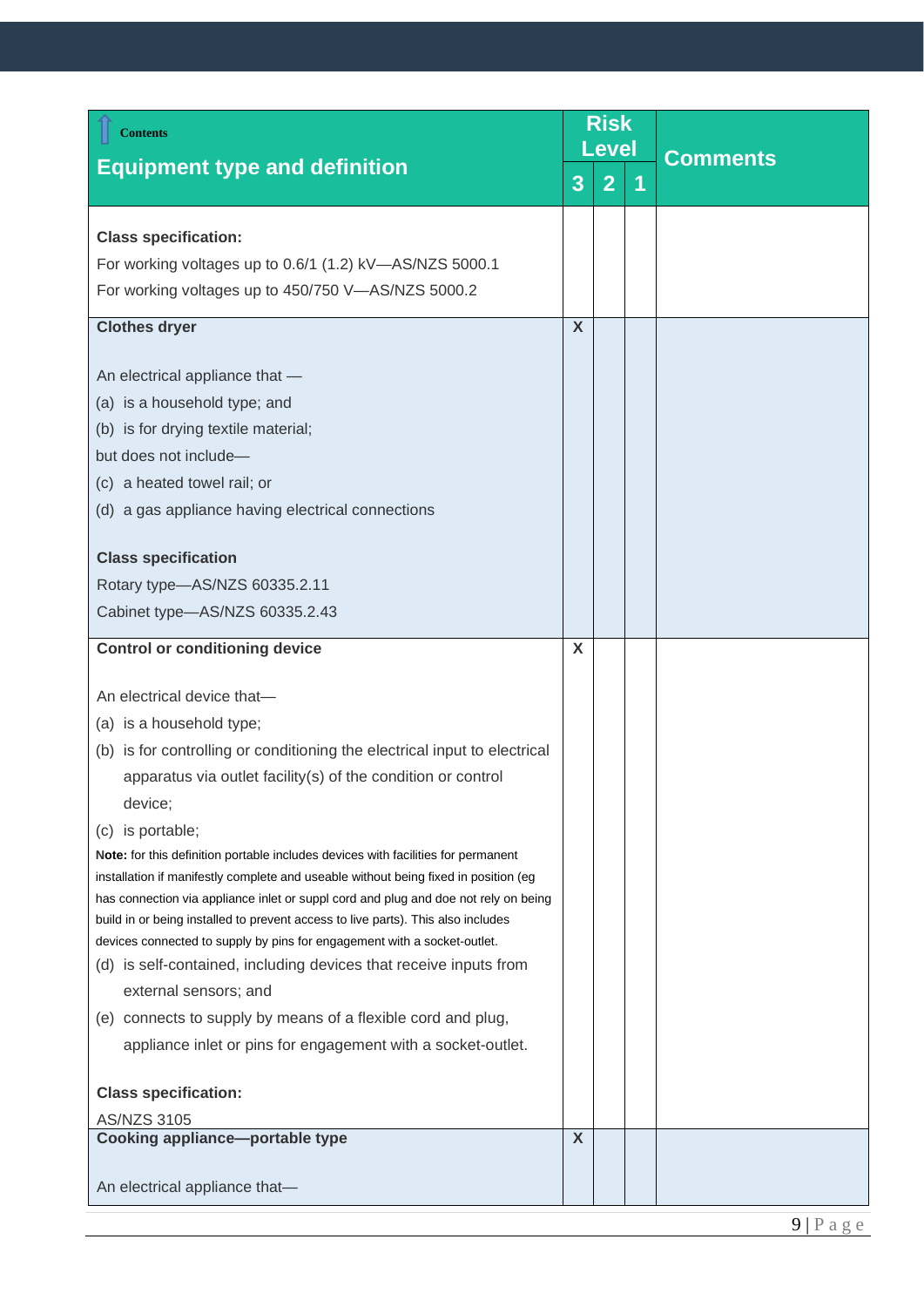<span id="page-9-2"></span><span id="page-9-1"></span><span id="page-9-0"></span>

| <b>Contents</b>                                              | <b>Risk</b><br><b>Level</b> |                |   |                                                   |
|--------------------------------------------------------------|-----------------------------|----------------|---|---------------------------------------------------|
| <b>Equipment type and definition</b>                         | 3                           | $\overline{2}$ | 1 | <b>Comments</b>                                   |
| (a) is a household type;                                     |                             |                |   |                                                   |
| (b) is for cooking or warming food by electrical energy; and |                             |                |   |                                                   |
| (c) is portable.                                             |                             |                |   |                                                   |
| <b>Class specification:</b>                                  |                             |                |   |                                                   |
| Griller, roaster or oven (including breadmaker)-AS/NZS       |                             |                |   |                                                   |
| 60335.2.9                                                    |                             |                |   |                                                   |
| Warming plate and similar-AS/NZS 60335.2.12                  |                             |                |   |                                                   |
| Frying pan, deep fryer or wok-AS/NZS 60335.2.13              |                             |                |   |                                                   |
| Outdoor barbecue-AS/NZS 60335.2.78                           |                             |                |   |                                                   |
| <b>Cord extension socket</b>                                 | X                           |                |   |                                                   |
|                                                              |                             |                |   |                                                   |
| An electrical device that-                                   |                             |                |   |                                                   |
| (a) is for attachment to a flexible cord;                    |                             |                |   |                                                   |
| (b) has a maximum rating of 20 A at low voltage; and         |                             |                |   |                                                   |
| (c) has contacts whereby a detachable connection may be made |                             |                |   |                                                   |
| with the corresponding pins of a plug or an inlet;           |                             |                |   |                                                   |
| but does not include-                                        |                             |                |   |                                                   |
| (d) a connector or appliance connector designated in AS/NZS  |                             |                |   |                                                   |
| 3123; or                                                     |                             |                |   |                                                   |
| (e) a socket-outlet designated in AS/NZS 3131.               |                             |                |   |                                                   |
| <b>Class specification:</b>                                  |                             |                |   |                                                   |
| AS/NZS 3120                                                  |                             |                |   |                                                   |
| <b>Cord-line switch</b>                                      | X                           |                |   |                                                   |
|                                                              |                             |                |   |                                                   |
| An electrical device that-                                   |                             |                |   |                                                   |
| (a) is for attachment in a flexible cord;                    |                             |                |   |                                                   |
| (b) manually opens and closes an electrical circuit; and     |                             |                |   |                                                   |
| (c) has a rating not exceeding 16 A at low voltage;          |                             |                |   |                                                   |
| but does not include-                                        |                             |                |   |                                                   |
| (d) bell push and pendant switches.                          |                             |                |   |                                                   |
| <b>Class specification:</b>                                  |                             |                |   |                                                   |
| <b>AS/NZS 3127</b>                                           |                             |                |   |                                                   |
| <b>DC</b> isolator                                           | X                           |                |   | * For certification<br>requirements, please refer |
|                                                              |                             |                |   | to the Information bulletins                      |
| An electrical device that-                                   |                             |                |   | (Information and Advisory<br>notices on the EESS  |
| (a) is an air-break d.c. rated isolator; and                 |                             |                |   | website)                                          |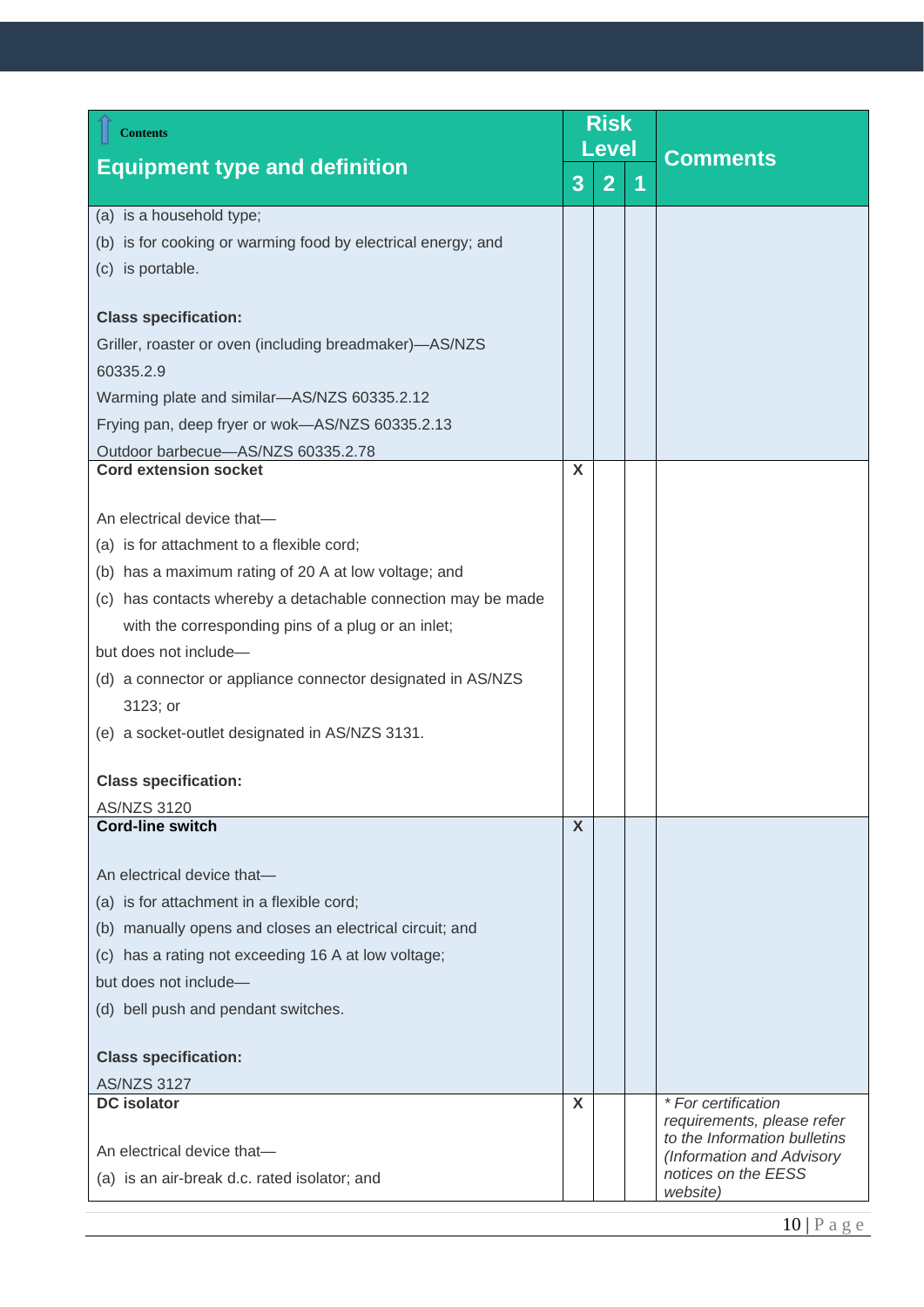<span id="page-10-1"></span><span id="page-10-0"></span>

| <b>Contents</b>                                                              | <b>Risk</b><br><b>Level</b> |                |   |                 |
|------------------------------------------------------------------------------|-----------------------------|----------------|---|-----------------|
| <b>Equipment type and definition</b>                                         | 3                           | $\overline{2}$ | 1 | <b>Comments</b> |
| (b) is for connection to the wiring of a household photovoltaic (PV)         |                             |                |   |                 |
| electrical installation, other household renewable energy                    |                             |                |   |                 |
| installation, or household energy storage installation.                      |                             |                |   |                 |
| and includes-                                                                |                             |                |   |                 |
| (c) any dedicated individual enclosure where the dc isolator is              |                             |                |   |                 |
| classified as enclosed outdoor                                               |                             |                |   |                 |
| A 'dedicated individual enclosure' includes a single dc<br>NOTE <sub>1</sub> |                             |                |   |                 |
| isolator in an enclosure or multiple dc isolators in a common                |                             |                |   |                 |
| enclosure, but does not include the enclosure where the dc                   |                             |                |   |                 |
| isolator is to be installed integral within a power conditioning             |                             |                |   |                 |
| equipment (PCE) enclosure or is to be installed in an enclosure              |                             |                |   |                 |
| that complies with a relevant standard for assemblies for use in             |                             |                |   |                 |
| photovoltaic networks.                                                       |                             |                |   |                 |
| <b>Class specification:</b>                                                  |                             |                |   |                 |
| AS 60947.3 for Australia                                                     |                             |                |   |                 |
| IEC 60947-3 for New Zealand                                                  |                             |                |   |                 |
| <b>Decorative lighting outfit</b>                                            | $\boldsymbol{\mathsf{X}}$   |                |   |                 |
| An electrical appliance that-                                                |                             |                |   |                 |
| (a) is for decorative, display or illumination purposes;                     |                             |                |   |                 |
| (b) is portable;                                                             |                             |                |   |                 |
| (c) consists of-                                                             |                             |                |   |                 |
| electric light sources or lampholders interconnected by<br>İ.                |                             |                |   |                 |
| flexible cord of less than 2.5 mm <sup>2</sup> cross-sectional area; or      |                             |                |   |                 |
| electric light sources within a flexible enclosure;<br>ii.                   |                             |                |   |                 |
| (d) may be integral with a frame or similar support;                         |                             |                |   |                 |
| and includes-                                                                |                             |                |   |                 |
| (e) any integral power supply or control device.                             |                             |                |   |                 |
| <b>Class specification:</b>                                                  |                             |                |   |                 |
| Lighting chains - AS/NZS 60598.2.20                                          |                             |                |   |                 |
| Rope lights - AS/NZS 60598.2.21                                              |                             |                |   |                 |
| <b>Dishwashing machine</b>                                                   | X                           |                |   |                 |
| An electrical appliance that-                                                |                             |                |   |                 |
| (a) is a household type; and                                                 |                             |                |   |                 |
|                                                                              |                             |                |   |                 |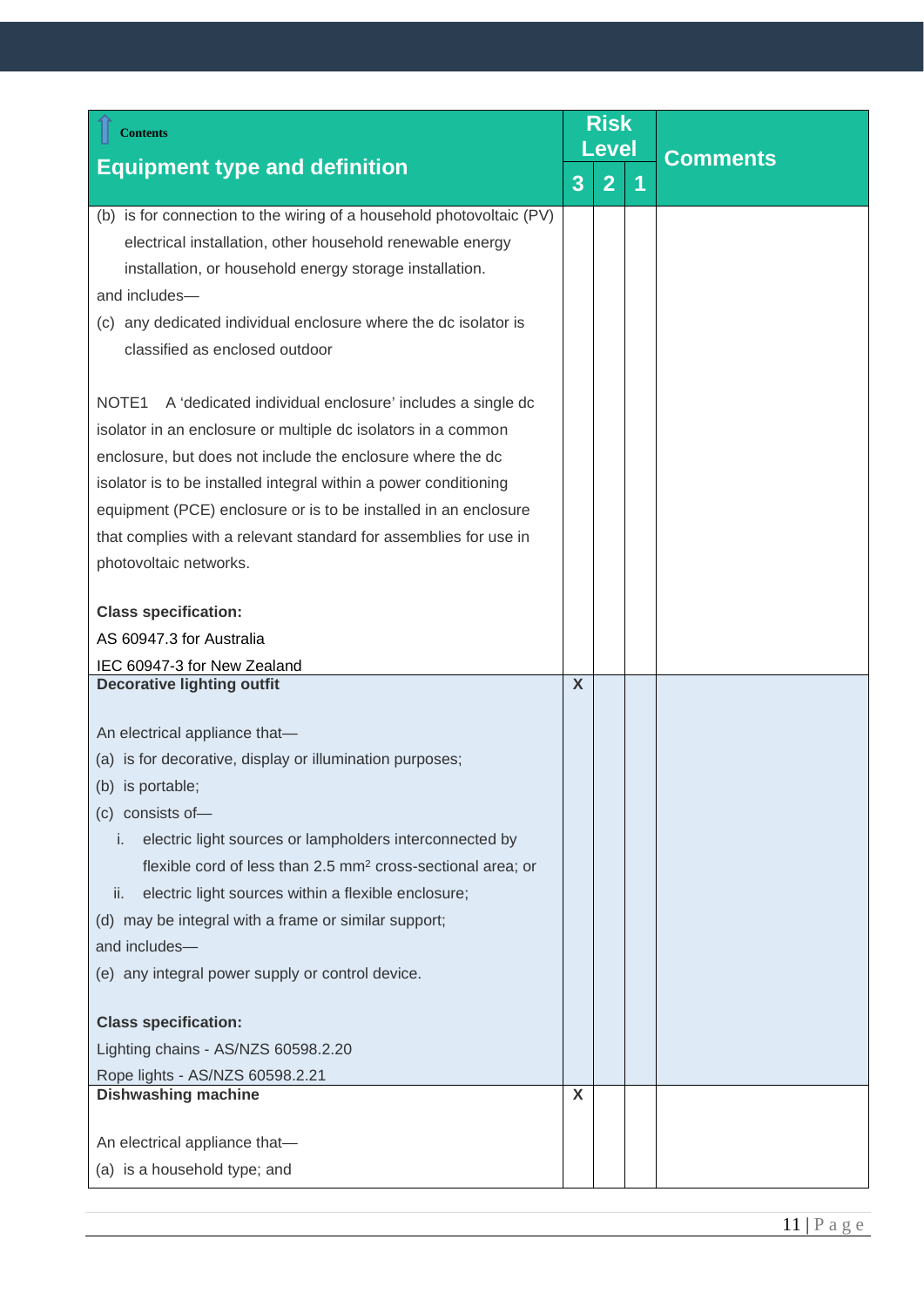<span id="page-11-2"></span><span id="page-11-1"></span><span id="page-11-0"></span>

| <b>Contents</b>                                                       | <b>Risk</b><br><b>Level</b> |                          |  |                           |
|-----------------------------------------------------------------------|-----------------------------|--------------------------|--|---------------------------|
| <b>Equipment type and definition</b>                                  |                             | $\overline{2}$<br>3<br>1 |  | <b>Comments</b>           |
| (b) is for washing of eating and cooking utensils.                    |                             |                          |  |                           |
|                                                                       |                             |                          |  |                           |
| <b>Class specification:</b>                                           |                             |                          |  |                           |
| AS/NZS 60335.2.5<br>Double capped light emitting semiconductor lamp   |                             |                          |  |                           |
|                                                                       | X                           |                          |  | Also known as "LED Tube". |
| An electrical appliance that-                                         |                             |                          |  |                           |
| (a) is a tubular light emitting semiconductor light source;           |                             |                          |  |                           |
| (b) is a double capped lamp; and                                      |                             |                          |  |                           |
| (c) has integral, built-in or independent control gear                |                             |                          |  |                           |
| but does not include-                                                 |                             |                          |  |                           |
| (d) a self-ballasted light emitting semiconductor light source within |                             |                          |  |                           |
| the scope of AS/NZS IEC 62560                                         |                             |                          |  |                           |
|                                                                       |                             |                          |  |                           |
| <b>Class specification:</b>                                           |                             |                          |  |                           |
| AS/NZS 60598.2.1 Appendix A<br><b>Edison screw lampholder</b>         | X                           |                          |  |                           |
|                                                                       |                             |                          |  |                           |
| An electrical device that-                                            |                             |                          |  |                           |
| (a) accommodates a lamp with an Edison screw cap of 14 mm or          |                             |                          |  |                           |
| 27 mm nominal outside diameter;                                       |                             |                          |  |                           |
| but does not include-                                                 |                             |                          |  |                           |
| (b) a lampholder that by design is restricted to specific appliances  |                             |                          |  |                           |
| by forming part of a structural moulding of the appliance. This       |                             |                          |  |                           |
| exclusion does not apply to lampholders that can be used in           |                             |                          |  |                           |
| luminaires; or                                                        |                             |                          |  |                           |
| (c) a lampholder that is for incorporation in industrial equipment    |                             |                          |  |                           |
| only.                                                                 |                             |                          |  |                           |
| <b>Class specification:</b>                                           |                             |                          |  |                           |
| AS/NZS 3140 or AS/NZS 60238                                           |                             |                          |  |                           |
| <b>Electric hot water bottle</b>                                      | $\mathsf{X}$                |                          |  |                           |
|                                                                       |                             |                          |  |                           |
| An electrical appliance that-                                         |                             |                          |  |                           |
| (a) is for application of heat to parts of the human body;            |                             |                          |  |                           |
| (b) is flexible;                                                      |                             |                          |  |                           |
| (c) contains liquid that is heated by internal electrical parts; and  |                             |                          |  |                           |
| (d) has a projected area not exceeding 0.6 $m2$                       |                             |                          |  |                           |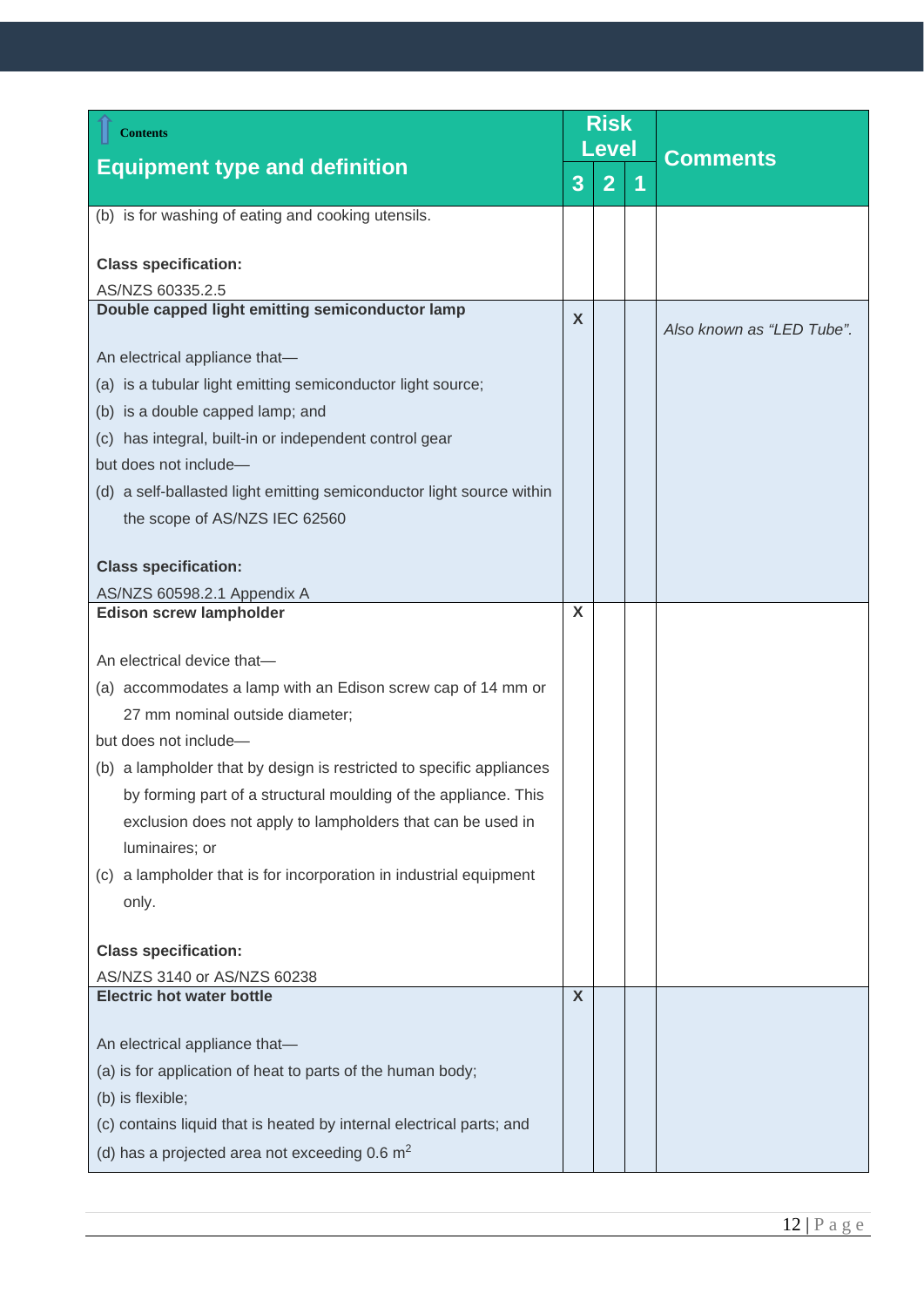<span id="page-12-3"></span><span id="page-12-2"></span><span id="page-12-1"></span><span id="page-12-0"></span>

| <b>Contents</b>                                                         | <b>Risk</b>             |                |                         |                                                     |
|-------------------------------------------------------------------------|-------------------------|----------------|-------------------------|-----------------------------------------------------|
| <b>Equipment type and definition</b>                                    |                         | <b>Level</b>   |                         | <b>Comments</b>                                     |
|                                                                         | 3                       | $\overline{2}$ | $\overline{\mathbf{1}}$ |                                                     |
| <b>Class specification:</b>                                             |                         |                |                         |                                                     |
| AS/NZS 60335.2.81                                                       |                         |                |                         |                                                     |
| <b>Evaporative cooler</b>                                               | X                       |                |                         |                                                     |
|                                                                         |                         |                |                         | Portable evaporative<br>coolers are level 1 as they |
| An electrical appliance that -                                          |                         |                |                         | are not fixed devices.                              |
| (a) is a device that cools air through evaporation of water;            |                         |                |                         |                                                     |
| (b) incorporates a fan for moving air; and                              |                         |                |                         |                                                     |
| (c) is fixed with one or more vents.                                    |                         |                |                         |                                                     |
| <b>Class specification:</b>                                             |                         |                |                         |                                                     |
| AS/NZS 60335.2.98                                                       |                         |                |                         |                                                     |
| Fan                                                                     | $\overline{\mathbf{X}}$ |                |                         | Fans that blow a mist of                            |
|                                                                         |                         |                |                         | water from a reservoir in<br>front, or attached, or |
| An electrical appliance that-                                           |                         |                |                         | connected to the fan are                            |
| is a household type;                                                    |                         |                |                         | included.                                           |
| (a) has a primary function of moving air in its vicinity for comfort or |                         |                |                         |                                                     |
| extraction purposes; and                                                |                         |                |                         |                                                     |
| (b) is self contained                                                   |                         |                |                         |                                                     |
| and includes-                                                           |                         |                |                         |                                                     |
| (c) any associated ancillary equipment.                                 |                         |                |                         |                                                     |
| <b>Class specification:</b>                                             |                         |                |                         |                                                     |
| AS/NZS 60335.2.80                                                       |                         |                |                         |                                                     |
|                                                                         |                         |                |                         |                                                     |
| <b>Fence energizer</b>                                                  | X                       |                |                         |                                                     |
|                                                                         |                         |                |                         |                                                     |
| An electrical appliance that regulates and controls the supply of       |                         |                |                         |                                                     |
| electrical energy to an electrical fence.                               |                         |                |                         |                                                     |
| <b>Class specification:</b>                                             |                         |                |                         |                                                     |
| AS/NZS 60335.2.76                                                       |                         |                |                         |                                                     |
| <b>Floor polisher/scrubber</b>                                          |                         | $\mathsf{x}$   |                         |                                                     |
|                                                                         |                         |                |                         |                                                     |
| An electrical appliance that-                                           |                         |                |                         |                                                     |
| (a) is a household type; and                                            |                         |                |                         |                                                     |
| (b) is used to polish or scrub floors.                                  |                         |                |                         |                                                     |
|                                                                         |                         |                |                         |                                                     |
| <b>Class specification:</b>                                             |                         |                |                         |                                                     |
| AS/NZS 60335.2.10                                                       |                         |                |                         |                                                     |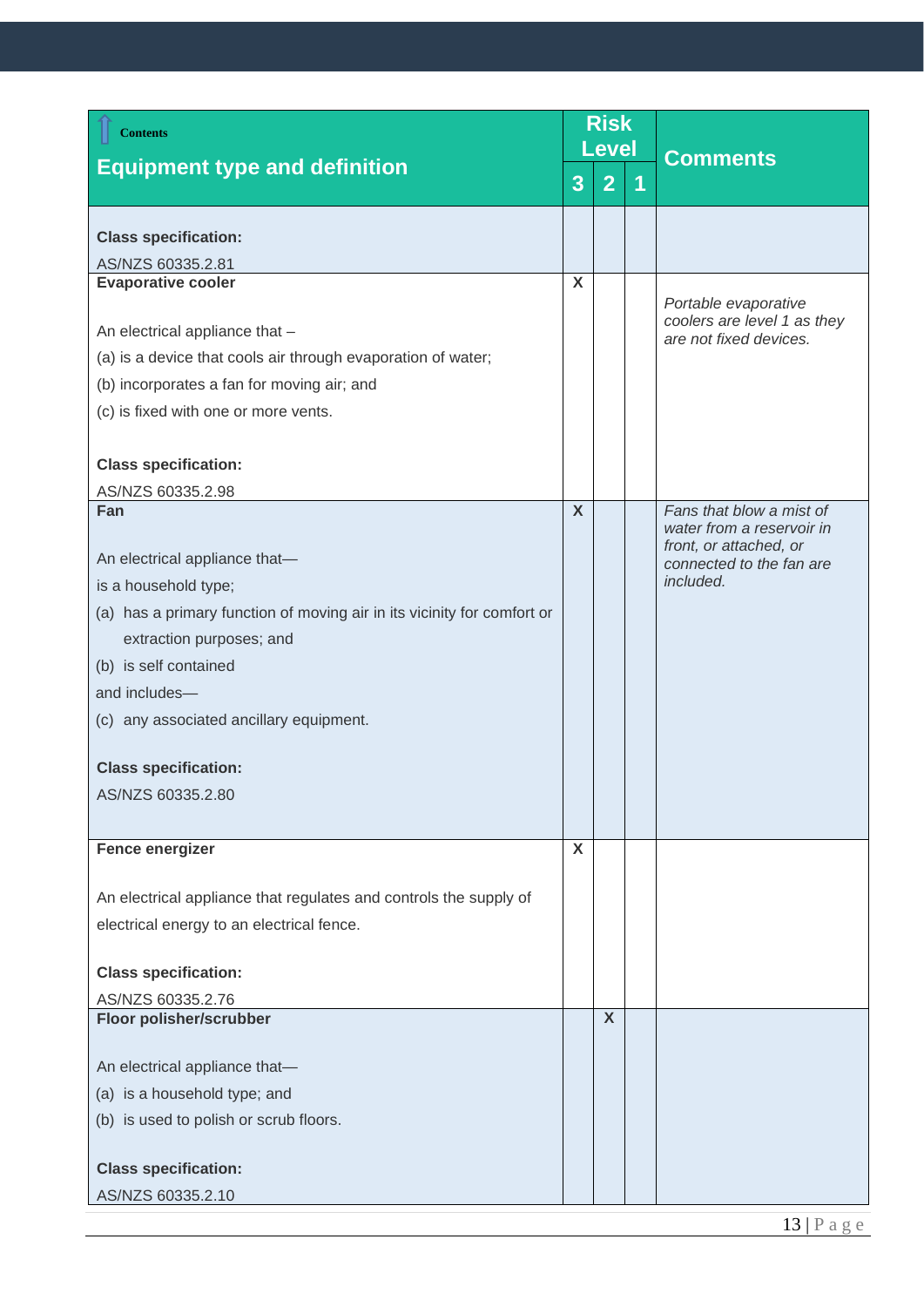<span id="page-13-2"></span><span id="page-13-1"></span><span id="page-13-0"></span>

| <b>Contents</b>                                                                                                                                                                                                                                                                                                                                                                                                                                                                                                                                                                                                                                                                                                                                                   |   | <b>Risk</b><br><b>Level</b> |   |                 |  |  |
|-------------------------------------------------------------------------------------------------------------------------------------------------------------------------------------------------------------------------------------------------------------------------------------------------------------------------------------------------------------------------------------------------------------------------------------------------------------------------------------------------------------------------------------------------------------------------------------------------------------------------------------------------------------------------------------------------------------------------------------------------------------------|---|-----------------------------|---|-----------------|--|--|
| <b>Equipment type and definition</b>                                                                                                                                                                                                                                                                                                                                                                                                                                                                                                                                                                                                                                                                                                                              | 3 | $\overline{2}$              | 1 | <b>Comments</b> |  |  |
| <b>Fluorescent lamp ballast</b>                                                                                                                                                                                                                                                                                                                                                                                                                                                                                                                                                                                                                                                                                                                                   | X |                             |   |                 |  |  |
| An electrical device that-<br>(a) is for controlling the magnitude of current flowing through the<br>discharge path of a fluorescent (lamp);<br>(b) is of the independent or built-in type intended for use with<br>luminaires (portable or fixed); or<br>(c) is of the integral type, rated at 60 W or less, such that it forms<br>a non-replaceable part of a fluorescent lamp/ballast<br>combination; or<br>(d) is of the adaptor type such that it allows the insertion of a<br>fluorescent lamp into the ballast by the user;<br>but does not include-<br>(e) a ballast that is incorporated in luminaires certified for<br>compliance with the requirements for electrical and electronic<br>equipment with increased safety type protection (Ex e) for use |   |                             |   |                 |  |  |
| in hazardous locations.<br><b>Class specification:</b><br>Integral (self ballasted lamp) magnetic and electronic types-<br>AS/NZS 60968<br>Other magnetic type-AS/NZS 61347.2.8<br>Other electronic type-AS/NZS 61347.2.3                                                                                                                                                                                                                                                                                                                                                                                                                                                                                                                                         |   |                             |   |                 |  |  |
| <b>Fluorescent lamp starter</b><br>An electrical device that-<br>(a) is for starting preheat type fluorescent lamps;<br>(b) is a glow-start type; and<br>(c) has an enclosure of insulating material.<br><b>Class specification:</b><br>AS/NZS 60155 (Section 1)                                                                                                                                                                                                                                                                                                                                                                                                                                                                                                  | X |                             |   |                 |  |  |
| Glue gun<br>An electrical appliance that-<br>(a) is a household type;<br>(b) is hand held;<br>(c) is for melting and applying sticks of solid adhesive;                                                                                                                                                                                                                                                                                                                                                                                                                                                                                                                                                                                                           | X |                             |   |                 |  |  |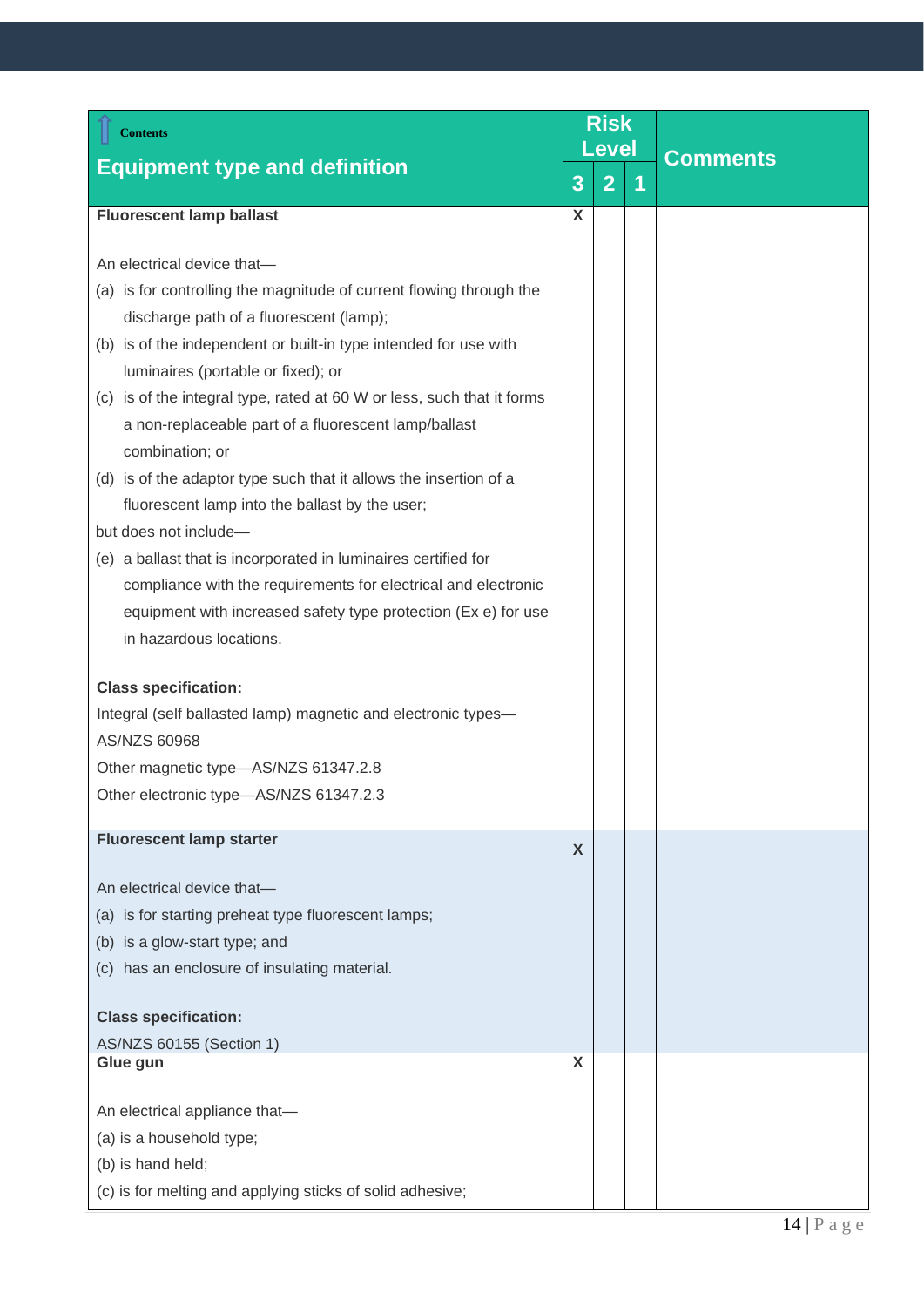<span id="page-14-3"></span><span id="page-14-2"></span><span id="page-14-1"></span><span id="page-14-0"></span>

| <b>Contents</b>                                                             | <b>Risk</b>               |                |                      |                 |  |
|-----------------------------------------------------------------------------|---------------------------|----------------|----------------------|-----------------|--|
| <b>Equipment type and definition</b>                                        |                           | <b>Level</b>   |                      | <b>Comments</b> |  |
|                                                                             | 3                         | $\overline{2}$ | $\blacktriangleleft$ |                 |  |
| but does not include-                                                       |                           |                |                      |                 |  |
| (d) a glue gun promoted exclusively to industry.                            |                           |                |                      |                 |  |
|                                                                             |                           |                |                      |                 |  |
| <b>Class specification:</b>                                                 |                           |                |                      |                 |  |
| AS/NZS 60335.2.45                                                           |                           |                |                      |                 |  |
| Hair care appliance                                                         | $\boldsymbol{\mathsf{X}}$ |                |                      |                 |  |
| An electrical appliance that-                                               |                           |                |                      |                 |  |
| (a) is a household type or a commercial hand-held type; and                 |                           |                |                      |                 |  |
|                                                                             |                           |                |                      |                 |  |
| (b) is for drying, styling or the caring of human hair.                     |                           |                |                      |                 |  |
| <b>Class specification:</b>                                                 |                           |                |                      |                 |  |
| AS/NZS 60335.2.23                                                           |                           |                |                      |                 |  |
| <b>Heating pad - flexible</b>                                               |                           | X              |                      |                 |  |
|                                                                             |                           |                |                      |                 |  |
| An electrical appliance that-                                               |                           |                |                      |                 |  |
| (a) is for application of heat to parts of the human body;                  |                           |                |                      |                 |  |
| (b) is in the form of a flexible pad;                                       |                           |                |                      |                 |  |
| (c) has a projected area not exceeding $0.6 \text{ m}^2$ ;                  |                           |                |                      |                 |  |
| but does not include-                                                       |                           |                |                      |                 |  |
| (d) an electric hot water bottle.                                           |                           |                |                      |                 |  |
| <b>Class specification:</b>                                                 |                           |                |                      |                 |  |
| Foot warmer and foot mat-AS/NZS 60335.2.81                                  |                           |                |                      |                 |  |
| Other-AS/NZS 60335.2.17                                                     |                           |                |                      |                 |  |
| <b>Hedge clipper</b>                                                        | $\boldsymbol{\mathsf{X}}$ |                |                      |                 |  |
|                                                                             |                           |                |                      |                 |  |
| An electrical appliance that-                                               |                           |                |                      |                 |  |
| (a) is for trimming hedges;                                                 |                           |                |                      |                 |  |
| (b) has one of more linear reciprocating cutter blades; and                 |                           |                |                      |                 |  |
| (c) is hand held.                                                           |                           |                |                      |                 |  |
| <b>Class specifications:</b>                                                |                           |                |                      |                 |  |
| AS/NZS 60745.2.15 (withdrawal date 20 November 2021) or<br>AS/NZS 62841.4.2 |                           |                |                      |                 |  |
| <b>Immersion heater</b>                                                     | X                         |                |                      |                 |  |
|                                                                             |                           |                |                      |                 |  |
| An electrical appliance that-                                               |                           |                |                      |                 |  |
| (a) is a household type;                                                    |                           |                |                      |                 |  |
| (b) is for heating liquid in that it may be immersed; and                   |                           |                |                      |                 |  |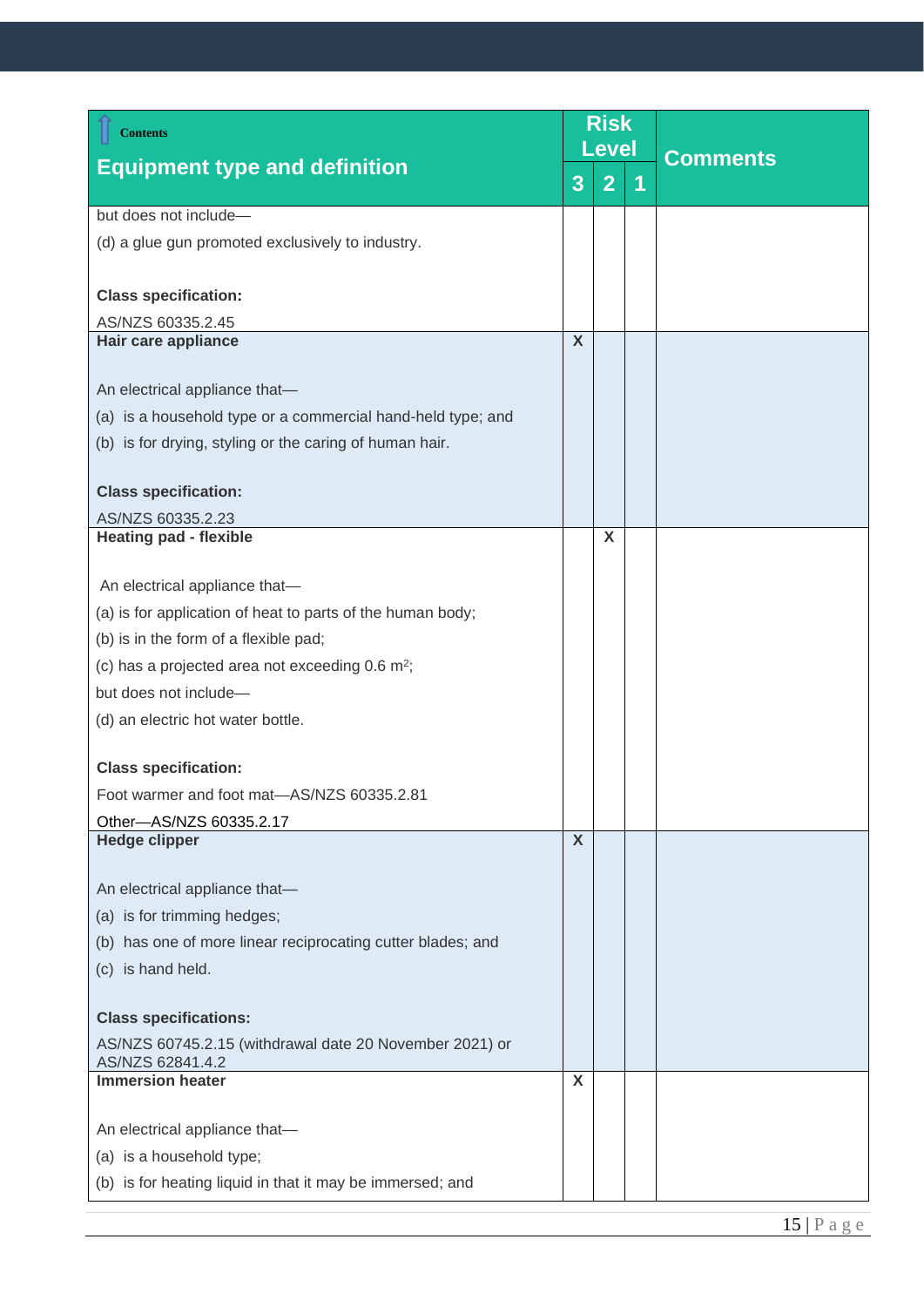<span id="page-15-2"></span><span id="page-15-1"></span><span id="page-15-0"></span>

| <b>Contents</b>                                                       | <b>Risk</b>               |                |   |                 |  |  |  |  |  |  |  |  |  |  |  |  |  |  |  |  |  |  |  |  |  |  |  |  |  |  |  |  |  |  |  |
|-----------------------------------------------------------------------|---------------------------|----------------|---|-----------------|--|--|--|--|--|--|--|--|--|--|--|--|--|--|--|--|--|--|--|--|--|--|--|--|--|--|--|--|--|--|--|
|                                                                       |                           | <b>Level</b>   |   | <b>Comments</b> |  |  |  |  |  |  |  |  |  |  |  |  |  |  |  |  |  |  |  |  |  |  |  |  |  |  |  |  |  |  |  |
| <b>Equipment type and definition</b>                                  | 3                         | $\overline{2}$ | 1 |                 |  |  |  |  |  |  |  |  |  |  |  |  |  |  |  |  |  |  |  |  |  |  |  |  |  |  |  |  |  |  |  |
| (c) is self contained;                                                |                           |                |   |                 |  |  |  |  |  |  |  |  |  |  |  |  |  |  |  |  |  |  |  |  |  |  |  |  |  |  |  |  |  |  |  |
| and includes-                                                         |                           |                |   |                 |  |  |  |  |  |  |  |  |  |  |  |  |  |  |  |  |  |  |  |  |  |  |  |  |  |  |  |  |  |  |  |
| (d) aquarium type immersion heaters.                                  |                           |                |   |                 |  |  |  |  |  |  |  |  |  |  |  |  |  |  |  |  |  |  |  |  |  |  |  |  |  |  |  |  |  |  |  |
| <b>Class specification:</b>                                           |                           |                |   |                 |  |  |  |  |  |  |  |  |  |  |  |  |  |  |  |  |  |  |  |  |  |  |  |  |  |  |  |  |  |  |  |
| Aquarium type-AS/NZS 60335.2.55                                       |                           |                |   |                 |  |  |  |  |  |  |  |  |  |  |  |  |  |  |  |  |  |  |  |  |  |  |  |  |  |  |  |  |  |  |  |
| Portable (other than aquarium) type-AS/NZS 60335.2.74                 |                           |                |   |                 |  |  |  |  |  |  |  |  |  |  |  |  |  |  |  |  |  |  |  |  |  |  |  |  |  |  |  |  |  |  |  |
| Fixed type-AS/NZS 60335.2.73                                          |                           |                |   |                 |  |  |  |  |  |  |  |  |  |  |  |  |  |  |  |  |  |  |  |  |  |  |  |  |  |  |  |  |  |  |  |
| <b>Insect electrocutor</b>                                            | $\boldsymbol{\mathsf{X}}$ |                |   |                 |  |  |  |  |  |  |  |  |  |  |  |  |  |  |  |  |  |  |  |  |  |  |  |  |  |  |  |  |  |  |  |
|                                                                       |                           |                |   |                 |  |  |  |  |  |  |  |  |  |  |  |  |  |  |  |  |  |  |  |  |  |  |  |  |  |  |  |  |  |  |  |
| An electrical appliance that-                                         |                           |                |   |                 |  |  |  |  |  |  |  |  |  |  |  |  |  |  |  |  |  |  |  |  |  |  |  |  |  |  |  |  |  |  |  |
| (a) is a household type; and                                          |                           |                |   |                 |  |  |  |  |  |  |  |  |  |  |  |  |  |  |  |  |  |  |  |  |  |  |  |  |  |  |  |  |  |  |  |
| (b) kills insects by the application of electrical energy.            |                           |                |   |                 |  |  |  |  |  |  |  |  |  |  |  |  |  |  |  |  |  |  |  |  |  |  |  |  |  |  |  |  |  |  |  |
|                                                                       |                           |                |   |                 |  |  |  |  |  |  |  |  |  |  |  |  |  |  |  |  |  |  |  |  |  |  |  |  |  |  |  |  |  |  |  |
| <b>Class specification:</b>                                           |                           |                |   |                 |  |  |  |  |  |  |  |  |  |  |  |  |  |  |  |  |  |  |  |  |  |  |  |  |  |  |  |  |  |  |  |
| AS/NZS 60335.2.59<br><b>Inspection handlamp</b>                       | X                         |                |   |                 |  |  |  |  |  |  |  |  |  |  |  |  |  |  |  |  |  |  |  |  |  |  |  |  |  |  |  |  |  |  |  |
|                                                                       |                           |                |   |                 |  |  |  |  |  |  |  |  |  |  |  |  |  |  |  |  |  |  |  |  |  |  |  |  |  |  |  |  |  |  |  |
| An electrical appliance that-                                         |                           |                |   |                 |  |  |  |  |  |  |  |  |  |  |  |  |  |  |  |  |  |  |  |  |  |  |  |  |  |  |  |  |  |  |  |
| (a) is for inspection purposes using illumination;                    |                           |                |   |                 |  |  |  |  |  |  |  |  |  |  |  |  |  |  |  |  |  |  |  |  |  |  |  |  |  |  |  |  |  |  |  |
| (b) contains an electric light source; and                            |                           |                |   |                 |  |  |  |  |  |  |  |  |  |  |  |  |  |  |  |  |  |  |  |  |  |  |  |  |  |  |  |  |  |  |  |
| (c) is hand held;                                                     |                           |                |   |                 |  |  |  |  |  |  |  |  |  |  |  |  |  |  |  |  |  |  |  |  |  |  |  |  |  |  |  |  |  |  |  |
| but does not include-                                                 |                           |                |   |                 |  |  |  |  |  |  |  |  |  |  |  |  |  |  |  |  |  |  |  |  |  |  |  |  |  |  |  |  |  |  |  |
| (d) handlamps with a magnification facility.                          |                           |                |   |                 |  |  |  |  |  |  |  |  |  |  |  |  |  |  |  |  |  |  |  |  |  |  |  |  |  |  |  |  |  |  |  |
|                                                                       |                           |                |   |                 |  |  |  |  |  |  |  |  |  |  |  |  |  |  |  |  |  |  |  |  |  |  |  |  |  |  |  |  |  |  |  |
| <b>Class specification:</b>                                           |                           |                |   |                 |  |  |  |  |  |  |  |  |  |  |  |  |  |  |  |  |  |  |  |  |  |  |  |  |  |  |  |  |  |  |  |
| AS/NZS 60598.2.8                                                      |                           |                |   |                 |  |  |  |  |  |  |  |  |  |  |  |  |  |  |  |  |  |  |  |  |  |  |  |  |  |  |  |  |  |  |  |
| <b>Iron</b>                                                           | X                         |                |   |                 |  |  |  |  |  |  |  |  |  |  |  |  |  |  |  |  |  |  |  |  |  |  |  |  |  |  |  |  |  |  |  |
| An electrical appliance that-                                         |                           |                |   |                 |  |  |  |  |  |  |  |  |  |  |  |  |  |  |  |  |  |  |  |  |  |  |  |  |  |  |  |  |  |  |  |
| (a) is a household type;                                              |                           |                |   |                 |  |  |  |  |  |  |  |  |  |  |  |  |  |  |  |  |  |  |  |  |  |  |  |  |  |  |  |  |  |  |  |
| (b) is for smoothing or pressing fabric by the application of heat or |                           |                |   |                 |  |  |  |  |  |  |  |  |  |  |  |  |  |  |  |  |  |  |  |  |  |  |  |  |  |  |  |  |  |  |  |
| steam; and                                                            |                           |                |   |                 |  |  |  |  |  |  |  |  |  |  |  |  |  |  |  |  |  |  |  |  |  |  |  |  |  |  |  |  |  |  |  |
| (c) is hand held except for any separate steam generator;             |                           |                |   |                 |  |  |  |  |  |  |  |  |  |  |  |  |  |  |  |  |  |  |  |  |  |  |  |  |  |  |  |  |  |  |  |
| and includes-                                                         |                           |                |   |                 |  |  |  |  |  |  |  |  |  |  |  |  |  |  |  |  |  |  |  |  |  |  |  |  |  |  |  |  |  |  |  |
| (d) any associated equipment.                                         |                           |                |   |                 |  |  |  |  |  |  |  |  |  |  |  |  |  |  |  |  |  |  |  |  |  |  |  |  |  |  |  |  |  |  |  |
|                                                                       |                           |                |   |                 |  |  |  |  |  |  |  |  |  |  |  |  |  |  |  |  |  |  |  |  |  |  |  |  |  |  |  |  |  |  |  |
| <b>Class specification:</b>                                           |                           |                |   |                 |  |  |  |  |  |  |  |  |  |  |  |  |  |  |  |  |  |  |  |  |  |  |  |  |  |  |  |  |  |  |  |
| Fabric steamer-AS/NZS 60335.2.85                                      |                           |                |   |                 |  |  |  |  |  |  |  |  |  |  |  |  |  |  |  |  |  |  |  |  |  |  |  |  |  |  |  |  |  |  |  |
| Other-AS/NZS 60335.2.3                                                |                           |                |   |                 |  |  |  |  |  |  |  |  |  |  |  |  |  |  |  |  |  |  |  |  |  |  |  |  |  |  |  |  |  |  |  |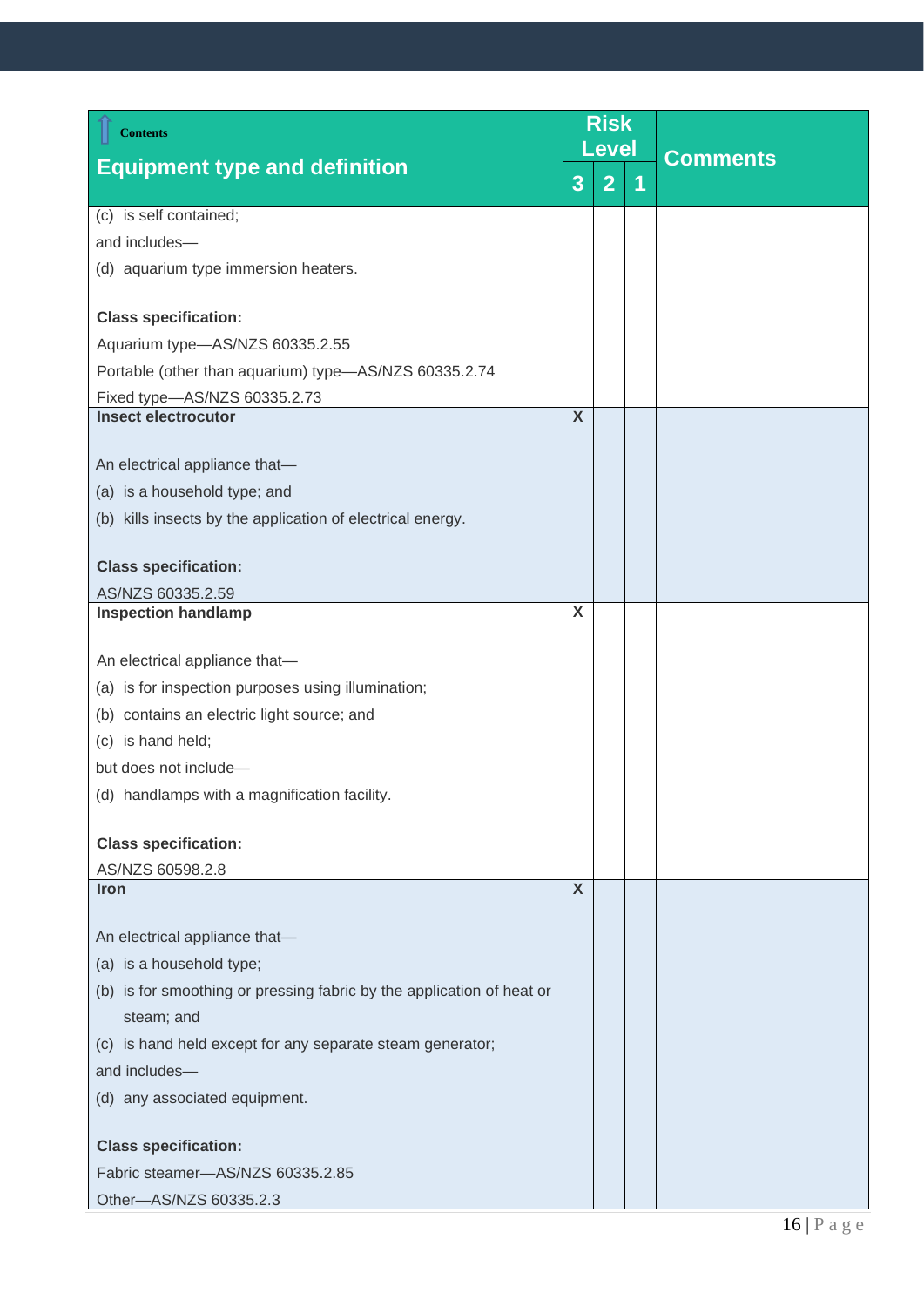<span id="page-16-3"></span><span id="page-16-2"></span><span id="page-16-1"></span><span id="page-16-0"></span>

| <b>Contents</b>                                                    | <b>Risk</b><br><b>Level</b> |                |   |                                             |  |
|--------------------------------------------------------------------|-----------------------------|----------------|---|---------------------------------------------|--|
| <b>Equipment type and definition</b>                               | 3                           | $\overline{2}$ | 1 | <b>Comments</b>                             |  |
| <b>Kitchen machine</b>                                             | $\boldsymbol{\mathsf{X}}$   |                |   |                                             |  |
|                                                                    |                             |                |   |                                             |  |
| An electrical appliance that-                                      |                             |                |   |                                             |  |
| (a) is a household type; and                                       |                             |                |   |                                             |  |
| (b) is for the preparation of food by mechanical means; or         |                             |                |   |                                             |  |
| (c) is for opening cans; or                                        |                             |                |   |                                             |  |
| (d) is for sharpening of knives.                                   |                             |                |   |                                             |  |
| <b>Class specification:</b>                                        |                             |                |   |                                             |  |
| AS/NZS 60335.2.14                                                  |                             |                |   |                                             |  |
| Lawn care appliance                                                | X                           |                |   |                                             |  |
| An electrical appliance that-                                      |                             |                |   |                                             |  |
| (a) is a household type; and                                       |                             |                |   |                                             |  |
| (b) is for cutting grass or lawn.                                  |                             |                |   |                                             |  |
|                                                                    |                             |                |   |                                             |  |
| <b>Class specification:</b>                                        |                             |                |   |                                             |  |
| Mower-AS/NZS 60335.2.77                                            |                             |                |   |                                             |  |
| Trimmer-AS/NZS 60335.2.91                                          |                             |                |   |                                             |  |
| Grass shears-AS/NZS 60335.2.94                                     |                             |                |   |                                             |  |
| Robotic lawn mower-AS/NZS 60335.2.107                              |                             |                |   |                                             |  |
| Light emitting semiconductor lamp (self-ballasted)                 | X                           |                |   | Also known as "self-<br>ballasted LED lamp" |  |
| An electrical appliance that-                                      |                             |                |   |                                             |  |
| (a) incorporates a light emitting semiconductor light source; and  |                             |                |   |                                             |  |
| (b) has any additional elements necessary for stable operation of  |                             |                |   |                                             |  |
| the light source incorporated within the lamp body and             |                             |                |   |                                             |  |
| permanently connected to the light source; and                     |                             |                |   |                                             |  |
| (c) has a rated voltage greater than 50 V and up to and including  |                             |                |   |                                             |  |
| 250 V; and                                                         |                             |                |   |                                             |  |
| (d) is intended for connection to supply via means of lamp cap for |                             |                |   |                                             |  |
| insertion into a lampholder.                                       |                             |                |   |                                             |  |
| but does not include-                                              |                             |                |   |                                             |  |
| (e) a double capped light emitting semiconductor lamp.             |                             |                |   |                                             |  |
|                                                                    |                             |                |   |                                             |  |
| <b>Class specification:</b>                                        |                             |                |   |                                             |  |
| AS/NZS 62560<br><b>Lampholder adaptor</b>                          | X                           |                |   |                                             |  |
|                                                                    |                             |                |   |                                             |  |
|                                                                    |                             |                |   |                                             |  |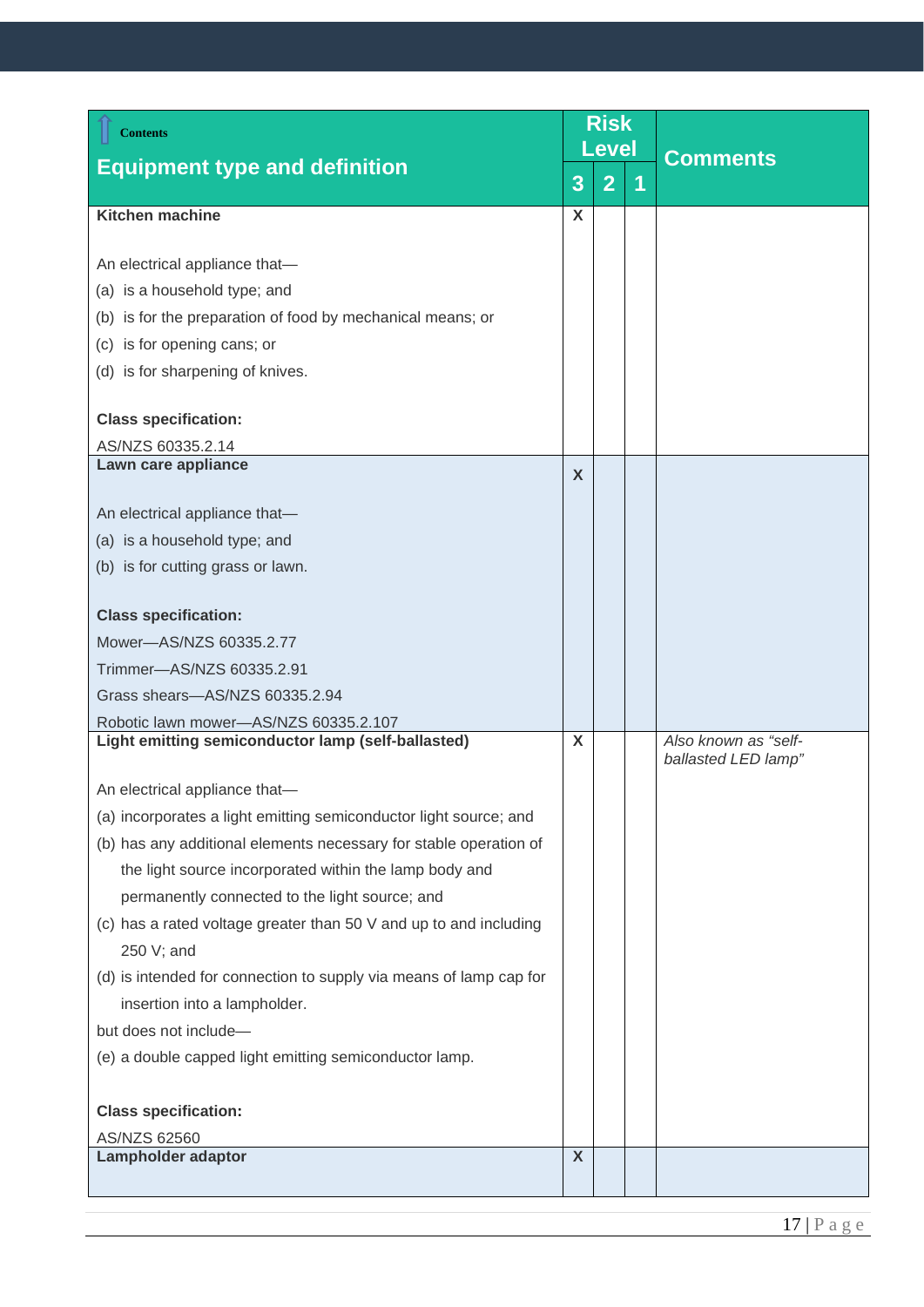<span id="page-17-1"></span><span id="page-17-0"></span>

| <b>Contents</b>                                                         |   | <b>Risk</b><br><b>Level</b> |   |                 |
|-------------------------------------------------------------------------|---|-----------------------------|---|-----------------|
| <b>Equipment type and definition</b>                                    | 3 | $\overline{2}$              | 1 | <b>Comments</b> |
| An electrical device that:                                              |   |                             |   |                 |
| (a) is for insertion into a lampholder; and                             |   |                             |   |                 |
| may incorporate electronic circuits to control the output; and<br>(b)   |   |                             |   |                 |
| may incorporate electric circuits for other functions; and<br>(c)       |   |                             |   |                 |
| has outlet facilities for connection to a flexible cord has an<br>(d)   |   |                             |   |                 |
| integral flexible cord; and/or                                          |   |                             |   |                 |
| (e) has one or more lampholders                                         |   |                             |   |                 |
| <b>Class specification:</b>                                             |   |                             |   |                 |
| <b>AS/NZS 3119</b>                                                      |   |                             |   |                 |
| <b>Liquid heating appliance</b>                                         | X |                             |   |                 |
| An electrical appliance that-                                           |   |                             |   |                 |
| (a) is a household type;                                                |   |                             |   |                 |
| (b) is portable;                                                        |   |                             |   |                 |
| has a capacity not exceeding 10L; and<br>(C)                            |   |                             |   |                 |
| (d) heats liquid for-                                                   |   |                             |   |                 |
| humidifying room air; or<br>(i)                                         |   |                             |   |                 |
| use in, or as, a hot beverage; or<br>(ii)                               |   |                             |   |                 |
| (iii) cooking.                                                          |   |                             |   |                 |
|                                                                         |   |                             |   |                 |
| <b>Class specification:</b>                                             |   |                             |   |                 |
| Humidifier-AS/NZS 60335.2.98                                            |   |                             |   |                 |
| Other-AS/NZS 60335.2.15<br>Luminaire-portable type                      |   |                             |   |                 |
|                                                                         | X |                             |   |                 |
| An electrical appliance that-                                           |   |                             |   |                 |
| (a) is a household type;                                                |   |                             |   |                 |
| (b) provides illumination or for decorative purposes, produces          |   |                             |   |                 |
| light;                                                                  |   |                             |   |                 |
| (c) is fitted with a supply flexible cord, an appliance inlet socket or |   |                             |   |                 |
| a power supply unit with integral pins for insertion into a             |   |                             |   |                 |
| socket-outlet;                                                          |   |                             |   |                 |
| (d) is for standing on a table or floor, or is fitted with a clamp or   |   |                             |   |                 |
| similar for attachment to vertical or horizontal surfaces;              |   |                             |   |                 |
| (e) is for use with electric light sources; and                         |   |                             |   |                 |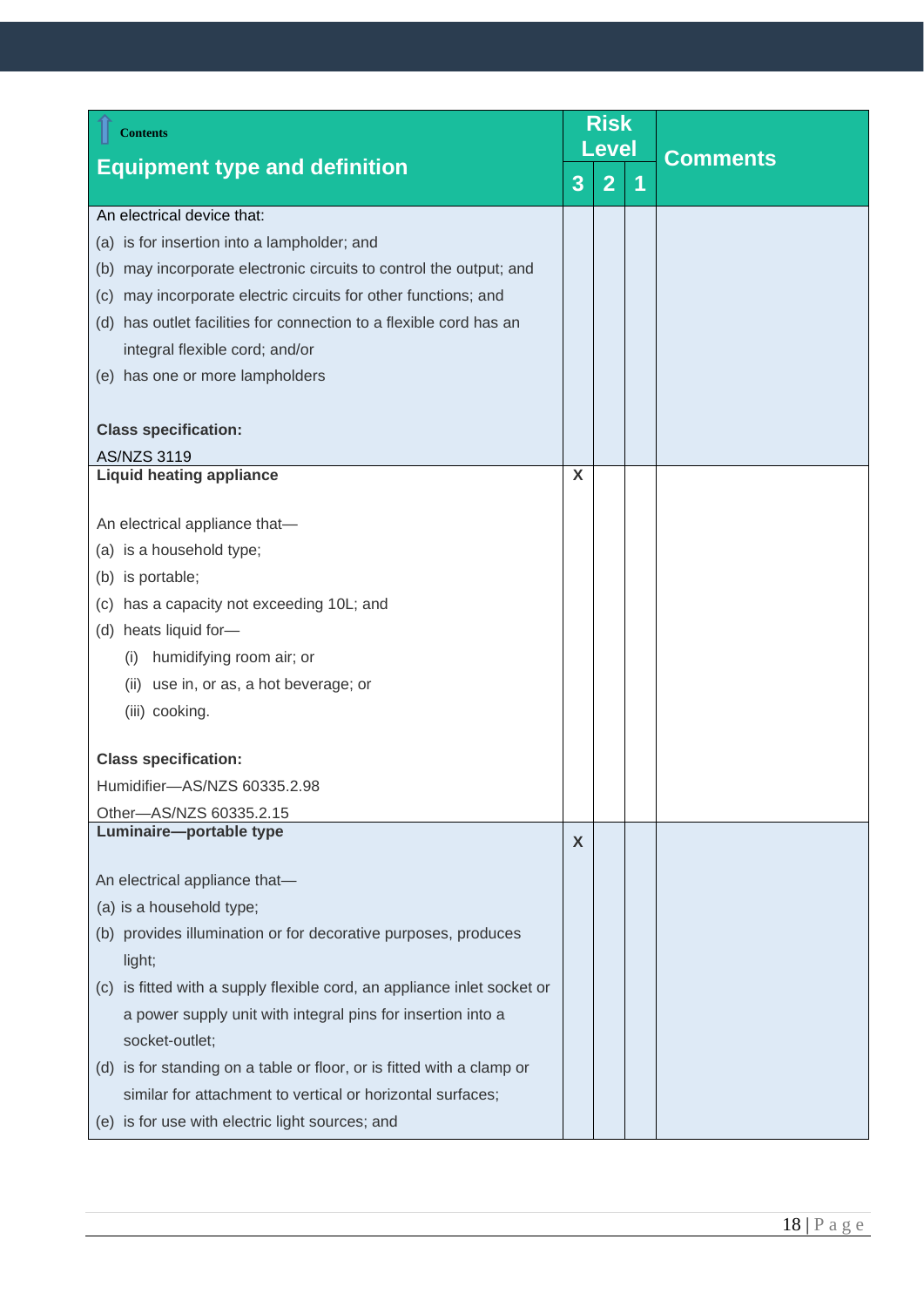<span id="page-18-2"></span><span id="page-18-1"></span><span id="page-18-0"></span>

| <b>Contents</b>                                                      |   | <b>Risk</b><br><b>Level</b> |   |                 |  |
|----------------------------------------------------------------------|---|-----------------------------|---|-----------------|--|
| <b>Equipment type and definition</b>                                 | 3 | $\overline{2}$              | 1 | <b>Comments</b> |  |
| is constructed to represent a model, person or animal and, by<br>(f) |   |                             |   |                 |  |
| its design and materials used, is likely to be treated by a child    |   |                             |   |                 |  |
| as a toy; or                                                         |   |                             |   |                 |  |
| (g) has metal parts that are required to be earthed or double        |   |                             |   |                 |  |
| insulated from live parts (excluding live parts of an all insulated  |   |                             |   |                 |  |
| lampholder).                                                         |   |                             |   |                 |  |
| but does not include-                                                |   |                             |   |                 |  |
| (h) a simple luminaire - portable type                               |   |                             |   |                 |  |
| <b>Class specification:</b>                                          |   |                             |   |                 |  |
| Child appealing type (refer to Item (f))-AS/NZS 60598.2.10           |   |                             |   |                 |  |
| Type fitted with a built-in transformer or convertor-AS/NZS          |   |                             |   |                 |  |
| 60598.2.6                                                            |   |                             |   |                 |  |
| Other-AS/NZS 60598.2.4                                               |   |                             |   |                 |  |
| <b>Massage appliance</b>                                             | X |                             |   |                 |  |
| An electrical appliance that-                                        |   |                             |   |                 |  |
| (a) is a household type;                                             |   |                             |   |                 |  |
| (b) is for massaging the human body;                                 |   |                             |   |                 |  |
| (c) is portable; and                                                 |   |                             |   |                 |  |
| (d) is self contained.                                               |   |                             |   |                 |  |
| <b>Class specification:</b>                                          |   |                             |   |                 |  |
| AS/NZS 60335.2.32                                                    |   |                             |   |                 |  |
| Microwaye oven                                                       | X |                             |   |                 |  |
|                                                                      |   |                             |   |                 |  |
| An electrical appliance that-                                        |   |                             |   |                 |  |
| (a) is a household type; and                                         |   |                             |   |                 |  |
| (b) applies heat to food, liquid or other substances in a chamber    |   |                             |   |                 |  |
| by means of high-frequency electromagnetic radiation.                |   |                             |   |                 |  |
| <b>Class specification:</b>                                          |   |                             |   |                 |  |
| AS/NZS 60335.2.25                                                    |   |                             |   |                 |  |
| Miniature overcurrent circuit breaker                                | X |                             |   |                 |  |
| An electrical device that-                                           |   |                             |   |                 |  |
| (a) is an enclosed air-break switch;                                 |   |                             |   |                 |  |
| (b) opens a low voltage circuit automatically under predetermined    |   |                             |   |                 |  |
| conditions of over-current;                                          |   |                             |   |                 |  |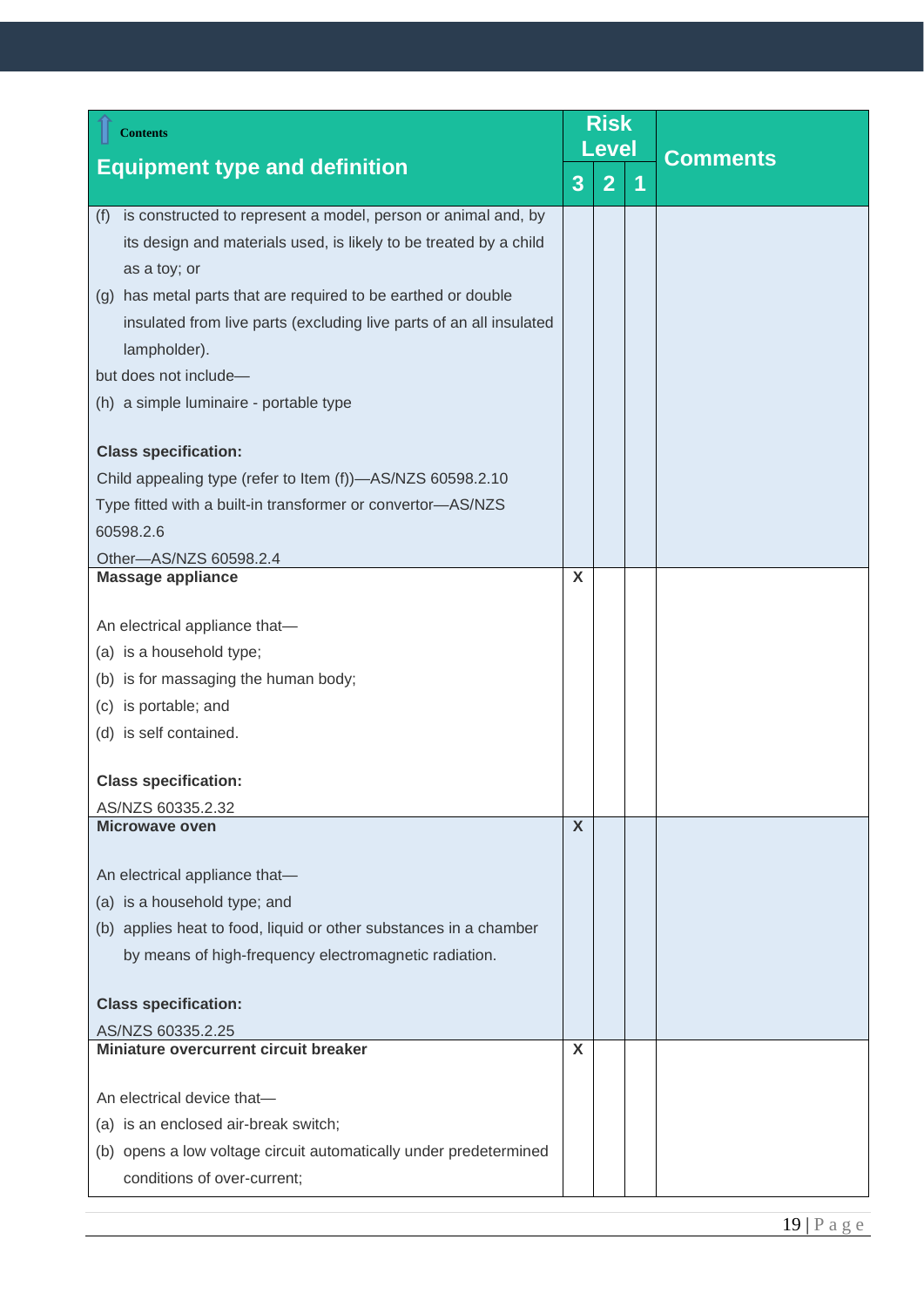<span id="page-19-1"></span><span id="page-19-0"></span>

| <b>Contents</b>                                                                                                           |   | <b>Risk</b><br><b>Level</b> |   |                 |
|---------------------------------------------------------------------------------------------------------------------------|---|-----------------------------|---|-----------------|
| <b>Equipment type and definition</b>                                                                                      | 3 | $\overline{2}$              | 1 | <b>Comments</b> |
| has a nominal rating not exceeding 125 A; and has-<br>(C)                                                                 |   |                             |   |                 |
| a current breaking capacity up to 10 kA; and<br>(i)                                                                       |   |                             |   |                 |
| (ii) a projected panel mounting area not exceeding 4000 mm <sup>2</sup><br>per pole;                                      |   |                             |   |                 |
| miniature overcurrent circuit breakers as defined that are<br>(d)                                                         |   |                             |   |                 |
| mounted in equipment                                                                                                      |   |                             |   |                 |
| but does not include-                                                                                                     |   |                             |   |                 |
| (e) miniature overcurrent circuit breakers as defined but that are                                                        |   |                             |   |                 |
| intended and marked as being only for use in industrial                                                                   |   |                             |   |                 |
| application; and                                                                                                          |   |                             |   |                 |
| miniature overcurrent circuit breakers, for mounting in<br>(f)                                                            |   |                             |   |                 |
| equipment, that are within the scope of IEC 60934.                                                                        |   |                             |   |                 |
|                                                                                                                           |   |                             |   |                 |
| <b>Class specification:</b>                                                                                               |   |                             |   |                 |
| AS 3111, AS/NZS 60898.1 or AS/NZS 60898.2 (or AS/NZS<br>60947.2 for circuit breakers outside the scope of AS/NZS 60898.2) |   |                             |   |                 |
|                                                                                                                           |   |                             |   |                 |
| Nightlight-mains socket-outlet mounted                                                                                    | X |                             |   |                 |
|                                                                                                                           |   |                             |   |                 |
| An electrical appliance that-                                                                                             |   |                             |   |                 |
| (a) is a household type;                                                                                                  |   |                             |   |                 |
| (b) incorporates integral pins for insertion into a socket outlet;                                                        |   |                             |   |                 |
| (c) is intended to provide a source of low-level illuminance in                                                           |   |                             |   |                 |
| areas not normally illuminated at night.                                                                                  |   |                             |   |                 |
| but does not include-                                                                                                     |   |                             |   |                 |
| (d) other appliances with indicator lamps.                                                                                |   |                             |   |                 |
|                                                                                                                           |   |                             |   |                 |
| <b>Class specification:</b>                                                                                               |   |                             |   |                 |
| AS/NZS 60598.2.12<br><b>Outlet device</b>                                                                                 |   |                             |   |                 |
|                                                                                                                           | X |                             |   |                 |
| An electrical device that-                                                                                                |   |                             |   |                 |
| (a) is a household type;                                                                                                  |   |                             |   |                 |
| (b) as its primary function, extends supply from a socket-outlet;                                                         |   |                             |   |                 |
| is portable;<br>(c)                                                                                                       |   |                             |   |                 |
| (d) incorporates facilities for the insertion of a plug or plugs; and                                                     |   |                             |   |                 |
| (e) has a rating not exceeding 20 A;                                                                                      |   |                             |   |                 |
| but does not include-                                                                                                     |   |                             |   |                 |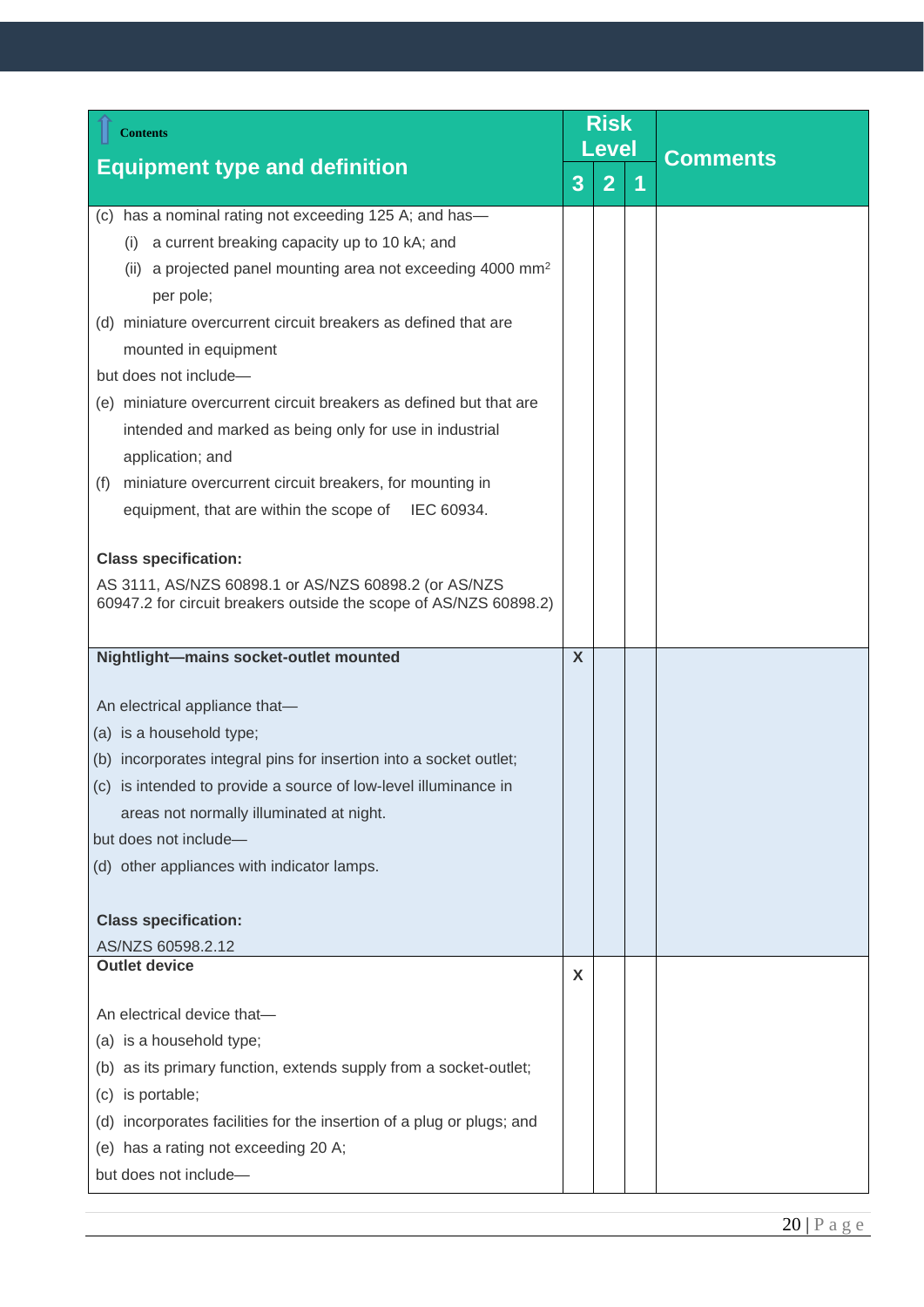<span id="page-20-2"></span><span id="page-20-1"></span><span id="page-20-0"></span>

| <b>Contents</b>                                                       | <b>Risk</b> |                |  |                 |
|-----------------------------------------------------------------------|-------------|----------------|--|-----------------|
| <b>Equipment type and definition</b>                                  |             | <b>Level</b>   |  | <b>Comments</b> |
|                                                                       | 3           | $\overline{2}$ |  |                 |
| (f) a cord extension set.                                             |             |                |  |                 |
|                                                                       |             |                |  |                 |
| <b>Class specification:</b>                                           |             |                |  |                 |
| Integral pin type (including travel adaptor)-AS/NZS 3122              |             |                |  |                 |
| Other-AS/NZS 3105<br><b>Over blanket / Duvet / Wrap</b>               | X           |                |  |                 |
|                                                                       |             |                |  |                 |
| An electrical appliance that-                                         |             |                |  |                 |
| (a) is for application of heat to a person by placing or draping over |             |                |  |                 |
| the person;                                                           |             |                |  |                 |
| (b) is flexible;                                                      |             |                |  |                 |
| (c) does not contain any heated liquid;                               |             |                |  |                 |
| (d) has a fabric enclosure; and                                       |             |                |  |                 |
| (e) has a projected surface area exceeding $0.6 \text{ m}^2$ ;        |             |                |  |                 |
| and includes-                                                         |             |                |  |                 |
| any associated power supply or controller.<br>(f)                     |             |                |  |                 |
|                                                                       |             |                |  |                 |
| <b>Class specification:</b>                                           |             |                |  |                 |
| AS/NZS 60335.2.17                                                     |             |                |  |                 |
| Plug                                                                  | X           |                |  |                 |
| An electrical device that-                                            |             |                |  |                 |
| (a) makes a detachable connection between the contacts of a           |             |                |  |                 |
| socket-outlet and the conductors of a flexible cord;                  |             |                |  |                 |
| (b) has two, three or four pins for insertion into a socket-outlet;   |             |                |  |                 |
| and                                                                   |             |                |  |                 |
| (c) has a rating not exceeding 20 A;                                  |             |                |  |                 |
| but does not include-                                                 |             |                |  |                 |
| (d) a plug that is within the scope of AS/NZS 3123 and is intended    |             |                |  |                 |
| for industrial use; or                                                |             |                |  |                 |
| (e) a plug that is within the scope of AS/NZS 3131.                   |             |                |  |                 |
|                                                                       |             |                |  |                 |
| <b>Class specification:</b>                                           |             |                |  |                 |
| <b>AS/NZS 3112</b><br><b>Power line communication device</b>          |             | X              |  |                 |
|                                                                       |             |                |  |                 |
| An electrical device that-                                            |             |                |  |                 |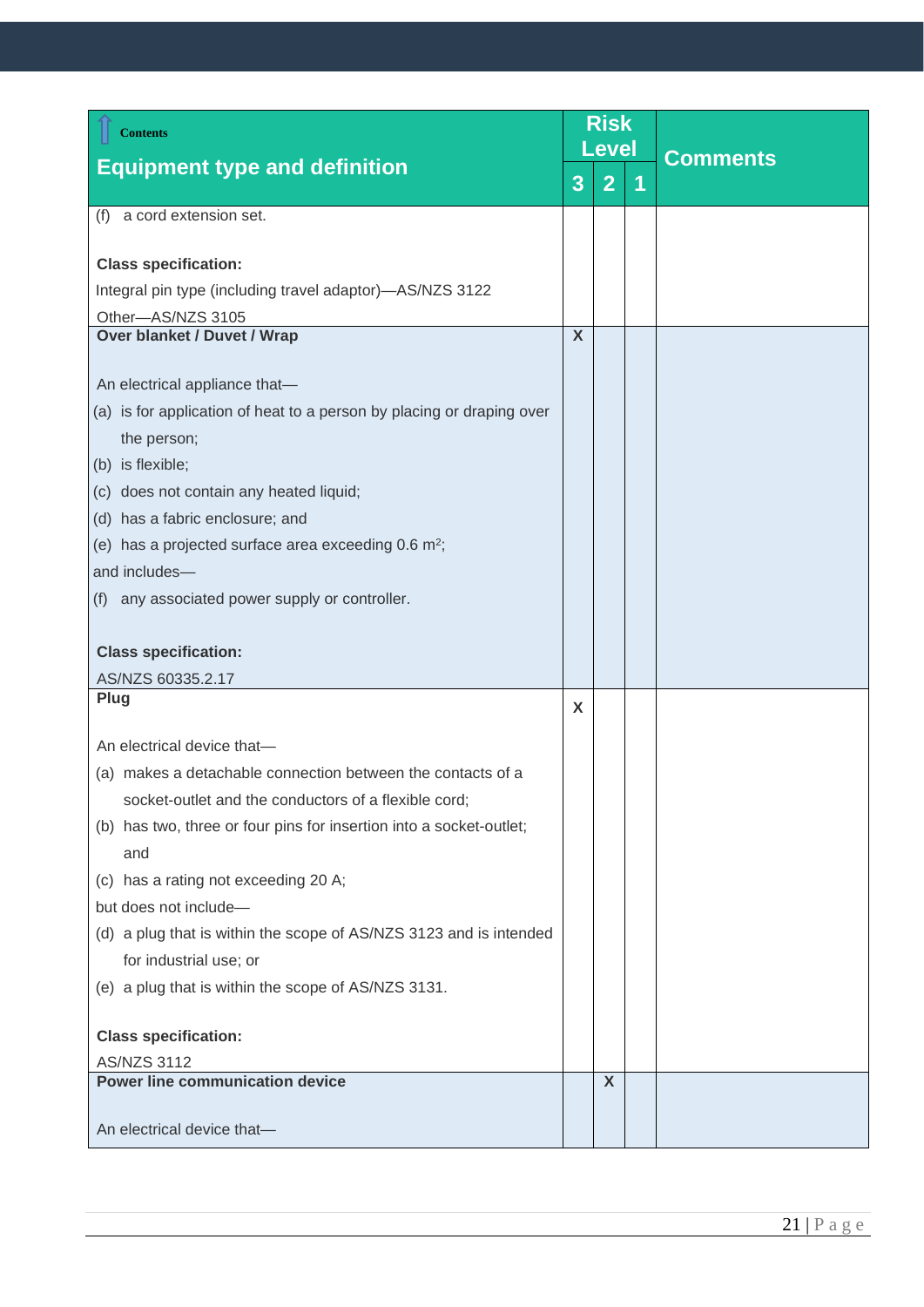<span id="page-21-0"></span>

| <b>Contents</b>                                                                                                                                                                                                                                                                                                                                                                                                                                                                                                                                                                                                     |   | <b>Risk</b><br><b>Level</b> |   |                 |  |
|---------------------------------------------------------------------------------------------------------------------------------------------------------------------------------------------------------------------------------------------------------------------------------------------------------------------------------------------------------------------------------------------------------------------------------------------------------------------------------------------------------------------------------------------------------------------------------------------------------------------|---|-----------------------------|---|-----------------|--|
| <b>Equipment type and definition</b>                                                                                                                                                                                                                                                                                                                                                                                                                                                                                                                                                                                | 3 | $\overline{2}$              | 1 | <b>Comments</b> |  |
| (a) is a discrete device with pins for insertion into a socket outlet;<br>and<br>(b) is for the purpose of sending or receiving communication over<br>the installation wiring.                                                                                                                                                                                                                                                                                                                                                                                                                                      |   |                             |   |                 |  |
| <b>Class Specification:</b><br>AS/NZS 60950.1 or AS/NZS 62368.1                                                                                                                                                                                                                                                                                                                                                                                                                                                                                                                                                     |   |                             |   |                 |  |
| Power supply or charger                                                                                                                                                                                                                                                                                                                                                                                                                                                                                                                                                                                             | X |                             |   |                 |  |
| An electrical device that-<br>(a) provides an output not exceeding 50V a.c. or 120V ripple free<br>d.c; and<br>(b) is a type to provide supply to separate luminaires; or<br>(c) is a household type for either charging batteries or to provide<br>supply to separate equipment.<br>but does not include-<br>(d) Information Technology and Audio Visual equipment that can<br>use the output to also transmit data that is not associated with<br>a power supply or charger function.                                                                                                                             |   |                             |   |                 |  |
| <b>Class specification:</b><br>Safety isolating power supply for general use-AS/NZS<br>61558.2.16 for switch mode types and                                                                                                                                                                                                                                                                                                                                                                                                                                                                                         |   |                             |   |                 |  |
| AS/NZS 61558.2.6 for others<br>Power supply for appliance - AS/NZS 60335.1 and the relevant<br>Part 2 of that series<br>Safety isolating power supply for fence energizer-AS/NZS<br>61558.2.16 for switch mode types together with AS/NZS<br>60335.2.76 and AS/NZS 61558.2.6 for others together with<br>AS/NZS 60335.2.76<br>Power supply for toys—AS/NZS 61558.2.7 taking into account<br>AS/NZS 61558.2.16 for switch mode types<br>Power supply for bells or chimes-AS/NZS 61558.2.8 taking into<br>account AS/NZS 61558.2.16 for switch mode types<br>Power supply for hand lamps-AS/NZS 61558.2.9 taking into |   |                             |   |                 |  |
| account AS/NZS 61558.2.16 for switch mode types                                                                                                                                                                                                                                                                                                                                                                                                                                                                                                                                                                     |   |                             |   |                 |  |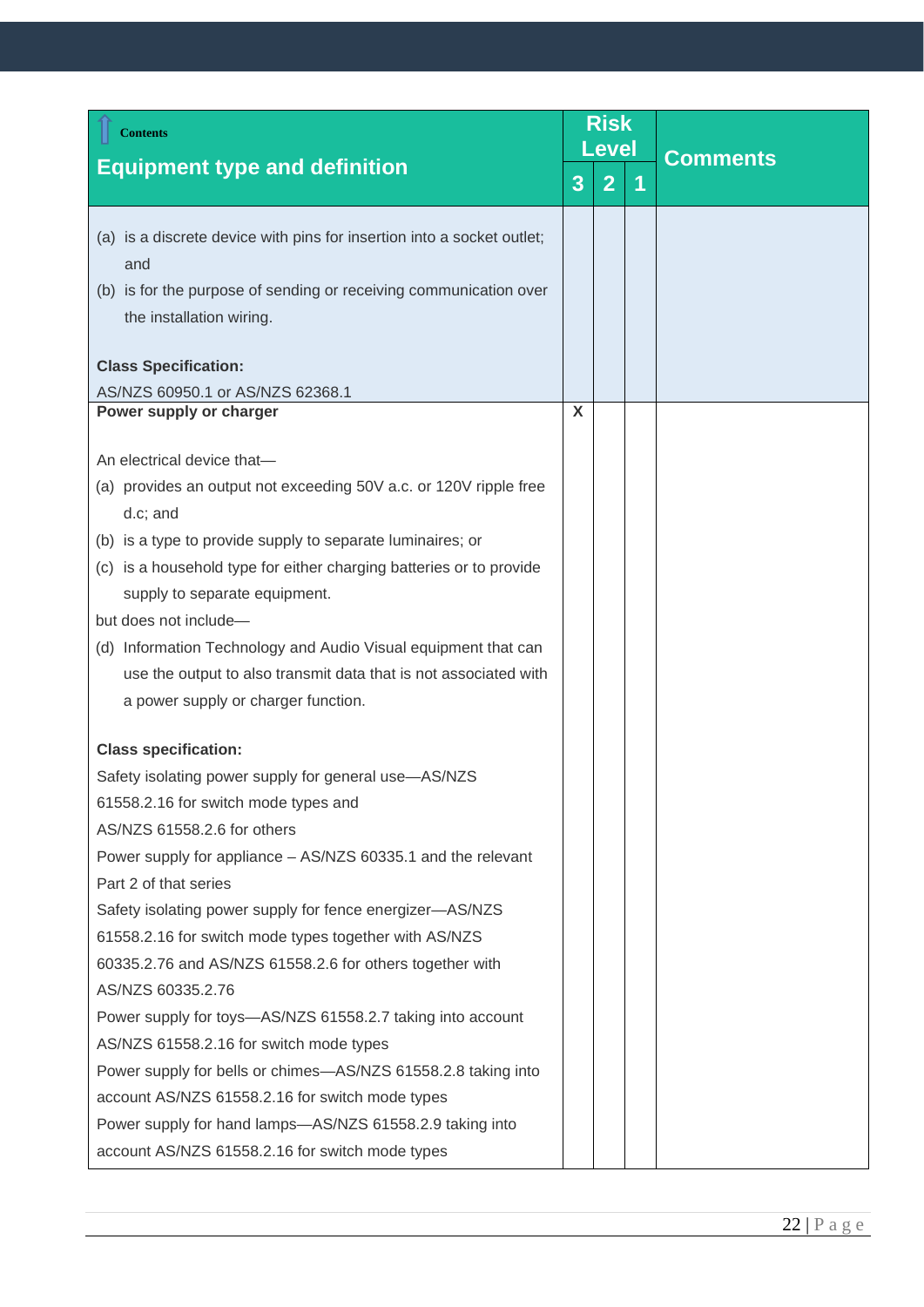<span id="page-22-2"></span><span id="page-22-1"></span><span id="page-22-0"></span>

| <b>Contents</b>                                                                       | <b>Risk</b><br><b>Level</b> |                |   |                 |
|---------------------------------------------------------------------------------------|-----------------------------|----------------|---|-----------------|
| <b>Equipment type and definition</b>                                                  | 3                           | $\overline{2}$ | 1 | <b>Comments</b> |
| Power supply (electronic or ferromagnetic types) designated for                       |                             |                |   |                 |
| use with specific electronic (IT, audio, video) equipment-AS/NZS                      |                             |                |   |                 |
| 60065 or AS/NZS 60950.1 or AS/NZS 62368.1 (these standards                            |                             |                |   |                 |
| cannot be used as substitutes for other power supplies listed in                      |                             |                |   |                 |
| the class specification)                                                              |                             |                |   |                 |
| Power supply for lighting purposes-                                                   |                             |                |   |                 |
| • Electronic types:                                                                   |                             |                |   |                 |
| • Light emitting semiconductor driver - AS/NZS 61347.2.13<br>• Other-AS/NZS 61347.2.2 |                             |                |   |                 |
| • Ferromagnetic type: AS/NZS 61558.2.6                                                |                             |                |   |                 |
| Battery charger-AS/NZS 60335.2.29                                                     |                             |                |   |                 |
| Projector                                                                             |                             | $\mathsf{X}$   |   |                 |
|                                                                                       |                             |                |   |                 |
| An electrical appliance that-                                                         |                             |                |   |                 |
| (a) is a household type; and                                                          |                             |                |   |                 |
| (b) is for projecting an image from a photographic slide or moving                    |                             |                |   |                 |
| film.                                                                                 |                             |                |   |                 |
| <b>Class specification:</b>                                                           |                             |                |   |                 |
| AS/NZS 60335.2.56                                                                     |                             |                |   |                 |
| Range                                                                                 | X                           |                |   |                 |
| An electrical appliance that-                                                         |                             |                |   |                 |
| (a) is a household type;                                                              |                             |                |   |                 |
| (b) is for cooking food using heat produced by electrical energy;                     |                             |                |   |                 |
| and                                                                                   |                             |                |   |                 |
| (c) is stationary.                                                                    |                             |                |   |                 |
|                                                                                       |                             |                |   |                 |
| <b>Class specification:</b>                                                           |                             |                |   |                 |
| Fixed outdoor barbecue-AS/NZS 60335.2.78                                              |                             |                |   |                 |
| Other-AS/NZS 60335.2.6                                                                |                             |                |   |                 |
| <b>Range hood</b>                                                                     | $\overline{\mathsf{x}}$     |                |   |                 |
| An electrical appliance that-                                                         |                             |                |   |                 |
| (a) is a household type;                                                              |                             |                |   |                 |
| (b) collects and/or filters air; and                                                  |                             |                |   |                 |
| is for installation above, or adjacent to, a cooking appliance.<br>(c)                |                             |                |   |                 |
|                                                                                       |                             |                |   |                 |
| <b>Class specification:</b>                                                           |                             |                |   |                 |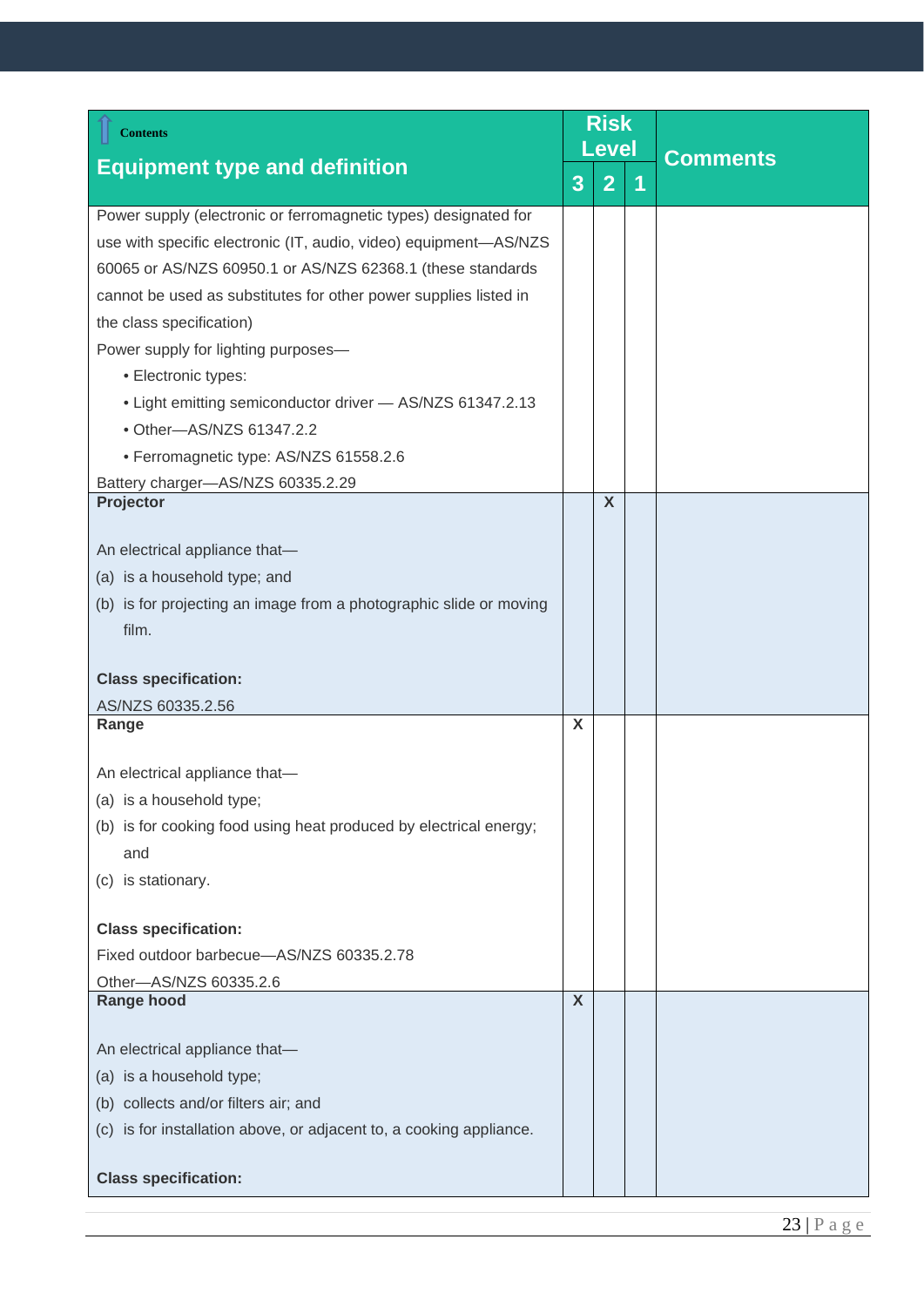<span id="page-23-2"></span><span id="page-23-1"></span><span id="page-23-0"></span>

| <b>Contents</b>                                                   | <b>Risk</b> |                           |  |                 |  |
|-------------------------------------------------------------------|-------------|---------------------------|--|-----------------|--|
| <b>Equipment type and definition</b>                              |             | <b>Level</b>              |  | <b>Comments</b> |  |
|                                                                   | 3           | $\overline{2}$            |  |                 |  |
| AS/NZS 60335.2.31                                                 |             |                           |  |                 |  |
| Razor/hair clipper                                                | X           |                           |  |                 |  |
|                                                                   |             |                           |  |                 |  |
| An electrical appliance that-                                     |             |                           |  |                 |  |
| (a) is a household type; and                                      |             |                           |  |                 |  |
| (b) shaves, cuts or trims human hair.                             |             |                           |  |                 |  |
| <b>Class specification:</b>                                       |             |                           |  |                 |  |
| AS/NZS 60335.2.8                                                  |             |                           |  |                 |  |
| Recessed Luminaire-light emitting semiconductor type              |             | $\boldsymbol{\mathsf{X}}$ |  |                 |  |
|                                                                   |             |                           |  |                 |  |
| An electrical appliance that-                                     |             |                           |  |                 |  |
| (a) incorporates a light emitting semiconductor light source; and |             |                           |  |                 |  |
| (b) has any additional elements necessary for stable operation of |             |                           |  |                 |  |
| the light source incorporated within or permanently connected     |             |                           |  |                 |  |
| to the device; and                                                |             |                           |  |                 |  |
| (c) has a rated voltage greater than 50 V and up to and including |             |                           |  |                 |  |
| 250 V; and                                                        |             |                           |  |                 |  |
| (d) is designed to recessed into a ceiling, wall or floor.        |             |                           |  |                 |  |
| but does not include-                                             |             |                           |  |                 |  |
| (e) a double capped light emitting semiconductor lamp;            |             |                           |  |                 |  |
| a light emitting semiconductor lamp (self-ballasted);<br>(f)      |             |                           |  |                 |  |
| (g) an electrical device that is intended to product light for    |             |                           |  |                 |  |
| illumination purposes in commercial or industrial applications;   |             |                           |  |                 |  |
| (h) ground recessed luminaries (IEC 60598-2-13);                  |             |                           |  |                 |  |
| recessed air handing luminaires (AS/NZS 60598.2.19)<br>(i)        |             |                           |  |                 |  |
| recessed liquid cooled luminaires;<br>(i)                         |             |                           |  |                 |  |
| emergency lighting fixtures (AS/NZS 60598.2.22);<br>(k)           |             |                           |  |                 |  |
| fans with integral luminaires (AS/NZS 60335.2.80).<br>(1)         |             |                           |  |                 |  |
|                                                                   |             |                           |  |                 |  |
| <b>Class specification:</b>                                       |             |                           |  |                 |  |
| AS/NZS 60598.2.2<br><b>Refrigerating appliance</b>                | X           |                           |  |                 |  |
|                                                                   |             |                           |  |                 |  |
| An electrical appliance that-                                     |             |                           |  |                 |  |
| (a) is a household type; and                                      |             |                           |  |                 |  |
| (b) cools and stores food.                                        |             |                           |  |                 |  |
|                                                                   |             |                           |  |                 |  |
| <b>Class specification:</b>                                       |             |                           |  |                 |  |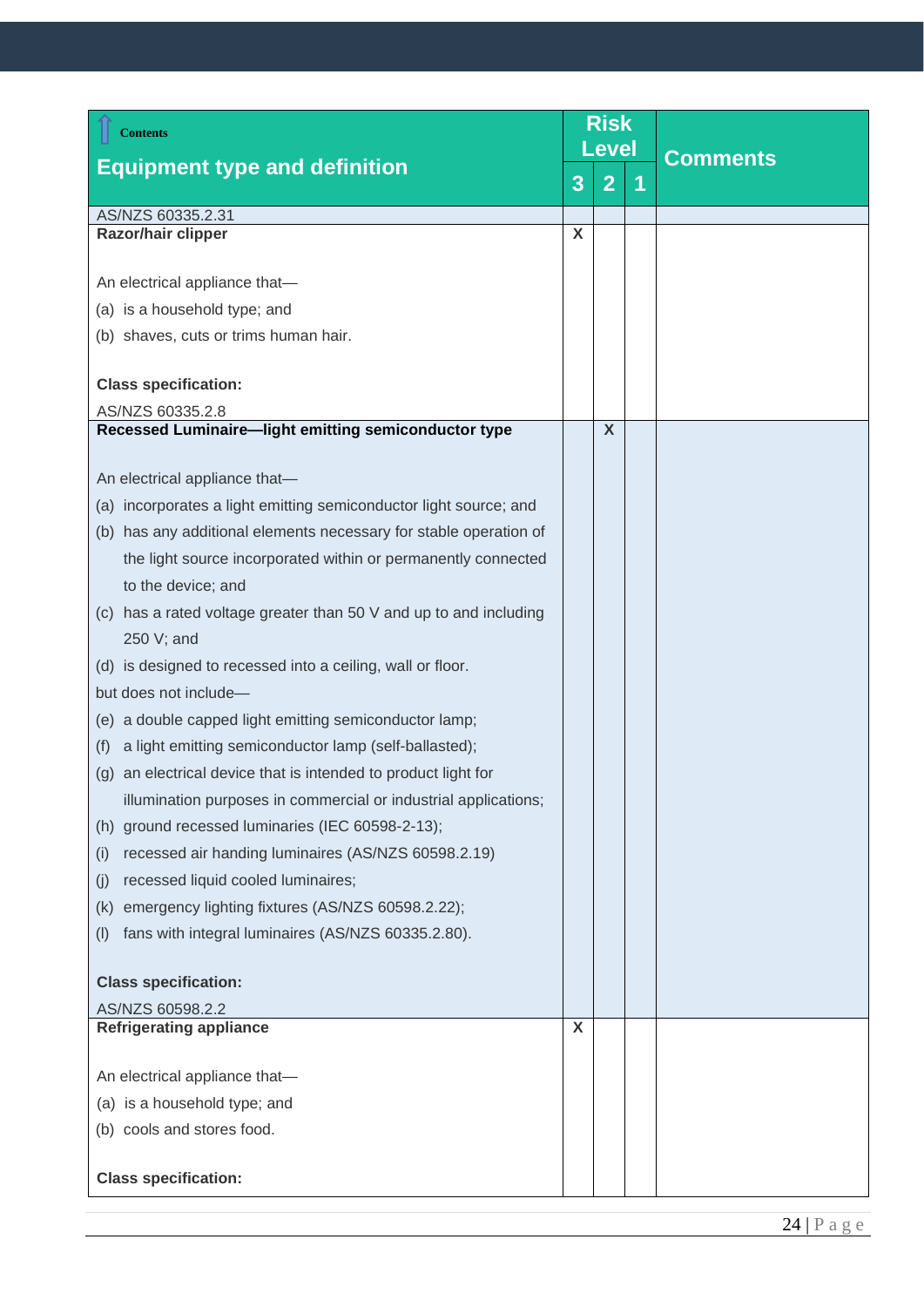<span id="page-24-1"></span><span id="page-24-0"></span>

| <b>Contents</b>                                                                    |   | <b>Risk</b><br>Level |   |                 |
|------------------------------------------------------------------------------------|---|----------------------|---|-----------------|
| <b>Equipment type and definition</b>                                               | 3 | $\overline{2}$       | 1 | <b>Comments</b> |
| AS/NZS 60335.2.24                                                                  |   |                      |   |                 |
| <b>Residual current device</b>                                                     | X |                      |   |                 |
|                                                                                    |   |                      |   |                 |
| An electrical device that-                                                         |   |                      |   |                 |
| (a) isolates or initiates a tripping signal to isolate a low voltage               |   |                      |   |                 |
| supply to protected circuits, socket-outlets or equipment in the                   |   |                      |   |                 |
| event of a current flow to earth that exceeds a predetermined                      |   |                      |   |                 |
| level;                                                                             |   |                      |   |                 |
| (b) may be fixed or portable;                                                      |   |                      |   |                 |
| (c) has a rated residual current not exceeding 300 mA for devices                  |   |                      |   |                 |
| intended for connection to fixed wiring or 30 mA for other                         |   |                      |   |                 |
| devices; and                                                                       |   |                      |   |                 |
| (d) has a rated load current not exceeding 125 A for devices                       |   |                      |   |                 |
| intended for connection to fixed wiring or 20 A for other                          |   |                      |   |                 |
| devices;                                                                           |   |                      |   |                 |
| but does not include-                                                              |   |                      |   |                 |
| (e) a device intended to be used with a particular circuit breaker                 |   |                      |   |                 |
| other than a miniature overcurrent circuit-breaker; or                             |   |                      |   |                 |
| a device intended to protect an electricity supply authority<br>(t)                |   |                      |   |                 |
| distribution system; or                                                            |   |                      |   |                 |
| (g) a device covered by AS 2081 and intended for mines use.                        |   |                      |   |                 |
| <b>Class specification:</b>                                                        |   |                      |   |                 |
| Without integral overcurrent protection-AS/NZS 3190 or AS/NZS                      |   |                      |   |                 |
| 61008.1                                                                            |   |                      |   |                 |
| With integral overcurrent protection-AS/NZS 3190 and AS 3111<br>or AS/NZS 61009.1. |   |                      |   |                 |
| <b>Room heater</b>                                                                 | X |                      |   |                 |
|                                                                                    |   |                      |   |                 |
| An electrical appliance that-                                                      |   |                      |   |                 |
| (a) is a household type; and                                                       |   |                      |   |                 |
| (b) is for heating, by electrical energy, for comfort purposes;                    |   |                      |   |                 |
| and includes-                                                                      |   |                      |   |                 |
| (c) an appliance that accommodates one or more heat lamps;                         |   |                      |   |                 |
| but does not include-                                                              |   |                      |   |                 |
| (d) an air-conditioning appliance;                                                 |   |                      |   |                 |
| (e) a heating system that is intended to heat the atmosphere of a                  |   |                      |   |                 |
| room primarily by raising the temperature of any floor, wall, or                   |   |                      |   |                 |
| ceiling area; or                                                                   |   |                      |   |                 |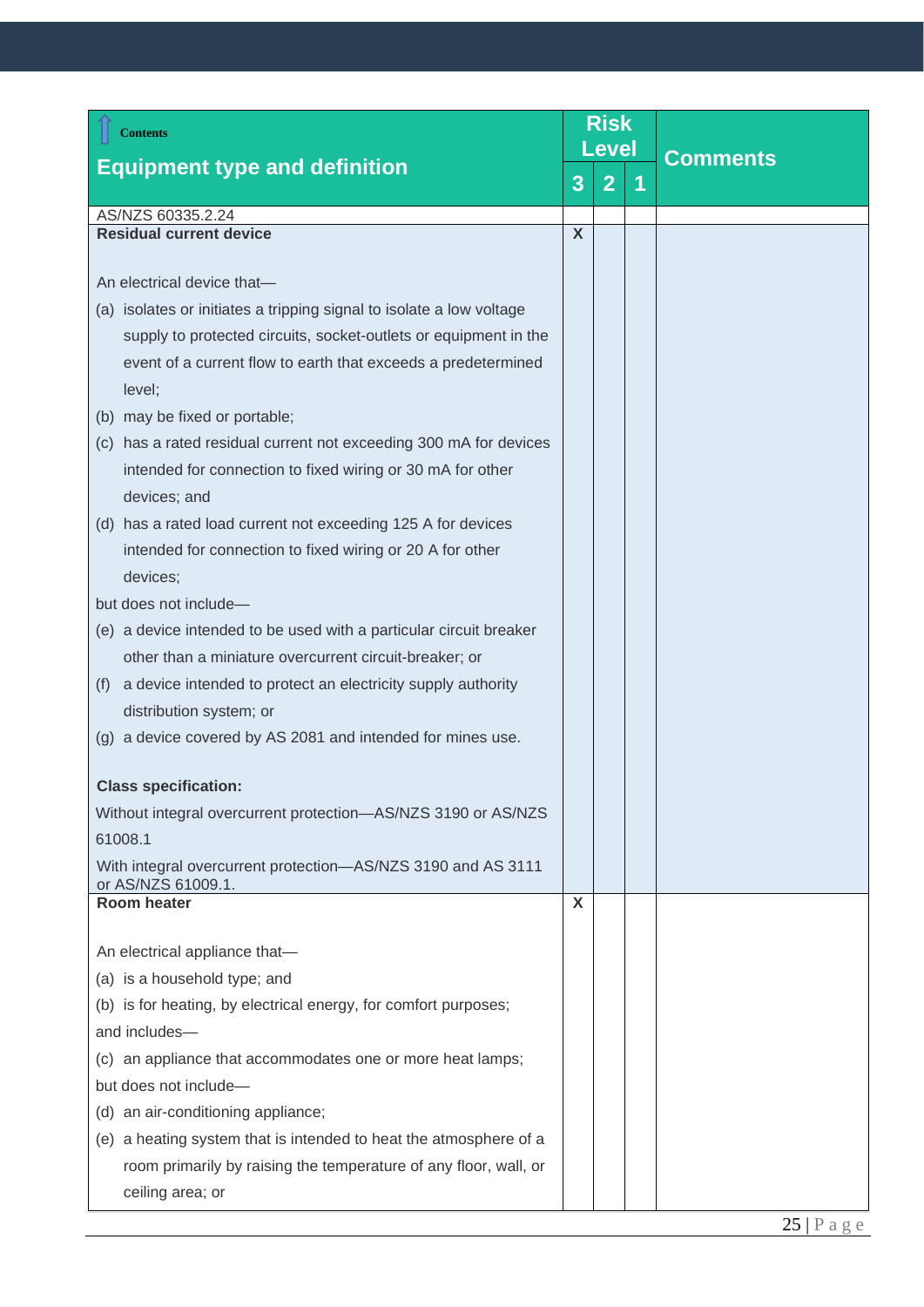<span id="page-25-2"></span><span id="page-25-1"></span><span id="page-25-0"></span>

| <b>Contents</b>                                                      | <b>Risk</b> |                           |   |                 |  |
|----------------------------------------------------------------------|-------------|---------------------------|---|-----------------|--|
|                                                                      |             | Level                     |   | <b>Comments</b> |  |
| <b>Equipment type and definition</b>                                 | 3           | $\overline{2}$            | 1 |                 |  |
| an under-carpet heating system.<br>(f)                               |             |                           |   |                 |  |
| <b>Class specification:</b>                                          |             |                           |   |                 |  |
| Thermal storage type-AS/NZS 60335.2.61                               |             |                           |   |                 |  |
| Other-AS/NZS 60335.2.30                                              |             |                           |   |                 |  |
| <b>Sewing machine</b>                                                |             | $\boldsymbol{\mathsf{X}}$ |   |                 |  |
| An electrical appliance that-                                        |             |                           |   |                 |  |
| (a) is a household type; and                                         |             |                           |   |                 |  |
| (b) is for stitching fabric or other material.                       |             |                           |   |                 |  |
|                                                                      |             |                           |   |                 |  |
| <b>Class specification:</b>                                          |             |                           |   |                 |  |
| AS/NZS 60335.2.28                                                    |             | X                         |   |                 |  |
| Simple portable luminaire                                            |             |                           |   |                 |  |
| A portable luminaire, in which the supply flexible cord (including   |             |                           |   |                 |  |
| any associated cord line switch) is terminated to a single           |             |                           |   |                 |  |
| lampholder that is mounted on a non-flexible, non-articulated stem   |             |                           |   |                 |  |
| in which the cord may be enclosed, that-                             |             |                           |   |                 |  |
|                                                                      |             |                           |   |                 |  |
| (a) only includes one or more of the following components that       |             |                           |   |                 |  |
| comply with the relevant Standards:                                  |             |                           |   |                 |  |
| Edison screw lampholder to accommodate screw cap of 14               |             |                           |   |                 |  |
| mm or 27 mm nominal outside diameter or bayonet cap                  |             |                           |   |                 |  |
| lampholder that accommodates a lamp with a bayonet cap of            |             |                           |   |                 |  |
| 15mm or 22 mm nominal diameter, a cord line switch, supply           |             |                           |   |                 |  |
| flexible cord and plug; and                                          |             |                           |   |                 |  |
| (b) is for use with light sources that have bases for insertion into |             |                           |   |                 |  |
| E27, E14, B15 or B22 lampholders; and                                |             |                           |   |                 |  |
| (c) is of the ordinary type for indoor use only;                     |             |                           |   |                 |  |
| but does not include-                                                |             |                           |   |                 |  |
| (d) a transformer;                                                   |             |                           |   |                 |  |
| (e) a dimmer or touch controls or other electronic devices or        |             |                           |   |                 |  |
| portable luminaires of type covered in AS/NZS 60598.2.8 and          |             |                           |   |                 |  |
| 60598.2.10.                                                          |             |                           |   |                 |  |
| <b>Class specification:</b>                                          |             |                           |   |                 |  |
| AS/NZS 60598.2.4 or AS/NZS 60598.2.4 Annex ZA                        |             |                           |   |                 |  |
| Socket-outlet                                                        | X           |                           |   |                 |  |
|                                                                      |             |                           |   |                 |  |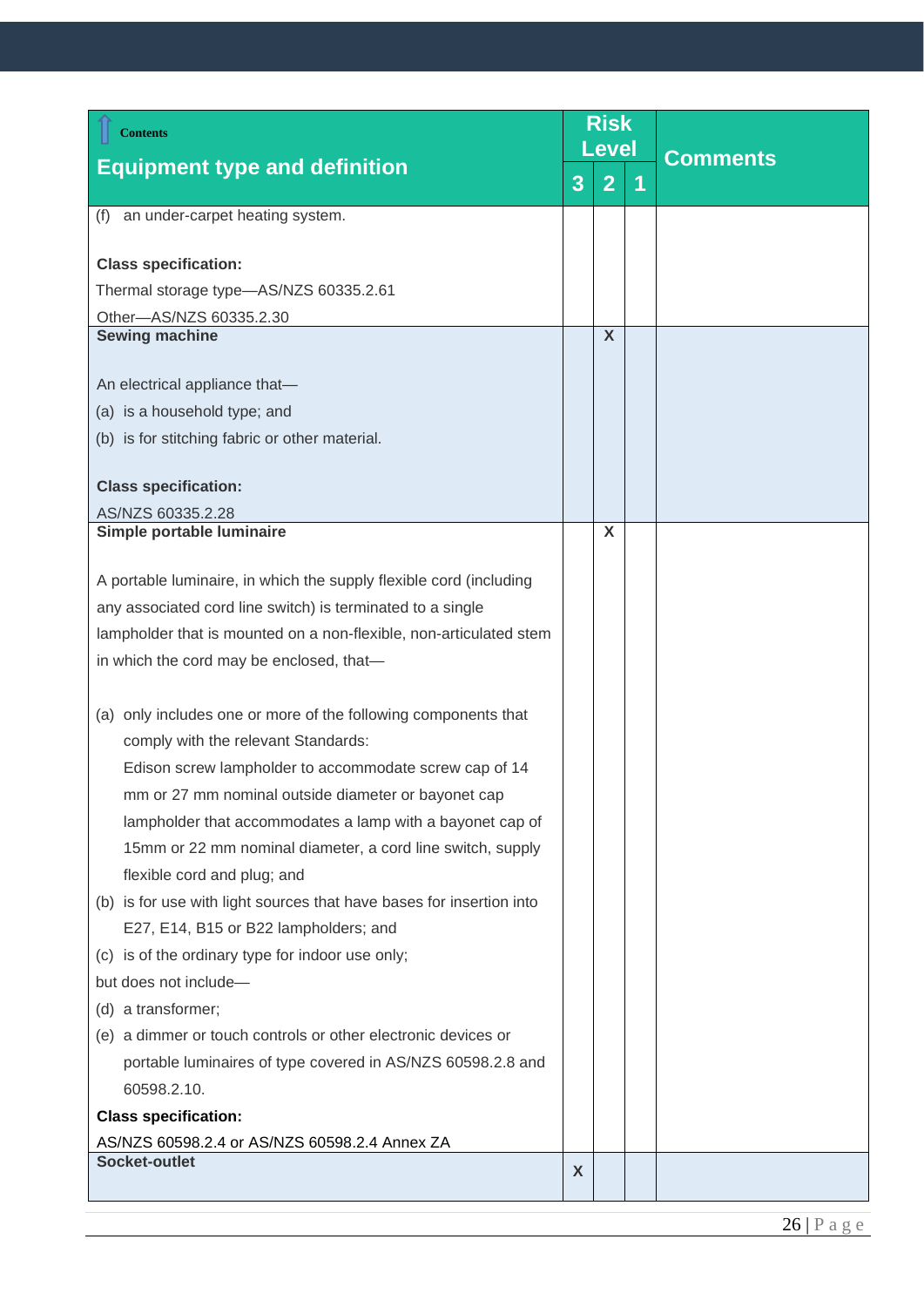<span id="page-26-1"></span><span id="page-26-0"></span>

| <b>Contents</b>                                                         |   | <b>Risk</b><br>Level | <b>Comments</b>             |  |
|-------------------------------------------------------------------------|---|----------------------|-----------------------------|--|
| <b>Equipment type and definition</b>                                    | 3 | $\overline{2}$       |                             |  |
| An electrical device that-                                              |   |                      |                             |  |
| (a) is for fixing at a point at that fixed wiring terminates;           |   |                      |                             |  |
| (b) provides a detachable connection with the pins of a plug;           |   |                      |                             |  |
| (c) has two, three, or four contacts; and                               |   |                      |                             |  |
| (d) has a rating not exceeding 20 A;                                    |   |                      |                             |  |
| but does not include-                                                   |   |                      |                             |  |
| (e) an outlet within the scope of AS/NZS 3123 or AS/NZS 3131.           |   |                      |                             |  |
| <b>Class specification:</b>                                             |   |                      |                             |  |
| AS/NZS 3112                                                             |   |                      |                             |  |
| Socket-outlet with supply flexible cord                                 | X |                      | Level 3 on 18 December 2021 |  |
| An electrical device that-                                              |   |                      |                             |  |
| (a) is for connection to the supply by a supply flexible cord;          |   |                      |                             |  |
| (b) incorporates facilities for the insertion of one of more plugs;     |   |                      |                             |  |
| (c) is designed to be permanently fixed;                                |   |                      |                             |  |
| i.<br>in a bench, desk, table or the like or                            |   |                      |                             |  |
| ii.<br>on a bench, desk, table or the like; or                          |   |                      |                             |  |
| iii.<br>on the floor, ceiling or wall                                   |   |                      |                             |  |
| (d) has a rating not exceeding 20 A                                     |   |                      |                             |  |
| but does not include                                                    |   |                      |                             |  |
| (e) an outlet within the scope of AS/NZS 3123 or AS/NZS 3131;           |   |                      |                             |  |
| socket-outlets that are part of another electrical appliance; or<br>(f) |   |                      |                             |  |
| (g) an outlet device (see B2.45)                                        |   |                      |                             |  |
| <b>Class specification:</b>                                             |   |                      |                             |  |
| AS/NZS 3112                                                             |   |                      |                             |  |
| Note: Clause 3.9.2 in AS/NZS 3112 requires these devices to             |   |                      |                             |  |
| comply with relevant clauses of AS/NZS 3105.                            |   |                      |                             |  |
| <b>Soldering iron</b>                                                   | X |                      |                             |  |
| An electrical appliance that-                                           |   |                      |                             |  |
| (a) is for the application or removal of solder; and                    |   |                      |                             |  |
| (b) is hand held;                                                       |   |                      |                             |  |
| and includes-                                                           |   |                      |                             |  |
| (c) any integral or associated power supply or controller;              |   |                      |                             |  |
| but does not include-                                                   |   |                      |                             |  |
| (d) a soldering iron promoted exclusively to industry.                  |   |                      |                             |  |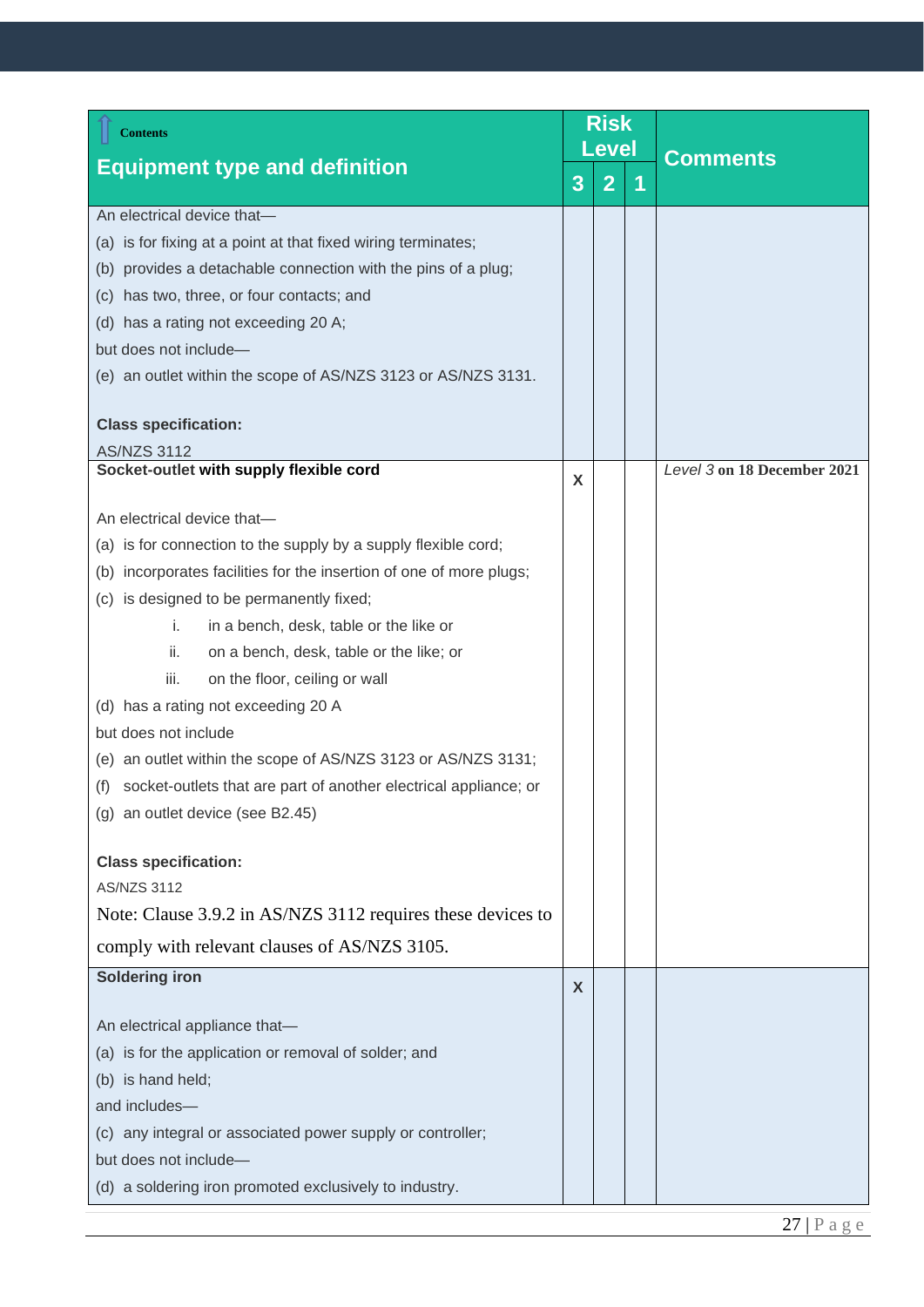<span id="page-27-1"></span><span id="page-27-0"></span>

| <b>Contents</b>                                                       |   | <b>Risk</b><br><b>Level</b> |   | <b>Comments</b>             |  |
|-----------------------------------------------------------------------|---|-----------------------------|---|-----------------------------|--|
| <b>Equipment type and definition</b>                                  | 3 | 2 <sup>2</sup>              | 1 |                             |  |
| <b>Class specification:</b>                                           |   |                             |   |                             |  |
| AS/NZS 60335.2.45                                                     |   |                             |   |                             |  |
| <b>Submersible pump</b>                                               | X |                             |   | Level 3 on 18 December 2021 |  |
| An electrical appliance that -                                        |   |                             |   |                             |  |
| (a) is for pumping liquids (including a mixture of water and small    |   |                             |   |                             |  |
| solids) having a temperature not exceeding 90°C                       |   |                             |   |                             |  |
| (b) has any electrical part, or enclosure around any electrical part, |   |                             |   |                             |  |
| completely or partially immersed in the liquid being pumped           |   |                             |   |                             |  |
| during normal use; and                                                |   |                             |   |                             |  |
| (c) is portable or fixed in position                                  |   |                             |   |                             |  |
| and includes -                                                        |   |                             |   |                             |  |
| any pumps for garden ponds, aquarium pumps, sludge<br>a)              |   |                             |   |                             |  |
| pumps, submersible pumps, table fountain pumps, deep well             |   |                             |   |                             |  |
| pump or vertical wet pit pumps where any of these pumps               |   |                             |   |                             |  |
| meet $(a)$ , $(b)$ and $(c)$                                          |   |                             |   |                             |  |
| but does not include                                                  |   |                             |   |                             |  |
| any shower boost pumps, or any vertical wet pit pumps that do<br>b)   |   |                             |   |                             |  |
| not meet $(a)$ , $(b)$ , and $(b)$ ; or                               |   |                             |   |                             |  |
| swimming pool or spa equipment.<br>C)                                 |   |                             |   |                             |  |
| <b>Class specification:</b>                                           |   |                             |   |                             |  |
| AS/NZS 60335.2.41                                                     |   |                             |   |                             |  |
| <b>Supply flexible cord</b>                                           | X |                             |   |                             |  |
|                                                                       |   |                             |   |                             |  |
| An electrical cord that-                                              |   |                             |   |                             |  |
| (a) is unscreened and flexible;                                       |   |                             |   |                             |  |
| (b) is designed for use at low voltage;                               |   |                             |   |                             |  |
| (c) consists of two or three elastomer or PVC insulated cores of      |   |                             |   |                             |  |
| multistrand construction;                                             |   |                             |   |                             |  |
| (d) has a cross-sectional area of each conductor not exceeding        |   |                             |   |                             |  |
| 2.5 mm <sup>2</sup> ; and                                             |   |                             |   |                             |  |
| (e) has for other than tinsel cords, individual wire strands with a   |   |                             |   |                             |  |
| diameter not exceeding-                                               |   |                             |   |                             |  |
| 0.21 mm for conductor sizes up to 1 mm <sup>2</sup> ; or<br>(1)       |   |                             |   |                             |  |
| 0.26 mm for conductor sizes exceeding 1 mm <sup>2</sup> ;<br>(ii)     |   |                             |   |                             |  |
| Note: this includes interconnection cords                             |   |                             |   |                             |  |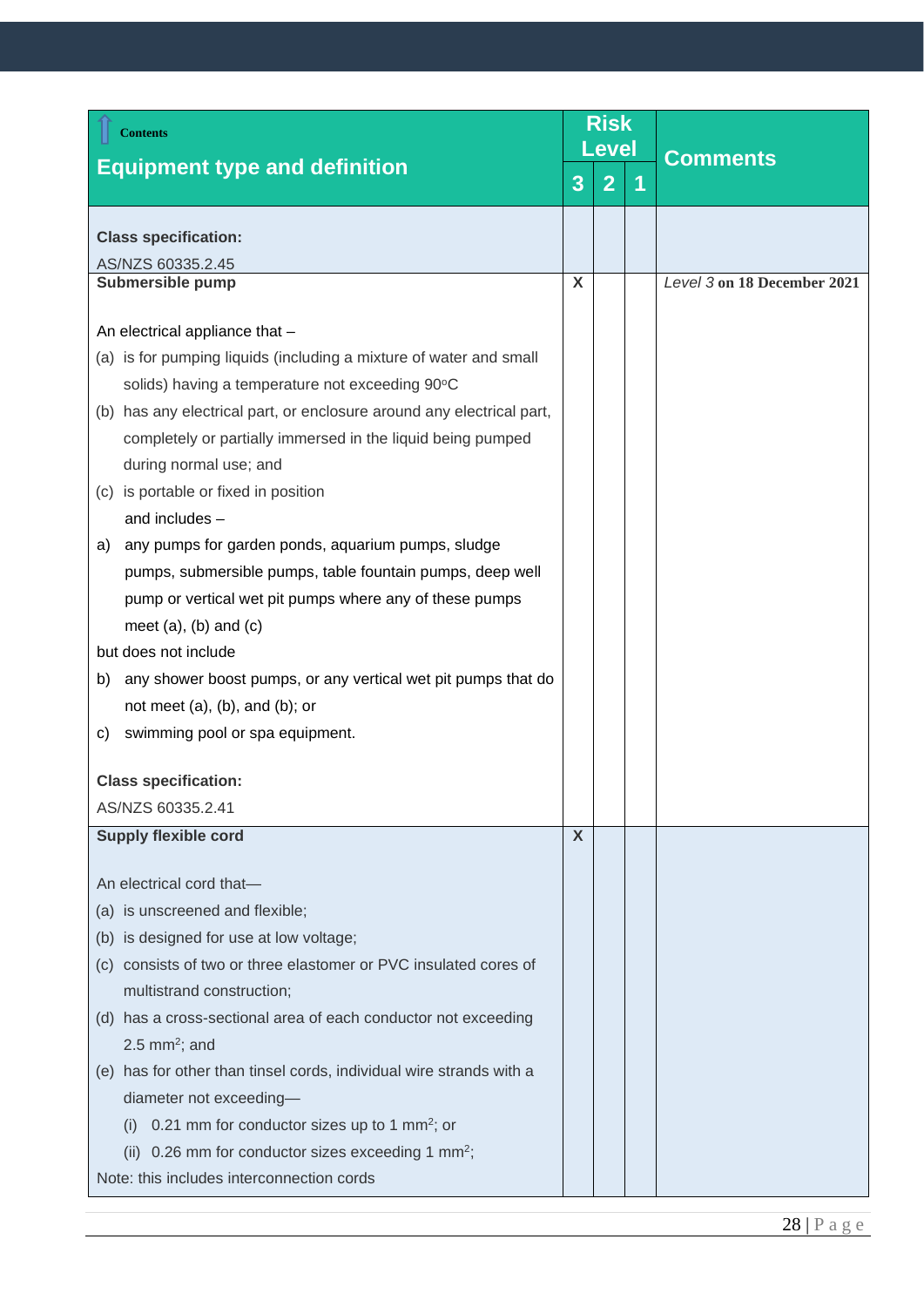<span id="page-28-1"></span><span id="page-28-0"></span>

| <b>Contents</b>                                                         |   | <b>Risk</b><br><b>Level</b> | <b>Comments</b> |
|-------------------------------------------------------------------------|---|-----------------------------|-----------------|
| <b>Equipment type and definition</b>                                    | 3 | $\overline{2}$              |                 |
| but does not include-                                                   |   |                             |                 |
| a flexible cord directly connected to equipment or approved<br>(f)      |   |                             |                 |
| non-rewirable accessories that is marked in accordance with             |   |                             |                 |
| the CENELEC HAR marking scheme for flexible cords.                      |   |                             |                 |
| (g) Wiring contained entirely within the enclosure of equipment         |   |                             |                 |
| <b>Class specification:</b>                                             |   |                             |                 |
| All types-AS/NZS 3191                                                   |   |                             |                 |
| PVC insulated flexible cord-AS/NZS 60227.5                              |   |                             |                 |
| Rubber insulated flexible cord-AS/NZS 60245.4                           |   |                             |                 |
| Swimming pool/spa equipment                                             | X |                             |                 |
|                                                                         |   |                             |                 |
| An electrical appliance or device that-                                 |   |                             |                 |
| (a) is a transportable spa pool or transportable spa bath; or           |   |                             |                 |
| (b) is for circulating air or water in a conventional bath; or          |   |                             |                 |
| (c) is for use in the operation or cleaning of a swimming pool,         |   |                             |                 |
| non-transportable spa-pool or non-transportable spa-bath.               |   |                             |                 |
| but does not include-                                                   |   |                             |                 |
| (d) an appliance or device exclusively promoted for commercial          |   |                             |                 |
| use; or                                                                 |   |                             |                 |
| (e) a heat pump.                                                        |   |                             |                 |
| <b>Class specification:</b>                                             |   |                             |                 |
| Pump-AS/NZS 60335.2.41                                                  |   |                             |                 |
| Spa pool, spa-bath or an appliance intended to circulate air or         |   |                             |                 |
| water in a conventional bath-                                           |   |                             |                 |
| AS/NZS 60335.2.60                                                       |   |                             |                 |
| UV radiation water treatment appliances-AS/NZS 60335.2.109              |   |                             |                 |
| Other-AS/NZS 3136.                                                      |   |                             |                 |
| <b>Television receiver-CRT type</b>                                     |   | X                           |                 |
| An electrical appliance that-                                           |   |                             |                 |
| (a) is for household use;                                               |   |                             |                 |
| (b) is for the display of public or subscription television broadcasts; |   |                             |                 |
| and                                                                     |   |                             |                 |
| (c) incorporates a single cathode ray picture tube.                     |   |                             |                 |
|                                                                         |   |                             |                 |
| <b>Class specification:</b>                                             |   |                             |                 |
| AS/NZS 60065 or AS/NZS 62368.1                                          |   |                             |                 |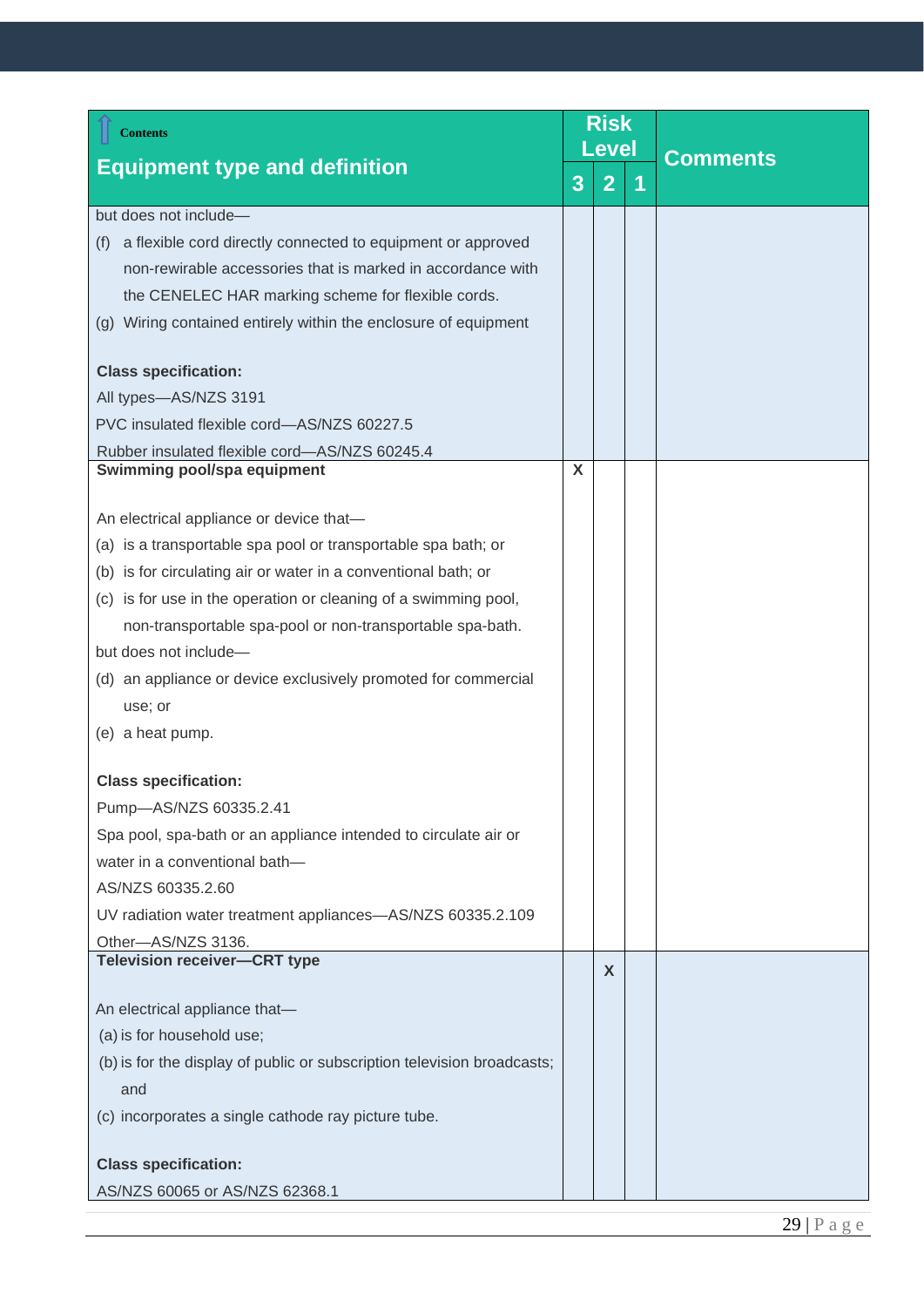<span id="page-29-2"></span><span id="page-29-1"></span><span id="page-29-0"></span>

| <b>Contents</b>                                                        | <b>Risk</b><br>Level |                |   |                 |  |
|------------------------------------------------------------------------|----------------------|----------------|---|-----------------|--|
| <b>Equipment type and definition</b>                                   | 3                    | $\overline{2}$ | 1 | <b>Comments</b> |  |
| <b>Television receiver-non CRT type</b>                                |                      | X              |   |                 |  |
| An electrical appliance that-                                          |                      |                |   |                 |  |
| (a) is a device with an integral screen;                               |                      |                |   |                 |  |
| (b) is for the display of public or subscription television broadcasts |                      |                |   |                 |  |
| or streaming services;                                                 |                      |                |   |                 |  |
| But does not include-                                                  |                      |                |   |                 |  |
| (c) television receiver-CRT type; or                                   |                      |                |   |                 |  |
| (d) video and image display device.                                    |                      |                |   |                 |  |
|                                                                        |                      |                |   |                 |  |
| <b>Class specification:</b>                                            |                      |                |   |                 |  |
| AS/NZS 60065 or AS/NZS 62368.1                                         |                      |                |   |                 |  |
| <b>Tool-portable type</b>                                              | X                    |                |   |                 |  |
| An electrical motor-operated appliance that-                           |                      |                |   |                 |  |
| (a) is intended to do mechanical work                                  |                      |                |   |                 |  |
|                                                                        |                      |                |   |                 |  |
| (b) is with or without provisions for mounting on a support            |                      |                |   |                 |  |
| (c) is intended or designed to be held or supported by hand            |                      |                |   |                 |  |
| during operation<br>but does not include-                              |                      |                |   |                 |  |
|                                                                        |                      |                |   |                 |  |
| (d) lawn and garden machinery                                          |                      |                |   |                 |  |
| (e) a tool, portable type, promoted exclusively to industry            |                      |                |   |                 |  |
| a transportable tool;<br>(t)<br>(g) a heat gun                         |                      |                |   |                 |  |
| Note: mechanical work involves operations such as machining,           |                      |                |   |                 |  |
| drilling, cutting, sawing, impacting, fixing, and surface preparation  |                      |                |   |                 |  |
|                                                                        |                      |                |   |                 |  |
| <b>Class specification:</b>                                            |                      |                |   |                 |  |
| AS/NZS 60745.1 plus the appropriate AS/NZS 60745 series Part 2         |                      |                |   |                 |  |
| (until suspended by t he relevant AS/NZS 62841 series Part 2, as       |                      |                |   |                 |  |
| stated in the relevant AS/ZS 62841 series Part 2); or                  |                      |                |   |                 |  |
| AS/NZS 62841.1 plus the appropriate AS/NZS 62841 series Part 2         |                      |                |   |                 |  |
| (able to be applied as soon as published); or                          |                      |                |   |                 |  |
| Where there is not an AS/NZS 60745 series Part 2, or an AS/NZS         |                      |                |   |                 |  |
| 62841 series Part 2 - AS/NZS 3160                                      |                      |                |   |                 |  |
| Vacuum cleaner                                                         | X                    |                |   |                 |  |
| An electrical appliance that-                                          |                      |                |   |                 |  |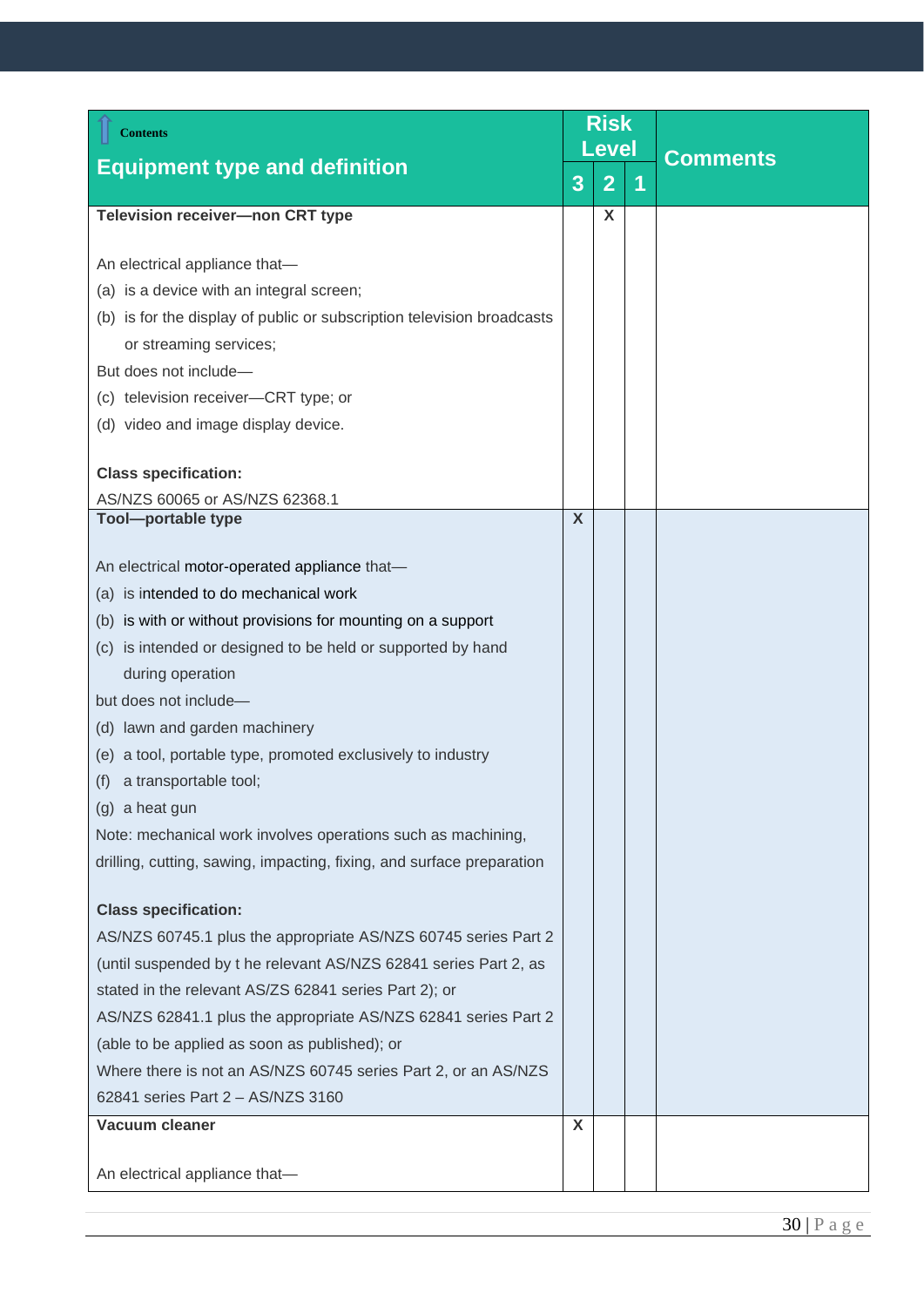<span id="page-30-2"></span><span id="page-30-1"></span><span id="page-30-0"></span>

| <b>Contents</b>                                                                                                 | <b>Risk</b><br>Level      |                |   |                 |  |
|-----------------------------------------------------------------------------------------------------------------|---------------------------|----------------|---|-----------------|--|
| <b>Equipment type and definition</b>                                                                            |                           |                |   | <b>Comments</b> |  |
|                                                                                                                 | 3                         | $\overline{2}$ | 1 |                 |  |
| (a) is a household type;                                                                                        |                           |                |   |                 |  |
| is portable; and<br>(b)                                                                                         |                           |                |   |                 |  |
| (c) removes dust, dirt or moisture and the like from floor coverings                                            |                           |                |   |                 |  |
| by suction; or                                                                                                  |                           |                |   |                 |  |
| (d) removes garden refuse from lawns or paths and the like by                                                   |                           |                |   |                 |  |
| suction.                                                                                                        |                           |                |   |                 |  |
| <b>Class specification:</b>                                                                                     |                           |                |   |                 |  |
| Hand held garden type-AS/NZS 60335.2.100                                                                        |                           |                |   |                 |  |
| Other-AS/NZS 60335.2.2                                                                                          |                           |                |   |                 |  |
| <b>Wall switch</b>                                                                                              | $\overline{\mathsf{X}}$   |                |   |                 |  |
| An electrical device that-                                                                                      |                           |                |   |                 |  |
| (a) is a household type;                                                                                        |                           |                |   |                 |  |
|                                                                                                                 |                           |                |   |                 |  |
| (b) is an air-break or electronic switch;<br>(c) is for connection to the wiring of an electrical installation; |                           |                |   |                 |  |
| (d) is primarily for mounting on a vertical surface;                                                            |                           |                |   |                 |  |
| (e) is intended to turn a load ON or OFF; and                                                                   |                           |                |   |                 |  |
| has a rating not exceeding 20 A;<br>(f)                                                                         |                           |                |   |                 |  |
| but does not include-                                                                                           |                           |                |   |                 |  |
| (g) automatic operation by means of motion sensors such as                                                      |                           |                |   |                 |  |
| Passive Infrared sensors, Microwave sensors, Ultrasonic                                                         |                           |                |   |                 |  |
| sensors or the like.                                                                                            |                           |                |   |                 |  |
|                                                                                                                 |                           |                |   |                 |  |
| <b>Class specification:</b>                                                                                     |                           |                |   |                 |  |
| AS/NZS 3133, or                                                                                                 |                           |                |   |                 |  |
| for electronic switches - AS/NZS 60669.2.1 - plus AS/NZS 3133<br>M rating if applicable                         |                           |                |   |                 |  |
| <b>Washing machine</b>                                                                                          | $\boldsymbol{\mathsf{X}}$ |                |   |                 |  |
|                                                                                                                 |                           |                |   |                 |  |
| An electrical appliance that-                                                                                   |                           |                |   |                 |  |
| (h) is a household type; and                                                                                    |                           |                |   |                 |  |
| is used for washing clothes and other textile materials.<br>(i)                                                 |                           |                |   |                 |  |
| <b>Class specification:</b>                                                                                     |                           |                |   |                 |  |
| AS/NZS 60335.2.7                                                                                                |                           |                |   |                 |  |
| <b>Water bed heater</b>                                                                                         |                           | X              |   |                 |  |
| An electrical appliance that-                                                                                   |                           |                |   |                 |  |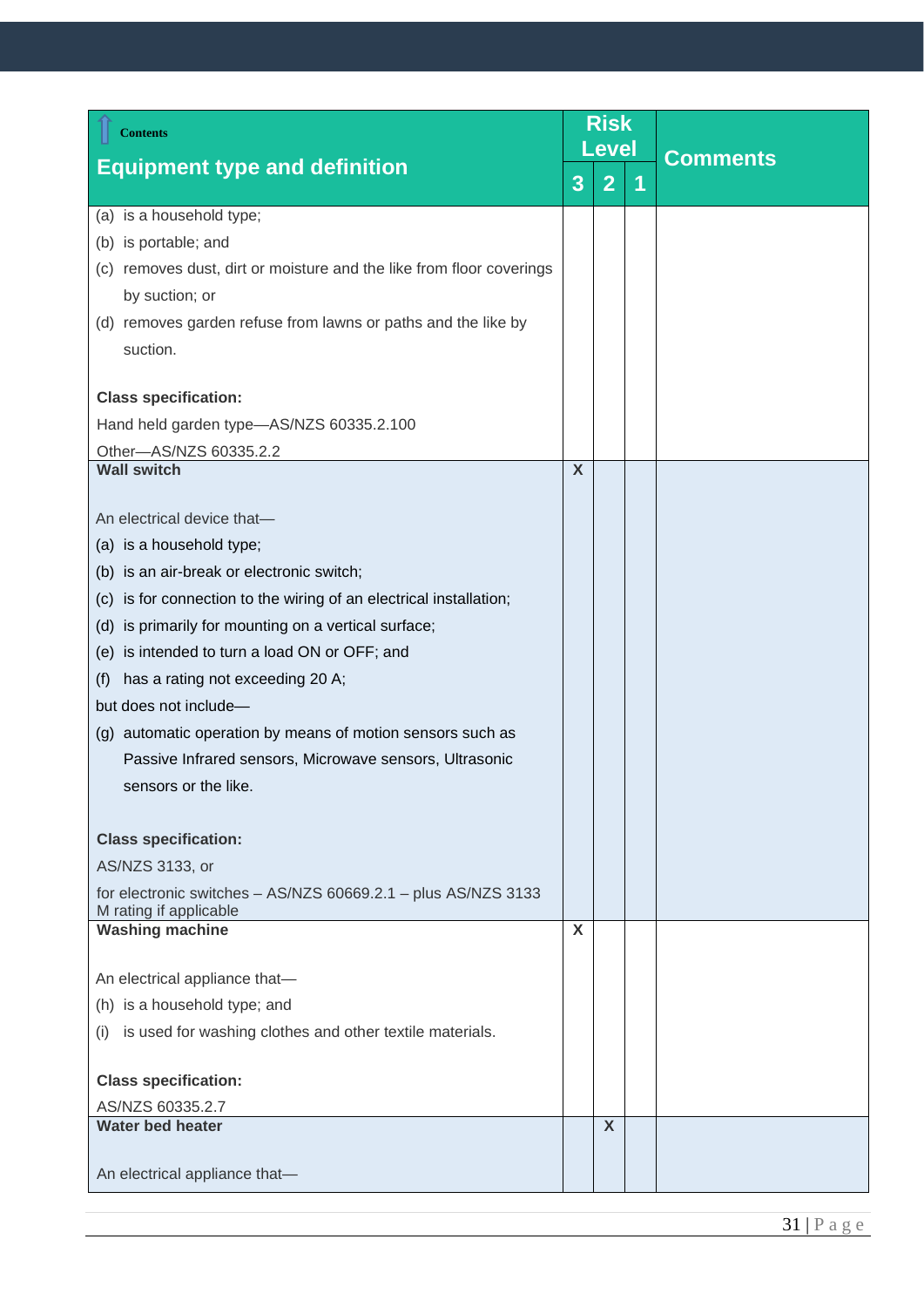<span id="page-31-0"></span>

| <b>Contents</b>                                                  | <b>Risk</b><br><b>Level</b> |                |   |                 |  |
|------------------------------------------------------------------|-----------------------------|----------------|---|-----------------|--|
| <b>Equipment type and definition</b>                             | $\overline{3}$              | $\overline{2}$ | 1 | <b>Comments</b> |  |
| (a) is for installation under a water bed envelope; and          |                             |                |   |                 |  |
| (b) heats water contained in that envelope;                      |                             |                |   |                 |  |
| and includes-                                                    |                             |                |   |                 |  |
| (c) any associated control device.                               |                             |                |   |                 |  |
| <b>Class specification:</b>                                      |                             |                |   |                 |  |
| AS/NZS 60335.2.66                                                |                             |                |   |                 |  |
| <b>Water heater</b>                                              | X                           |                |   |                 |  |
| An electrical appliance that-                                    |                             |                |   |                 |  |
| (a) is for heating and storage of water for bathing, washing, or |                             |                |   |                 |  |
| similar purposes;                                                |                             |                |   |                 |  |
| (b) incorporates a heating element;                              |                             |                |   |                 |  |
| (c) is unvented; and                                             |                             |                |   |                 |  |
| (d) has a storage capacity not less than 4.5 L nor more than 680 |                             |                |   |                 |  |
| L;                                                               |                             |                |   |                 |  |
| <b>OR</b>                                                        |                             |                |   |                 |  |
| (e) is for heating water;                                        |                             |                |   |                 |  |
| is of the instantaneous type; and<br>(f)                         |                             |                |   |                 |  |
| (g) incorporates live parts in contact with water.               |                             |                |   |                 |  |
| <b>Class specification:</b>                                      |                             |                |   |                 |  |
| Pressure storage-AS/NZS 60335.2.21                               |                             |                |   |                 |  |
| Instantaneous-AS/NZS 60335.2.35                                  |                             |                |   |                 |  |